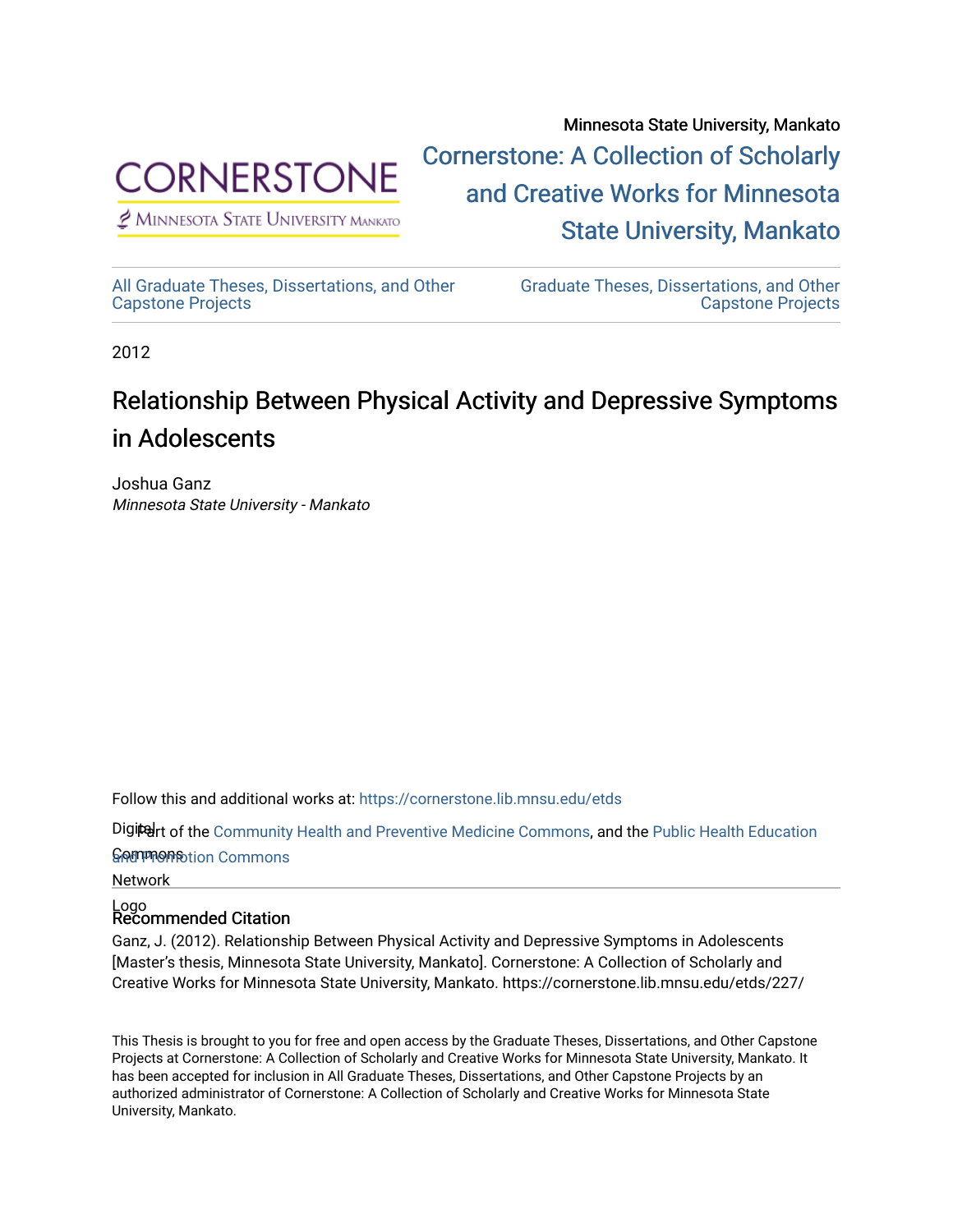Relationship Between Physical Activity and Depressive Symptoms in Adolescents

By

Joshua Ganz

A Thesis Submitted in Partial Fulfillment of the

Requirements for the Degree of

Masters of Science

In

School Health

Minnesota State University, Mankato

Mankato, Minnesota

May, 2012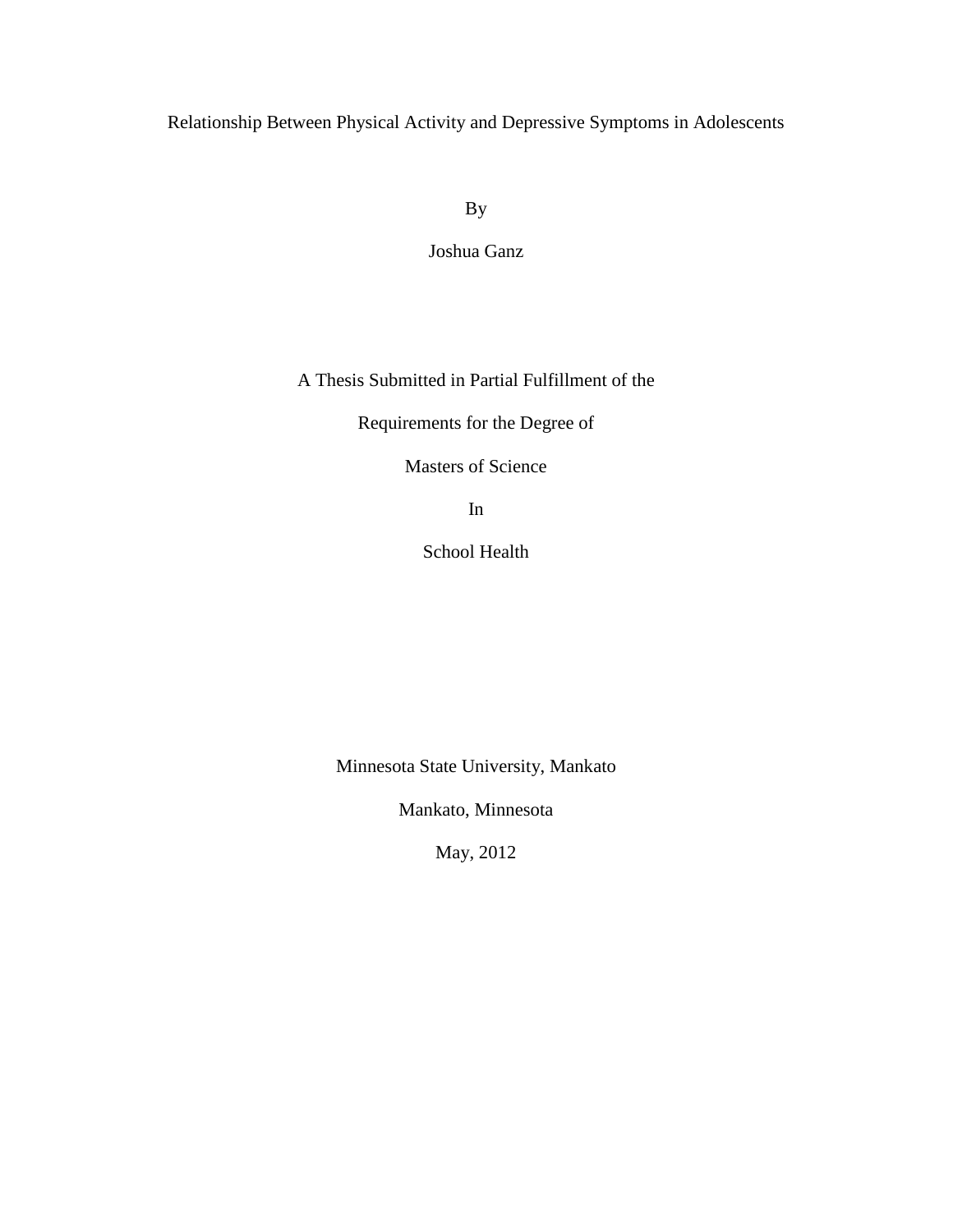Relationship Between Physical Activity and Depressive Symptoms in Adolescents

Joshua Ganz

This thesis has been examined and approved by the following members of the thesis committee.

Dr. Marge Murray-Davis, Advisor

Dr. Marlene Tappe

Dr. Sherry Folsom-Meek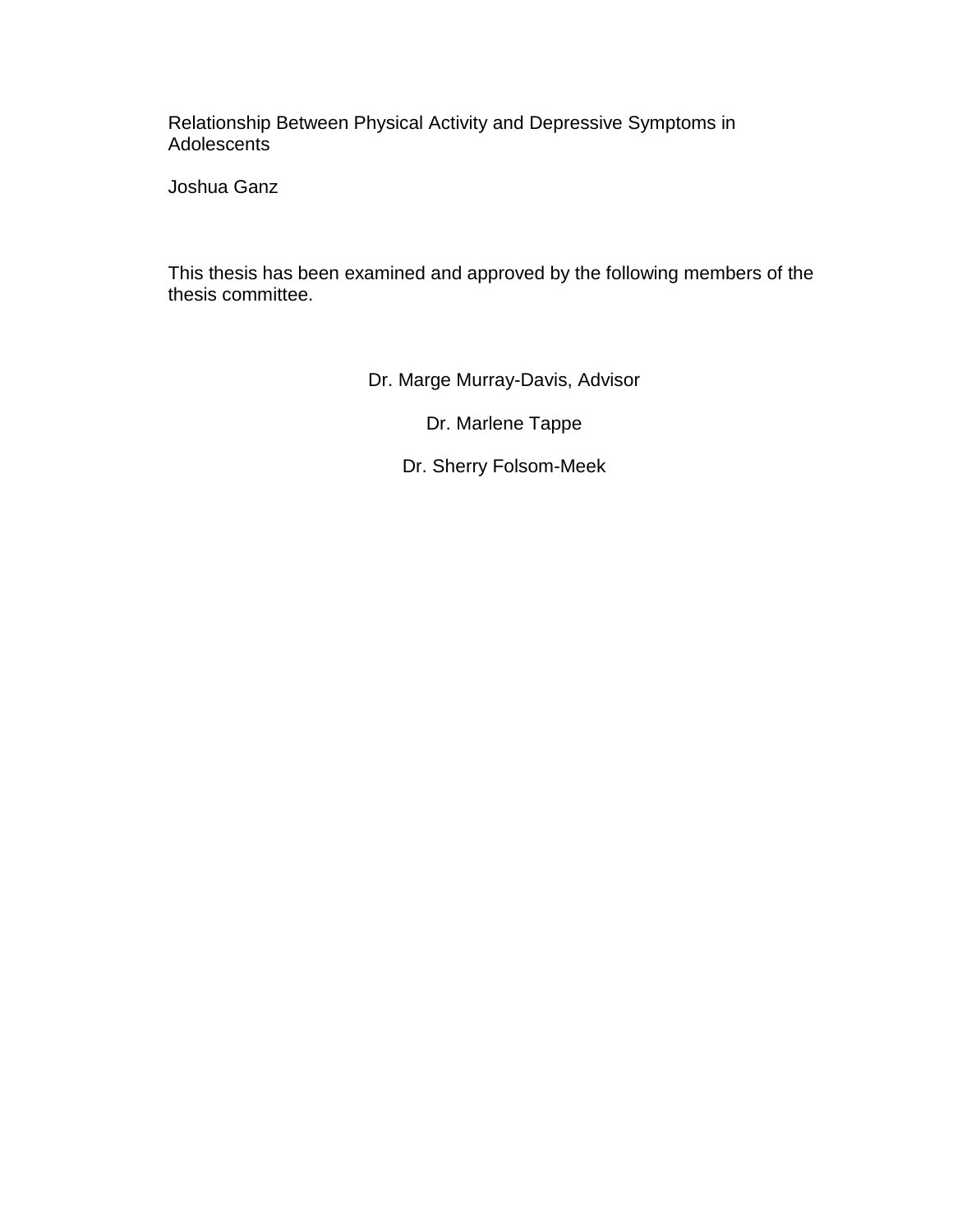# Table of Contents

# Chapter 1

| Understanding PA related to depressive traits problem3 |
|--------------------------------------------------------|
|                                                        |
|                                                        |
|                                                        |
|                                                        |
|                                                        |
|                                                        |
|                                                        |
|                                                        |
|                                                        |
|                                                        |
|                                                        |
|                                                        |
|                                                        |
|                                                        |
|                                                        |
|                                                        |
|                                                        |
|                                                        |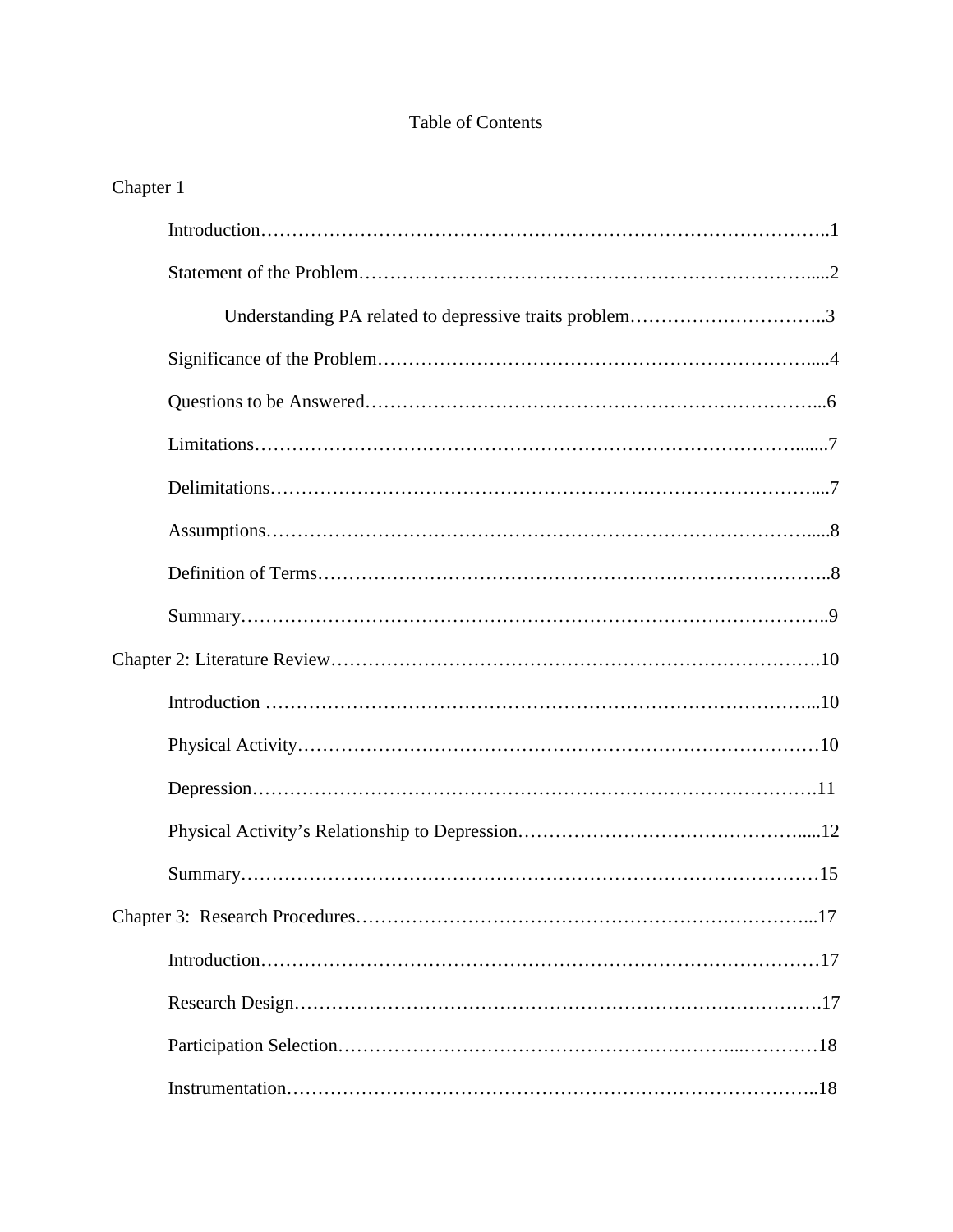| Recommendations for practice or implementation in school and health settings.32 |
|---------------------------------------------------------------------------------|
| Recommendations for future research along with improving research34             |
|                                                                                 |
|                                                                                 |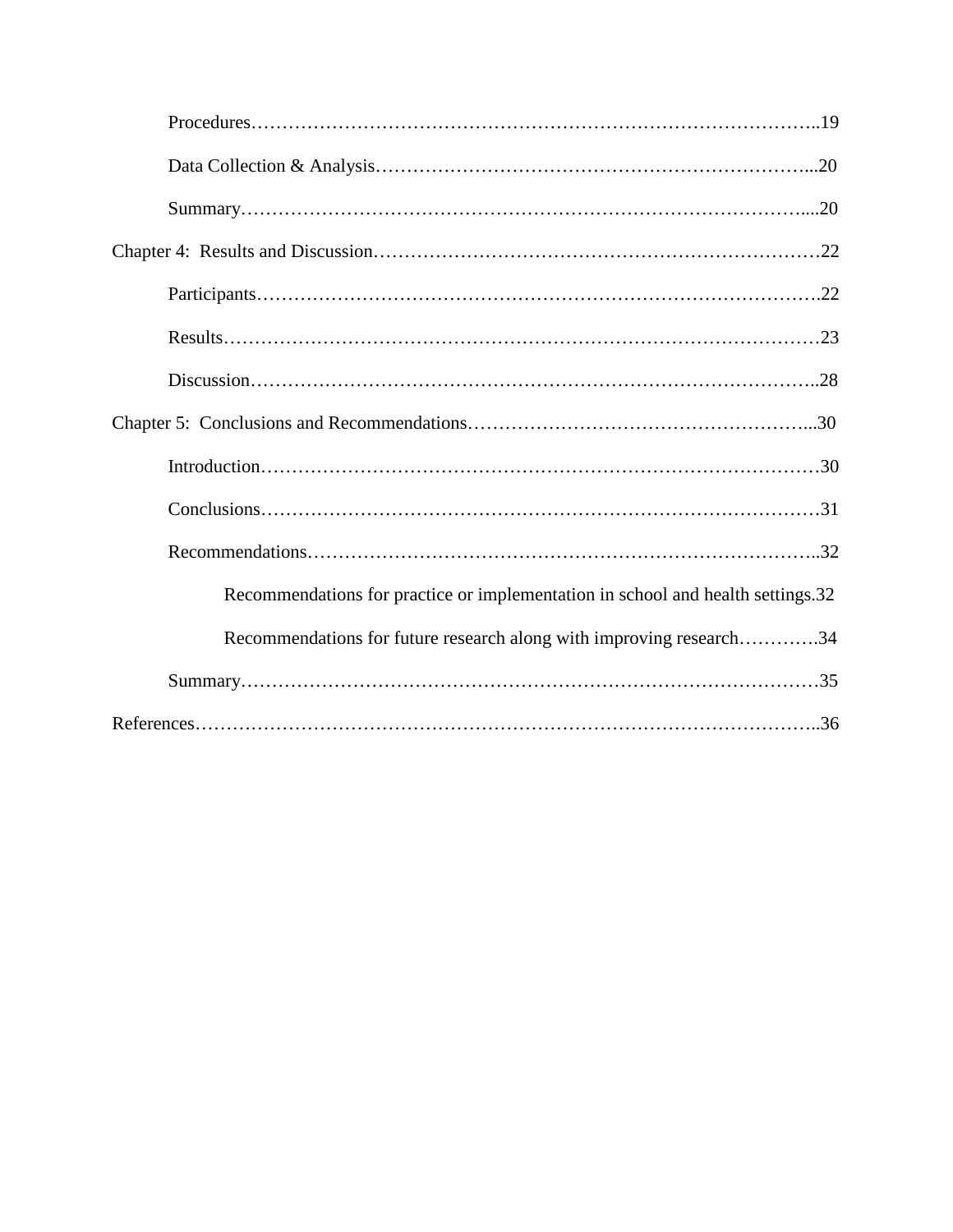#### **Chapter 1: Introduction**

Understanding the relationship between physical activity and depressive characteristics among the adolescent population is important in addressing two major public health concerns,: depression and lack of physical activity. Additionally, it is important to be able to identify group differences (e.g., gender) with respect to the relationship between physical activity and depressive symptoms among adolescents. For example, do females differ significantly from males when it comes to the correlation between physical activity and depressive symptoms? Both depressive symptoms and lack of physical activity may cause or lead to future health problems (Centers for Disease Control and Prevention [CDC], 2011b, 2011c; Lenz, Coderre, & Watanabe, 2009). Understanding the relationship between physical activity and depressive symptoms may help in using physical activity to help prevent depressive symptoms. There also could be consideration of using physical activity into care plans for those experiencing depressive symptoms. Studying adolescents behaviors of physical activity in relation to depressive characteristics may help focus on prevention techniques early in life that may be used throughout life, which in turn could affect public health.

Lack of physical activity and depression are two health concern areas that affect many youths. During the 12 months before the 2009 Youth Risk Behavior Surveillance (YRBS) survey, 26.1% of students in grades 9-12 nationwide had felt so sad or hopeless almost every day for two or more weeks in a row that they stopped doing some usual activities (CDC, 2010). According to the CDC (2011c), 30 to 60 minutes of physical activity three to five times a week can improve mood (CDC, 2011c). Fewer than 60% of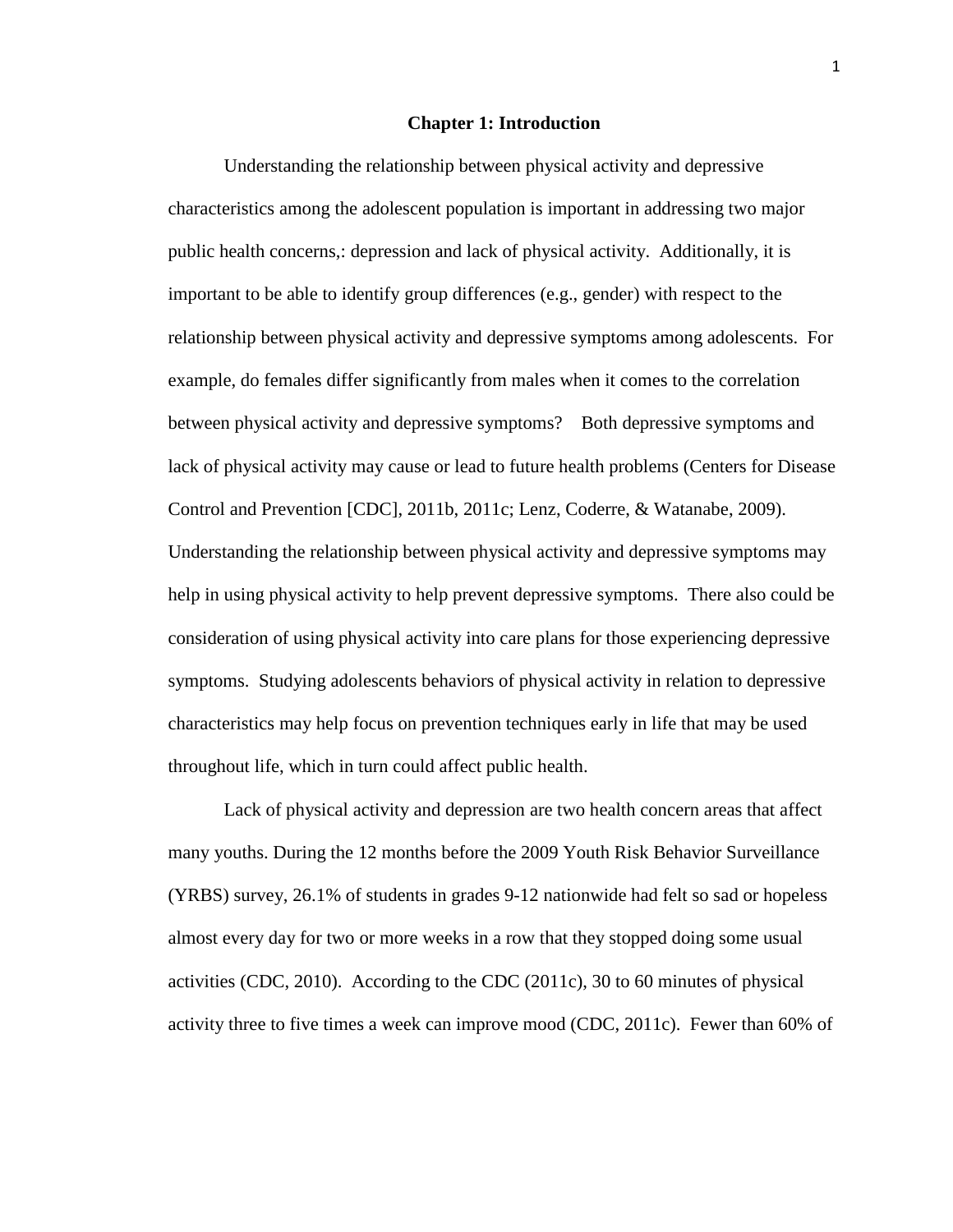American adolescents meet the daily requirements of physical activity (Birkeland, Torsheim, & Wold, 2009)

Low physical activity levels or depressive traits may cause or lead to health problems. Depressive traits are key risks for suicide, coronary artery disease, heart attack, and stroke (CDC, 2011b; CDC, 2011c). Regular physical activity is one of the most important things people can do for their health. According to CDC (2011c), regular physical activity can help:

- control weight,
- reduce risk of cardiovascular disease.
- $\blacksquare$  reduce risk for type 2 diabetes and metabolic syndrome,
- $\blacksquare$  reduce risk of some cancers,
- **strengthen bones and muscles,**
- **improve mental health and mood,**
- improve ability to do daily activities and prevent falls in older adults, and
- **i** increase the chances of living longer.

## **Statement of the Problem**

Low levels of physical activity levels may have a relationship with depressive characteristics. Understanding that there is a relationship between physical activity and depressive traits in the adolescent population may contribute to effective ways to reduce depressive traits and increase physical activity. Most adolescents are not receiving the recommended amount of physical activity daily. The 2009 national Youth Risk Behavior Surveillance System (YRBS) indicated that only 18% of high school students had been physically active for 60 minutes every day in the previous week (CDC, 2011d). Only 33% of high school students nationwide attended physical education classes five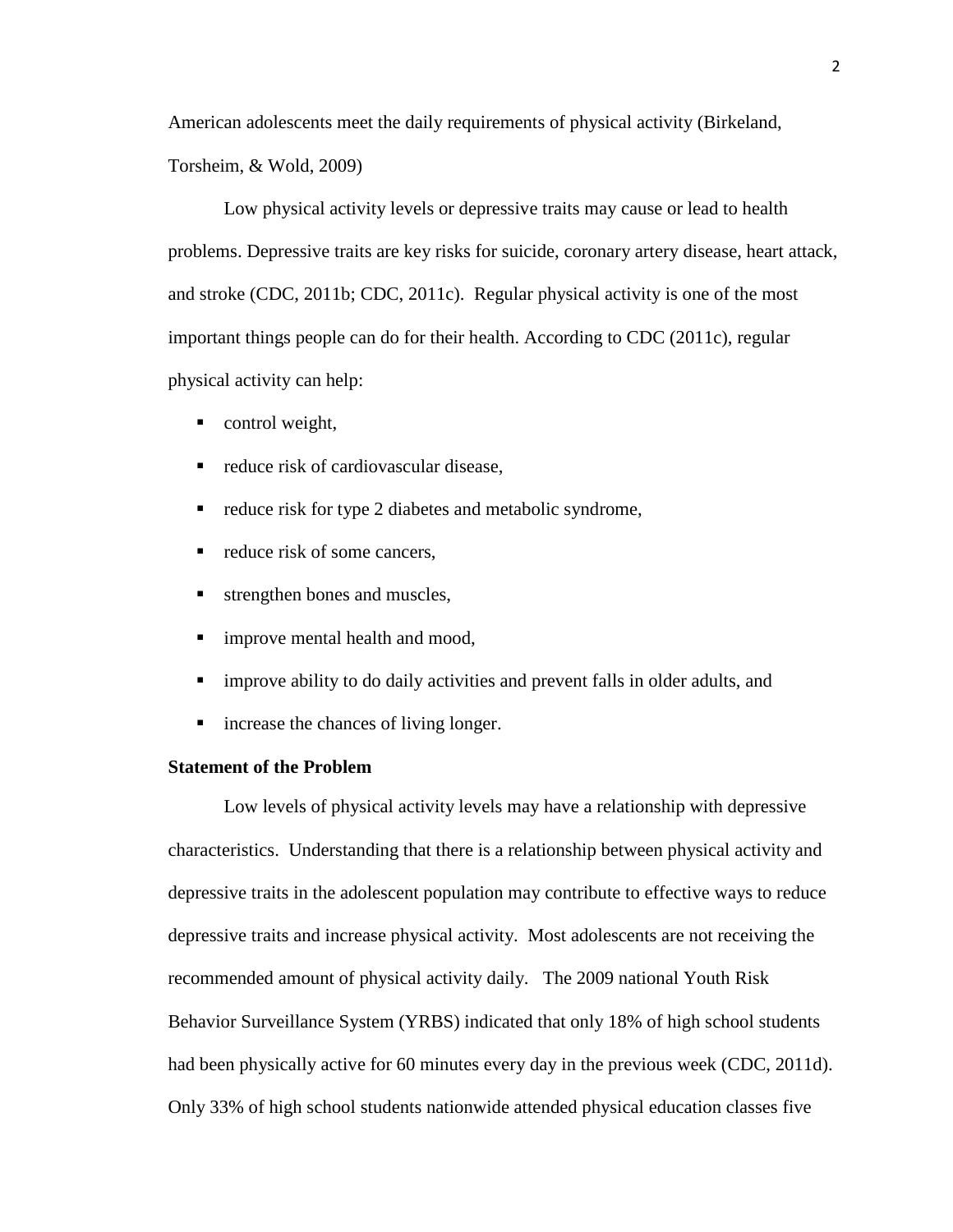days per week (CDC, 2011d). Further, at any given time, 10–15% of children and adolescents can have symptoms of depression (Birkeland et al., 2009).

Researchers suggest that there is a correlation between physical activity and depressive characteristics (Birkeland et al., 2009; CDC, 2011c; Johnson & Taliaferro, 2011; Wiles, Haase, Lawlor, Ness, & Lewis, 2011). Understanding if this is accurate irrespective of demographic characteristics is important. Understanding what demographics are more susceptible for low levels of physical activity or depressive traits may help in advocating physical activity or depression treatment options. Possible differences between gender, ethnicity, and sport affiliation may affect how to influence adolescents to improve their physical activity levels or treatment options for depression.

**Understanding the exact science of physical activity related to depressive traits is a problem.** The physiological effects from physical activity on the brain and body are not entirely known. An article in Harvard University (2009) explains that experts are unsure of the exact brain chemicals that may improve mood in some people. They also question if depressive characteristics are related to body image, social interactions during physical activity, or distraction from work and everyday worries that may limit stress. The article also suggests that physical activity increases brain levels of the chemicals known to reverse symptoms of depression. Serotonin (an antidepressant), norepinephrine (an adrenalin-like protein) and endorphins (natural pain killers) rise with sustained physical activity (Harvard University, 2009).

Past studies have indicated a relationship between physical activity and depressive characteristics (Johnson & Taliaferro, 2011). Do low levels of physical activity increase depressive characteristics? Or do exhibiting depressive characteristics determine levels of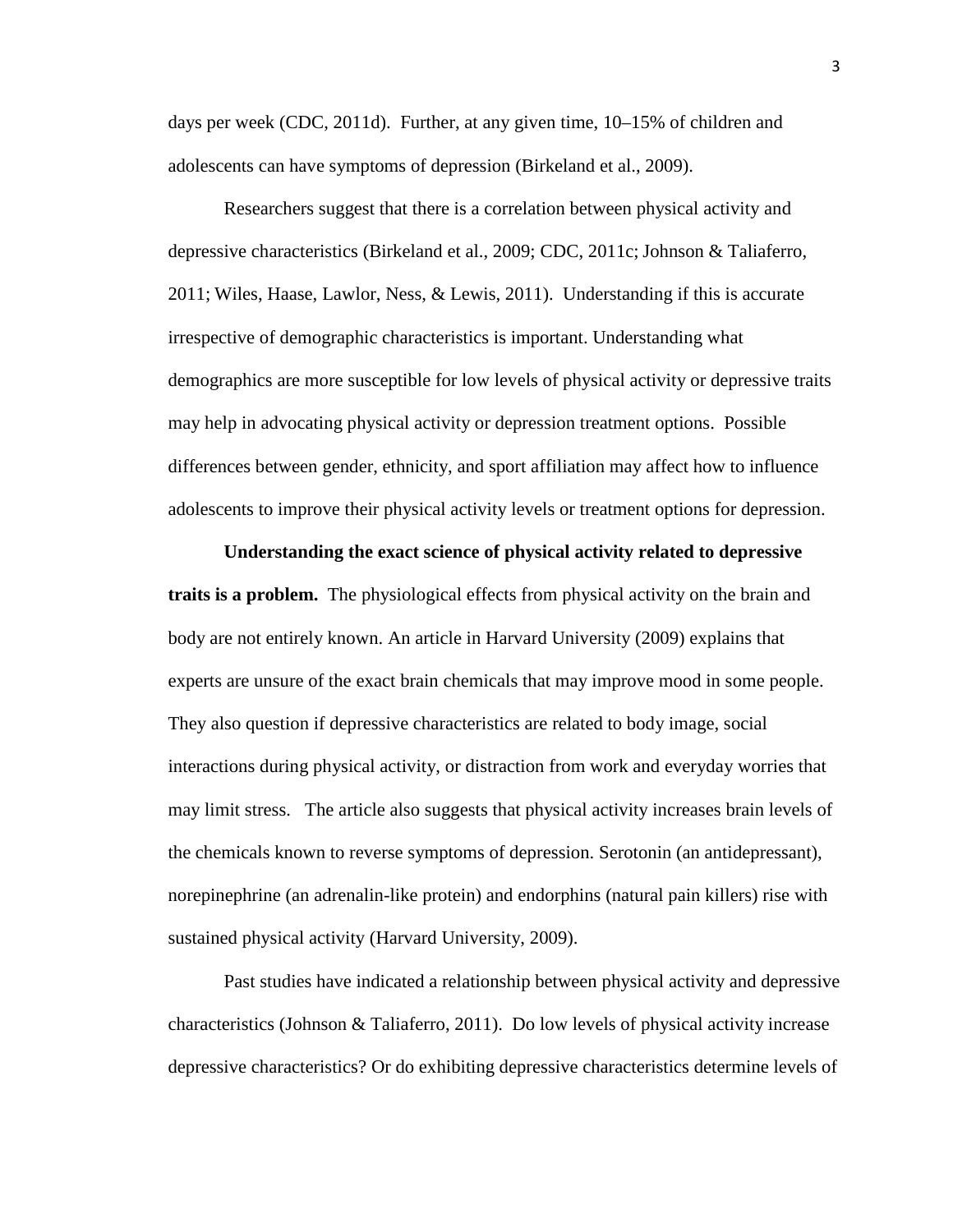physical activity? Two hypotheses describe possible connections between physical activity and depressive traits.

*protection hypothesis.* The protection hypothesis holds that physical activity protects against depressed mood. Biological and psychological mechanisms have been proposed to suggest how this protection effect occurs. For example, one biological hypothesis proposes that the relationship between physical activity and depressed mood is mediated by acute physiological responses. Specific physiological mechanisms might be involved, such as an increase in monoamine circulation, endorphin production, elevated body temperature, or lower hormonal responses from stress (Birkeland et al., 2009).

*inhibition hypothesis.* The inhibition hypothesis assumes that depressed mood, at least to some degrees disables an individual's capability of being physically active. Thus, an inverse relationship between physical activity and depressed mood can be explained by the depressed person lacking the energy to be physically active. Along the same lines, a positive mood can give the surplus energy and motivation necessary to participate in physical activity (Birkeland et al., 2009).

#### **Significance of the Problem**

Major depression frequently goes unrecognized and untreated and may foster tragic consequences, such as impaired interpersonal relationships at work and at home or even suicide (CDC, 2011c). Learning techniques that may help prevent depression early in life is important. Treating depression can be a time-consuming project. Two treatments are most often used: talking with a clinician about problems, taking an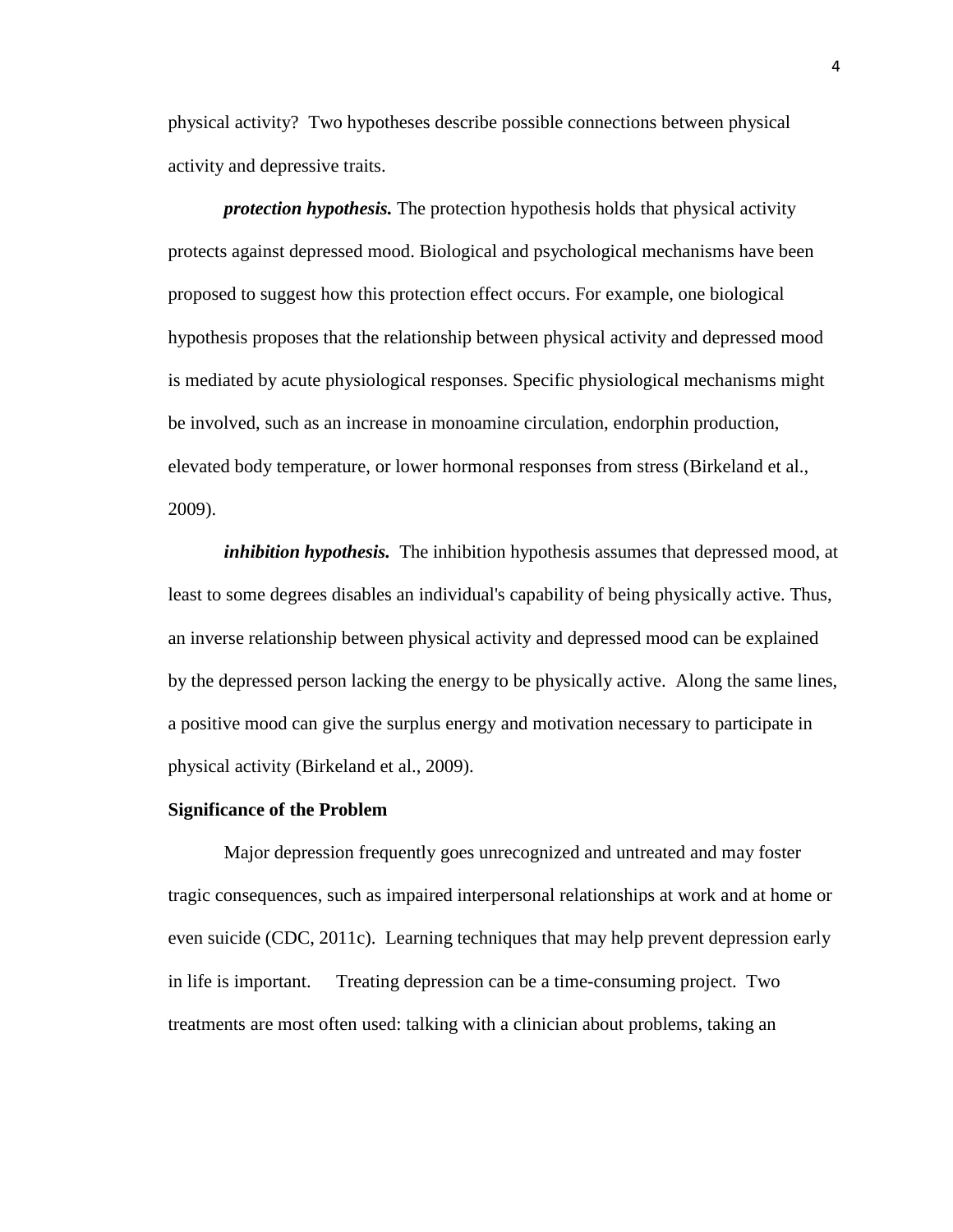antidepressant for symptoms, or a combination of both. Improvement takes time: antidepressants often require 4–8 weeks to take effect (Harvard University, 2011).

Current treatments have been found to work for only about 50%–60% of cases under controlled research conditions (Gladstone & Beardslee, 2009). Thus, consideration of depression treatment options that may be widely used and easily taught, such as physical activity, may help the specialized approaches being currently used. Physical activity's importance is an area that could easily be incorporated into K–12 school settings.

Based on the Substance Abuse and Mental Health Services Administration (SAMHSA, 2008) National Survey on Drug Use and Health from 2004–2006, 8.5% of youth (about 2.1 million) had experienced at least one major depressive episode during the past year. Over 91% of the youth who experienced at least one major depressive episode in the past year reported more than one period in their lifetime during which for two weeks or longer they felt sadness, discouragement, or boredom and also had other problems of impairment in the home, school/work, family relationships, or social life domains (SAMHSA, 2008). Nearly half (48.3%) of the youth with a major depressive episode in the past year reported severe impairment in at least one of four major role domains (home, school/work, family relationships, or social life), and 21% reported very severe impairment in at least one of the domains (SAMHSA, 2008). Untreated major depressive disorder carries a high risk of substance abuse, legal problems, physical illness, poor academic and social functioning, early pregnancy, and exposure to negative life events (Lenz et al., 2009).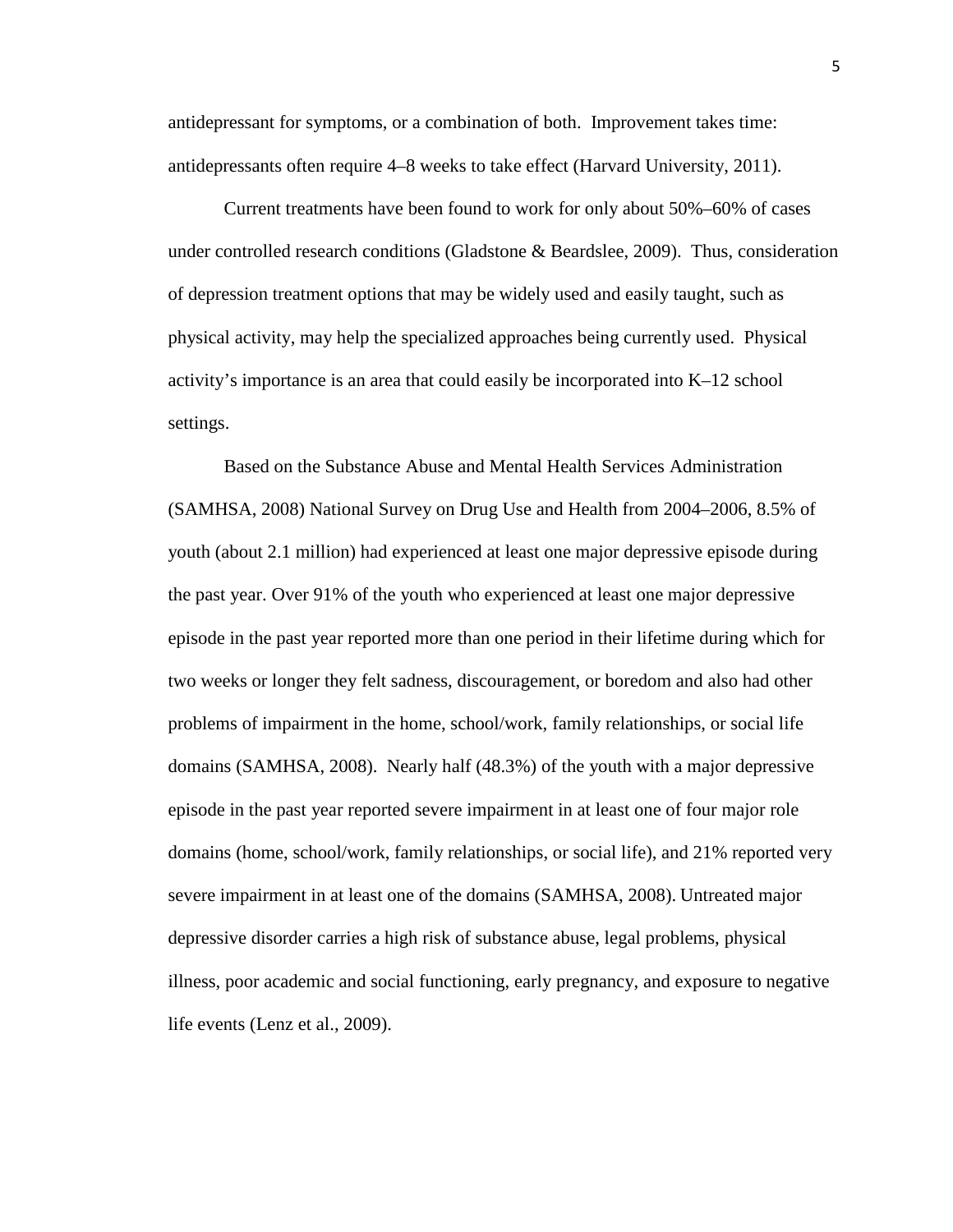Physical inactivity is a major public health concern. Adequate physical activity is defined by the guidelines of 3–5 days a week for 30–60 minutes, which may promote mental health (CDC, 2011c). Among adults, even moderate and light physical activity has been shown to have positive effects on immediate mood (Birkeland et al., 2009). The urgency to lower the rate of depression is likely compounded by the recognition that if not effectively treated, depression is likely to become a chronic condition. Just experiencing one episode of depression places the individual at a 50% risk for experiencing another, with subsequent episodes raising the likelihood of experiencing even more episodes in the future (CDC, 2011c). Given the high prevalence and costs of adolescent depression, the connection between early onset depression and recurrence of disorder in adulthood, the impairment associated with youth depression, and the difficulty in treating depression once it has developed, efforts to prevent depression are warranted (Gladstone & Beardslee, 2009). Prevention may be the key to decreasing the burden of adolescent and adult depression on society. Increasing physical activity may be more cost-effective and less distressing than waiting for the condition to appear and then trying to treat a full depressive episode.

#### **Questions to Be Answered**

The questions involved will deal with relationships and significant differences in demographics relationship of physical activity and depressive traits.

- 1. What is the relationship between physical *activity* and depressive symptoms in adolescents?
- 2. What is the relationship between physical *intensity* and depressive symptoms in adolescents?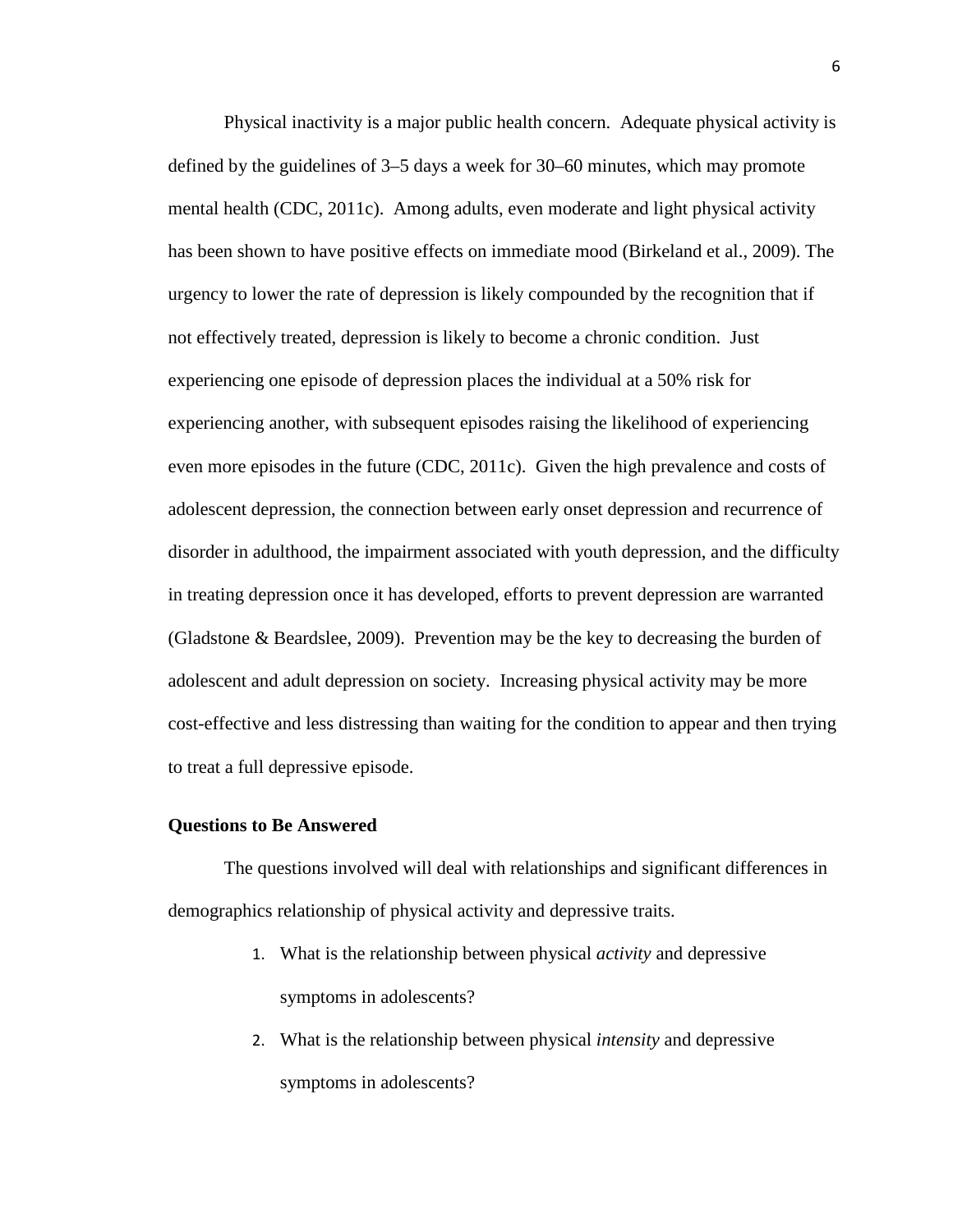3. Do adolescent groups, as defined by physical activity level and depressive symptoms, vary by gender, sport involvement, and physical education participation?

Question one and three differ in that the first one involves finding a relationship between physical activity and depressive characteristics in a sample size. If there is a relationship, then it's important to analyze demographics to determine any differences that may occur between certain groups. For example, are there major differences in physical activity/depressive traits relationships between genders? What about in individuals who have a current sport affiliation and in those who have no sport affiliation? What about those who participate in physical education class and those who do not?

## **Limitations**

A few limitations may affect the research.

- The participants may not accurately mark questions on survey.
- There may be low number in the sample size.
- School districts, parents, or teachers may not consent to the survey.
- A major life event or other external factors, such as sleep, stress, time of day or year, may skew the accuracy of the survey.

## **Delimitations**

Some delimitations are necessary for practical reasons.

• The study is delimited to anyone in the age group of 15–18. (This will help in

 understanding the adolescent and student population better with associations of physical activity and depressive characteristics.)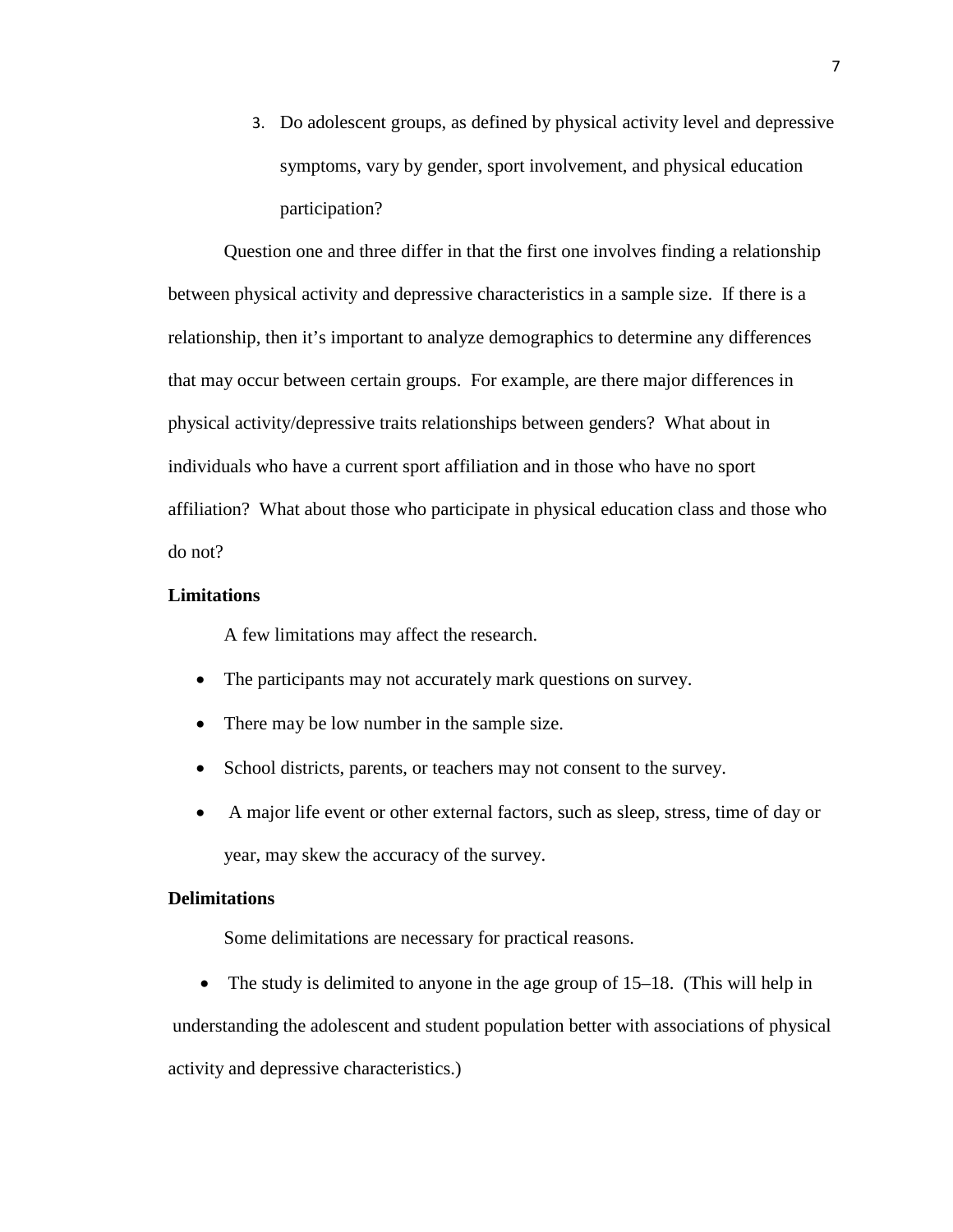• The use of a school district in Minnesota and an entire grade level to participate in the survey will also be a delimitation. This will help in attempting to include a heterogeneous sample.

## **Assumptions**

There are assumptions about the relationship between physical activity and depression symptoms. For instance, one can assume that all adolescents will show an inverse relationship in their physical activity levels and depressive characteristics. Is it that physical activity increases mood, or is it other factors, such as body issue or social connectedness with others in the activity? Could it be that physical activity is the cause of happiness for those who have high levels of physical activity and express a positive mood? Is it that positive mood and happiness is the cause of high levels of physical activity for those who have high levels of physical activity and express a positive mood?

A few assumptions can be made also about the research methods. The expectation is that subjects will respond accurately to the survey questions. The generalization that students will understand all the questions may also affect research collection.

### **Definition of Terms**

**clinical depression.** A mood disorder in which feelings of sadness, loss, anger, or frustration interfere with everyday life for weeks or longer (National Institutes of Health, 2011).

**depressive characteristics or symptoms.** Any signs or symptoms relating to depression. Feelings of guilt, worthlessness, sadness, anxiety, hopelessness, irritability, loss of interest in hobbies, fatigue, decreased energy, difficulty concentrating, changes in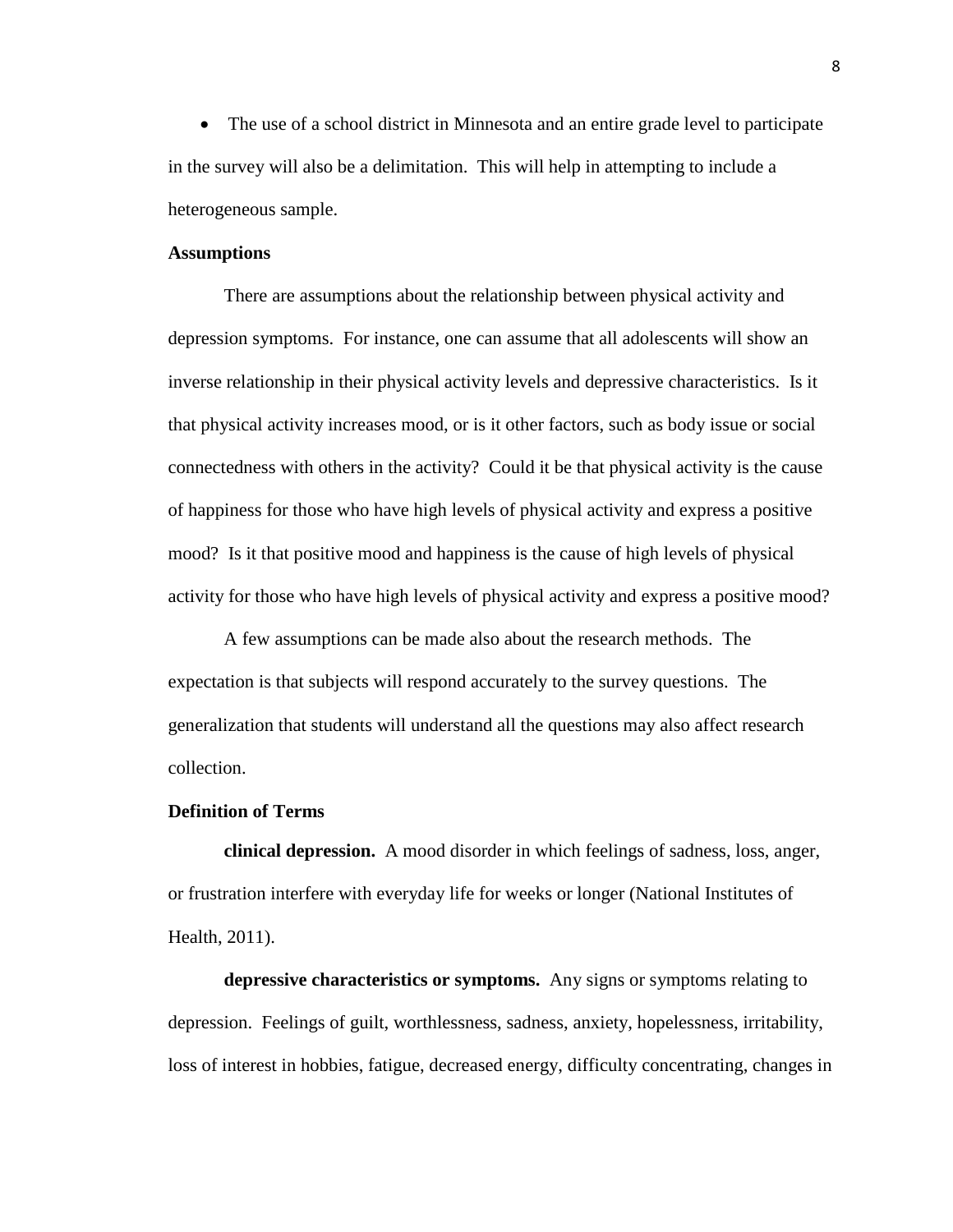sleep patterns, changes in eating patterns, suicidal ideation or attempt, and persistent aches, pains, or digestive problems (Johnson & Taliaferro, 2011).

**metabolic equivalent (MET).** A metabolic equivalent, or MET, is a unit useful for describing the energy expenditure of a specific activity. A MET is the ratio of the rate of energy expended during an activity to the rate of energy expended at rest (United States Department of Health and Human Services, 2008)

**physical activity.** Any activity that increases breathing and heart rate and may produce some sweat (CDC, 2011d).

**prevention.** Interventions that occur before the onset of the disorder (Gladstone & Beardslee, 2009).

**Reynolds Adolescent Depression Scale (RADS)-**A self-report measure (no appendix due to copyright) that provides clinicians and researchers with a brief and easyto-administer evaluation of depressive symptomatology in adolescents (Reynolds, 2002).

## **Summary**

Physical inactivity and depression are two health concerns that currently affect adolescents. Understanding the relationship between physical activity and depressive symptoms may help in promoting physical activity. Researching if adolescent groups differ in regards to physical activity and depressive symptoms would be beneficial in targeting physical activity to specific groups.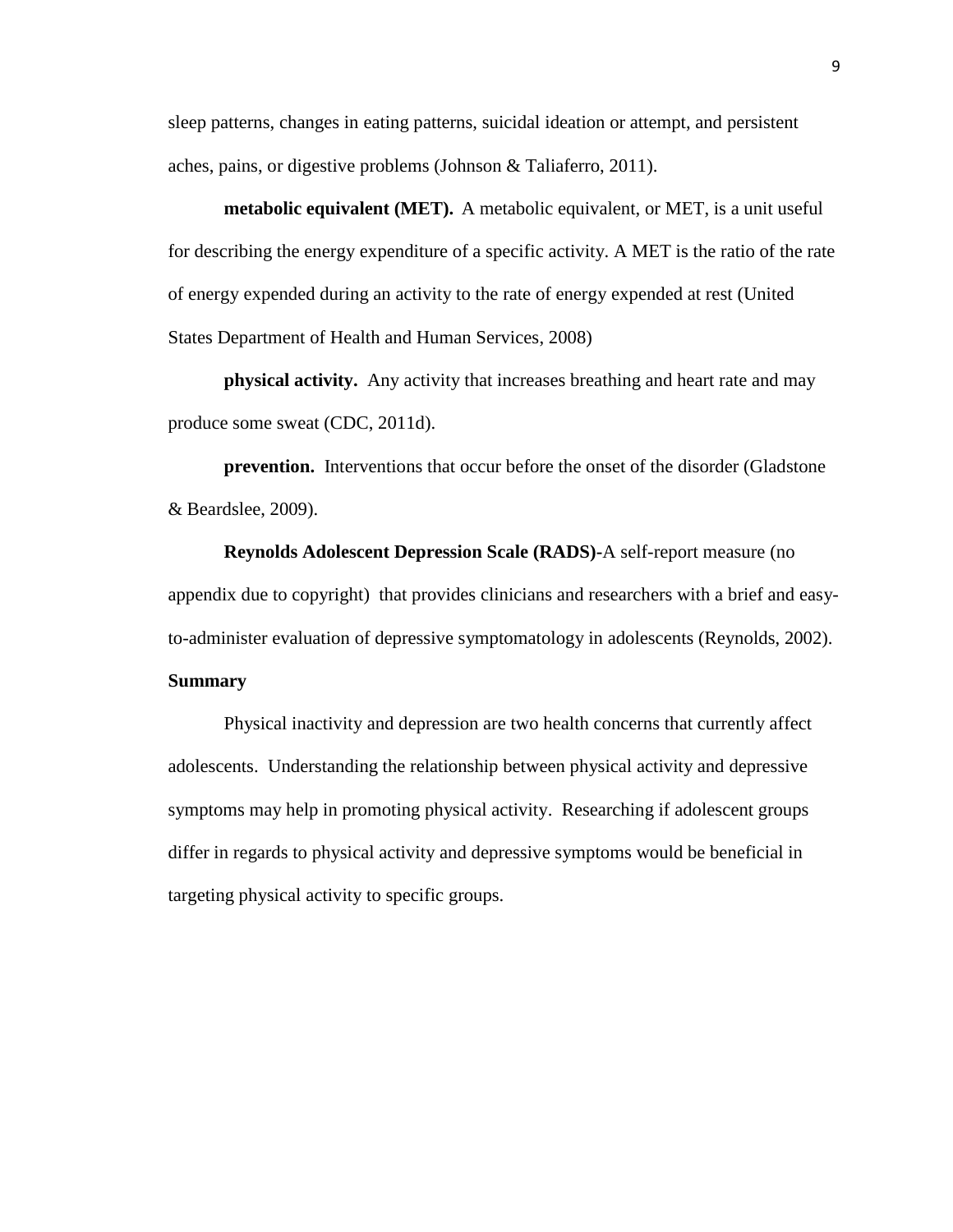### **Chapter Two: Literature Review**

## **Introduction**

This study investigates the relationship between physical activity and depressive characteristics along with group differences among the adolescent population. This chapter covers literature review containing physical activity, depressive traits and depression, and relationship of physical activity to depressive characteristics. Physical activity topics will involve definition/recommendations and benefits of physical activity. Depression/depressive traits will focus on symptoms, problem, and treatment. Physical activity's relationship to depression will focus on physiology of physical activity related to depression on the brain and body, hypotheses about the relationship of physical activity and depression, and significant study research.

## **Physical Activity**

Physical activity is defined as "any bodily movement produced by the contraction of skeletal muscle that increases energy expenditure above a basal level" (CDC, 2011d). The United States Department of Health and Human Services recommends that children and adolescents engage in a minimum of 60 minutes of physical activity daily, which should include moderate-intensity or vigorous-intensity aerobic physical activity. Intensity is the level of effort required to do an activity. A subject doing moderateintensity activity can talk, but not sing during the activity (CDC, 2009). A person doing vigorous activity cannot say more than a few words without pausing for a breath (CDC, *2009)*.

 Regular participation in physical activity among children and adolescents is related to demographic, personal, social, and environmental factors. (CDC, 2011d).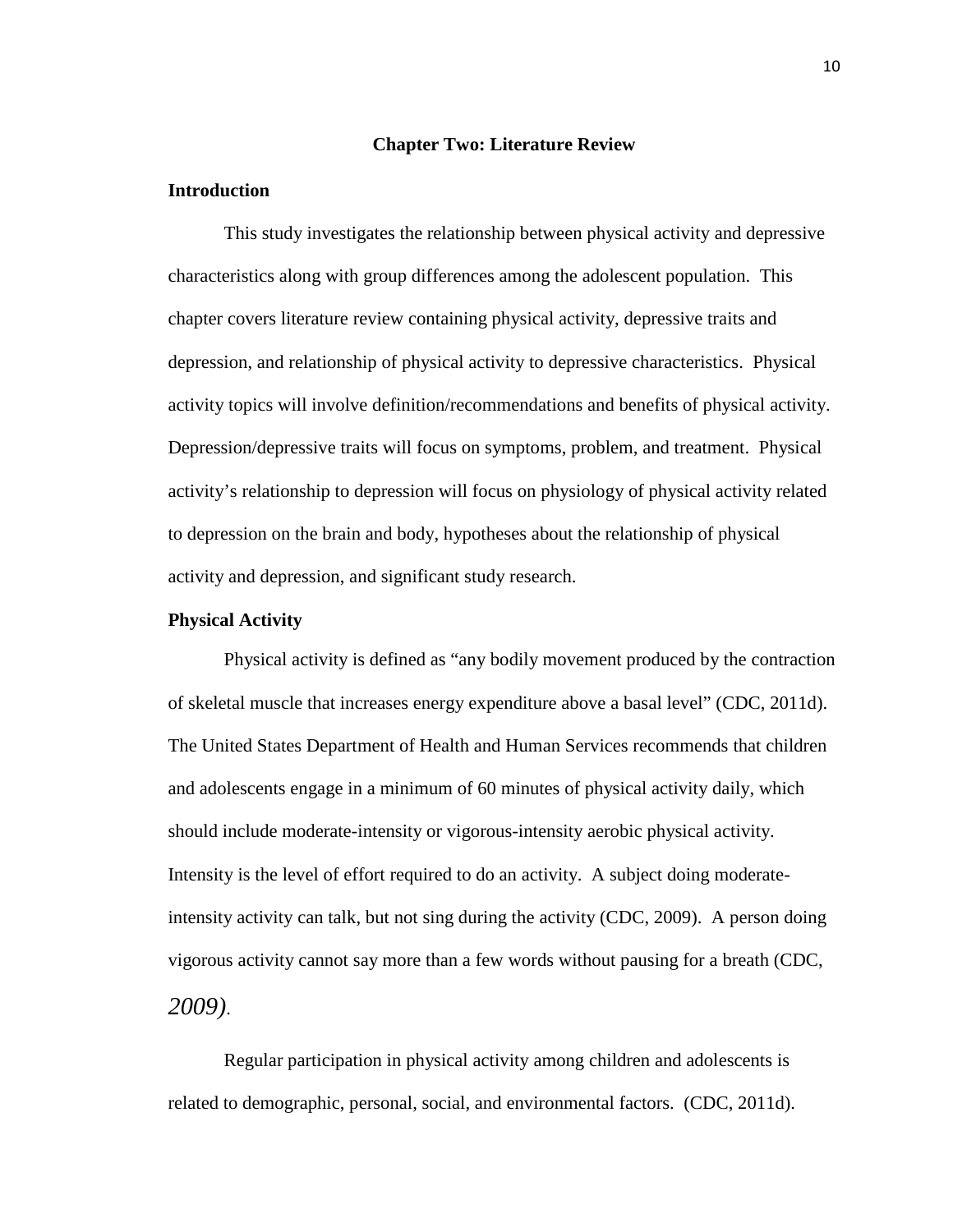The 2009 national Youth Risk Behavior Surveillance System indicated that only 18% of high school students had been physically active for 60 minutes every day in the previous week (CDC, 2011d). And only 33% of high school students nationwide attended physical education classes five days per week (CDC, 2011d).

 Regular physical activity is one of the most important things people can do for their health. Physical activity plays a role in controlling weight, lowering risk for heart disease or stroke, reducing risk of developing type II diabetes, lowering risk of developing some cancers (colon and breast cancer), strengthening bones and muscles, and improving mental health and mood (CDC, 2011c). Physical activity benefits increase the chances of living a longer life by reducing some major contributors of death and disease.

#### **Depression**

Depression can be defined as a mood disorder in which feelings of sadness, loss, anger, or frustration interfere with everyday life for weeks or longer (National Institute of Mental Health ([NIMH], 2011). Researchers often assess depressive symptoms in adolescents by using valid and reliable instruments like surveys and questionnaires to identify characteristics such as:

- 1. Sadness
- 2. Anxiety
- 3. Hopelessness
- 4. Feelings of guilt
- 5. Worthlessness
- 6. Helplessness
- 7. Irritability
- 8. Loss of interest in hobbies
- 9. Fatigue
- 10. Decreased energy
- 11. Difficulty in concentrating
- 12. Changes in sleep patterns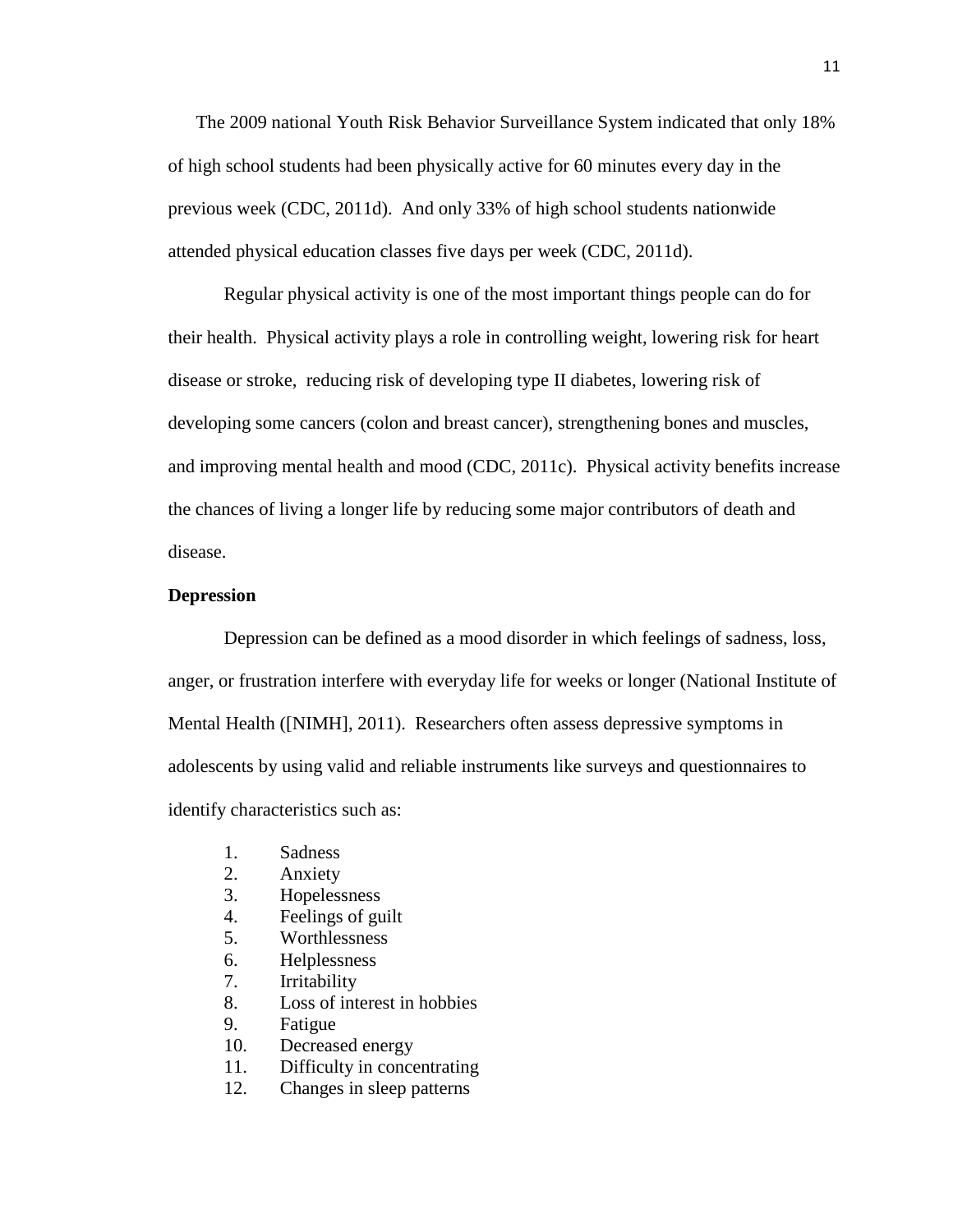- 13. Changes in eating patterns
- 14. Suicidal ideation or attempt
- 15. Persistent aches, pains, or digestive problems

(Johnson & Taliaferro, 2011)

 Depression is ranked among the top five contributors to the global burden of disease, and its prevalence is increasing among young people (Birkeland et al., 2009). At any given time, 10–15% of children and adolescents worldwide can have symptoms of depression (Birkeland et al., 2009). Many youths experiencing depression show impairment in the home, school/work, family relationships, or social life domains (SAMHSA, 2008). Adolescence is a critical period, and depression during this time is associated with an increased likelihood of recurrence of symptoms later in life. Untreated major depressive disorder carries a high risk of substance abuse, legal problems, physical illness, poor academic and social functioning, early pregnancy, and exposure to negative life events (Lenz et al., 2009).

Two treatments are most often used. The treatments are talking with a clinician about problems, taking an antidepressant for symptoms, or a combination of both. Improvement takes time and more often 4–8 weeks for antidepressants to take effect (Harvard University, 2011). Current treatments do not always work for depression. Such treatments have been found to work for only about 50%–60% of cases under controlled research conditions (Gladstone & Beardslee, 2009).

#### **Physical Activity's Relationship to Depression**

The effects of exercise related to depressive characteristics on the brain and body are not entirely known. Animal studies have shown that physical activity increases levels of brain derived neurotrophic factor and promotes cell proliferation and 5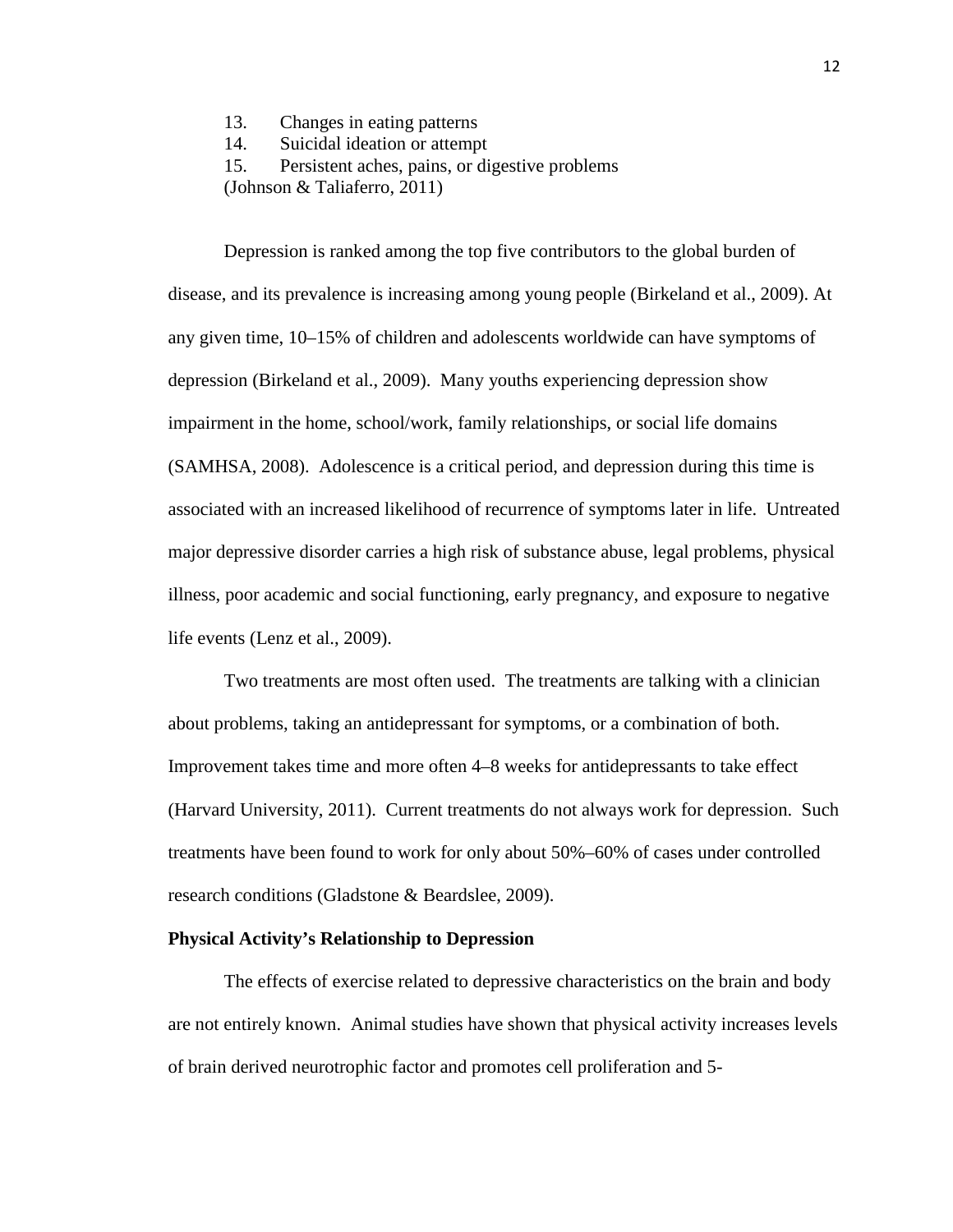hydroxytryptamine release (Wiles et al., 2011). Physiological mechanisms affecting the body from exercise may involve an increase in monoamine circulation, elevated body temperature, or lower hormonal responses from stress (Birkeland et al., 2009). Physical activity may also increase brain levels of the chemicals known to reverse symptoms of depression. Serotonin (an antidepressant), norepinephrine (an adrenalin-like protein), and endorphins (natural pain-killers) rise with sustained physical activity (Harvard University, 2009).

A meta-analysis study indicated a relationship between physical activity and depressive characteristics (Johnson & Taliaferro, 2011). It is unknown which is the cause and which is the effect in this relationship. There are two hypotheses about the potential relationship between physical activity and depressive characteristics (Birkeland et al., 2009).

**The protection hypothesis.** This states that physical activity protects against depressive characteristics. Biological and psychological mechanisms have been proposed to suggest how this protection effect occurs. For example, one biological hypothesis proposes that the relationship between physical activity and depressed mood is determined by acute physiological responses (Birkeland et al., 2009).

**The inhibition hypothesis.** Inhibition hypothesis speculates that depressive characteristics somewhat disables an individual's capability of being physically active. Thus, an inverse relationship between physical activity and depressed mood can be explained by the depressed person lacking the energy to be physically active. This inverse relationship also determines that a positive mood can give the surplus energy and motivation that is necessary to participate in physical activity (Birkeland et al., 2009).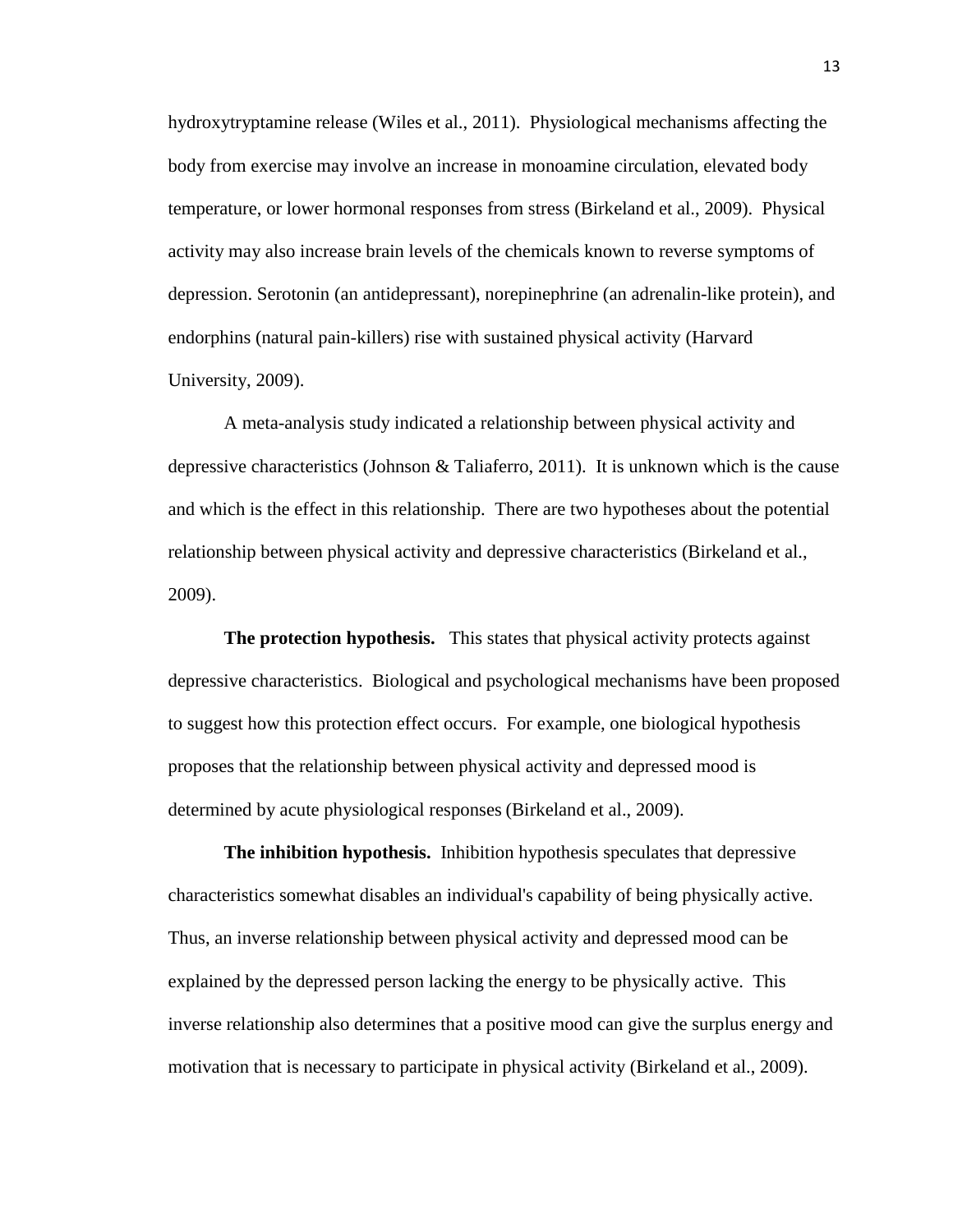Researchers have found a relationship between physical activity and depressive characteristics. Johnson and Taliaferro (2011) studied relationships of physical activity and depressive symptoms in adolescents by analyzing 19 various studies. All of the studies relied on self-report measures of physical activity or sports team participation to collect data.

Johnson and Taliaferro (2011) concluded that regardless of study design, sample size, sample demographic characteristics, or cutoff points for depressive symptoms and physical activity, studies consistently identified inverse relationships between physical activity, including sports participation, and depressive symptoms among adolescents. Only one study reviewed found no association between physical activity and depressive symptoms. Limitations of the research included different survey instruments used to measure physical activity in the various studies.

Wiles and associates (2011) conducted a cross-sectional study on physical activity related to depressive symptoms in adolescents for the Avon Longitudinal Study of Parents and Children. The aim of this study was to determine whether there is an association between objective measures of physical activity (total physical activity and time spent in moderate and vigorous physical activity) and adolescent depressive symptoms. The study involved 5,423 children aged 14 years, and physical activity data were collected for 62% of the participants who wore an accelerometer to measure physical activity and intensity. The participants also completed a mood and feelings questionnaire (MFQ) to assess depression symptoms. Only 62% of data was collected because some subjects did not meet the time requirements for wearing the accelerometer per day or failed to take the depressive characteristics survey (Wiles et al., 2011).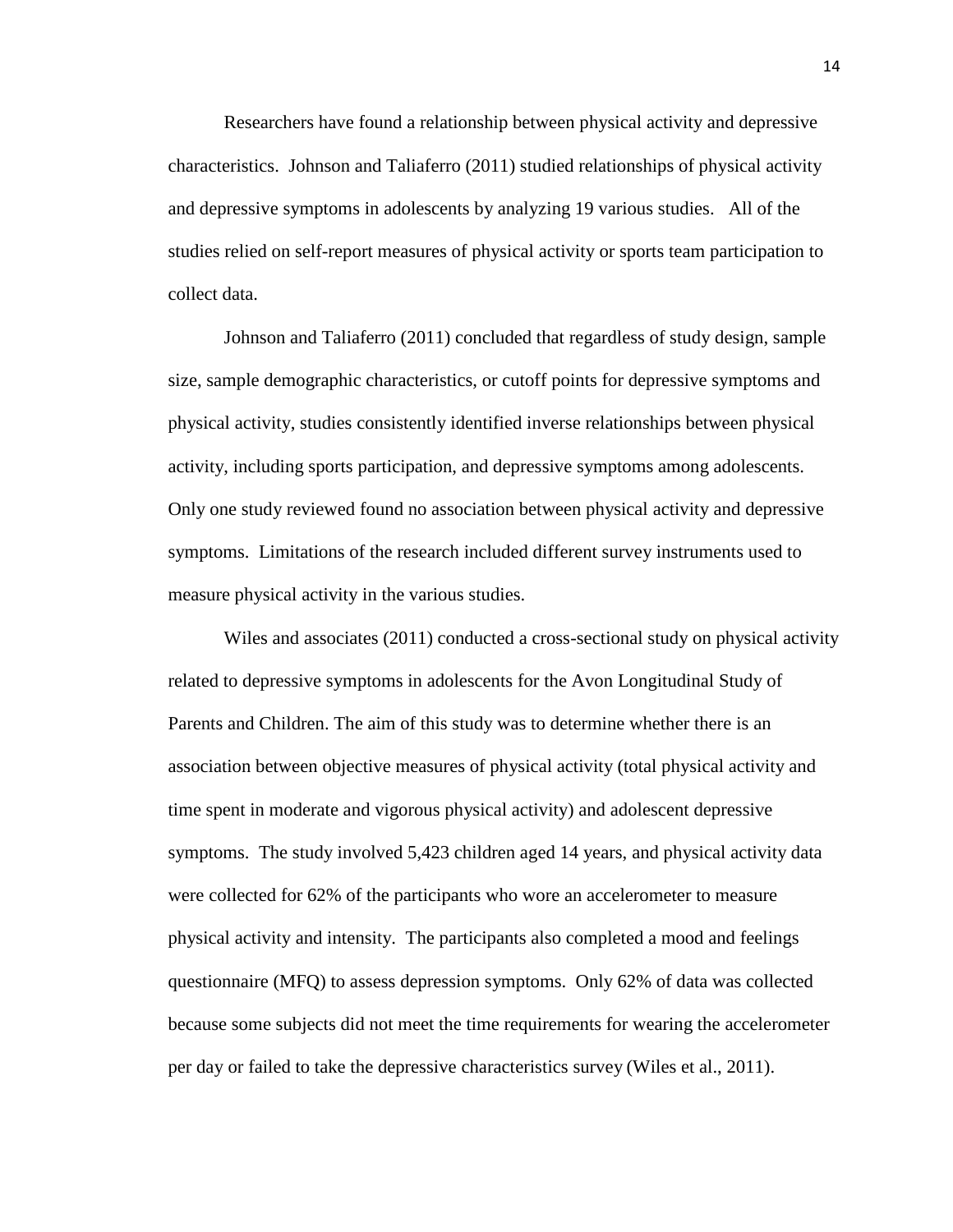Wiles and colleagues (2011) went one step further than the Johnson and Taliaferro (2011) study by analyzing physical activity intensity related to depressive traits. They concluded there was no evidence for a differential effect of physical activity according to gender. The intensity of the physical activity (that is, percentage of time spent in moderate to vigorous physical activity) was not associated with depression in this cohort once total physical activity was taken into account. Thus, the results suggested that it is the *amount* of physical activity undertaken that is inversely associated with depressive symptoms in adolescents, rather than the *intensity* of that physical activity.

Birkeland and associates (2009) studied physical activity and depressive characteristics using a 10–year longitudinal study with a sample of 924 adolescents; data from subjects were collected 8 times from the age of 13 years to the age of 23 years. The data were analyzed using multivariate latent curve modeling. The researchers found that physical activity and depressed mood were inversely related throughout adolescence (Birkeland et al., 2009). They also concluded that changes in leisure-time physical activity and depressed mood are related, but the results do not provide support for the common assumption that a high early level of physical activity protects against later depressed mood; nor does a high early level of depressed mood act as a barrier for later physical activity (Birkeland et al., 2009).

## **Summary**

Physical activity and depression are public health concerns. Studies have found that there may be a relationship between physical activity and depressive characteristics (Birkeland et al., 2009; Johnson & Taliaferro, 2011; Wiles et al., 2011). Given the high prevalence and costs of adolescent depression, the connection between early onset

15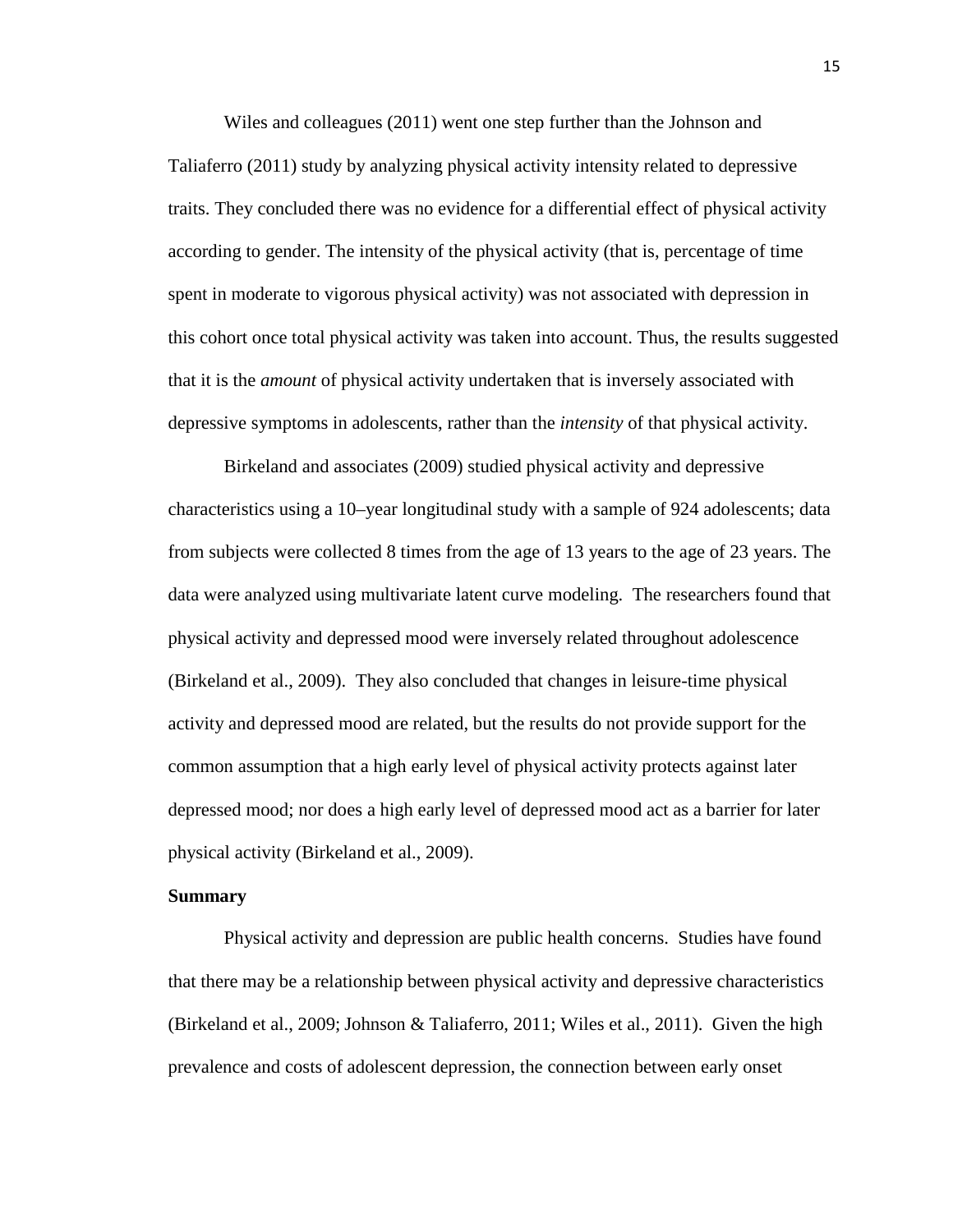depression and recurrence of disorder in adulthood, the impairment associated with youth depression, and the difficulty in treating depression once it has developed, efforts to prevent depression are warranted (Gladstone & Beardslee, 2009). The review of literature helped in determining the questions involved in this study. These questions involve determining the relationship of physical activity and depressive traits along with gender differences among the relationship.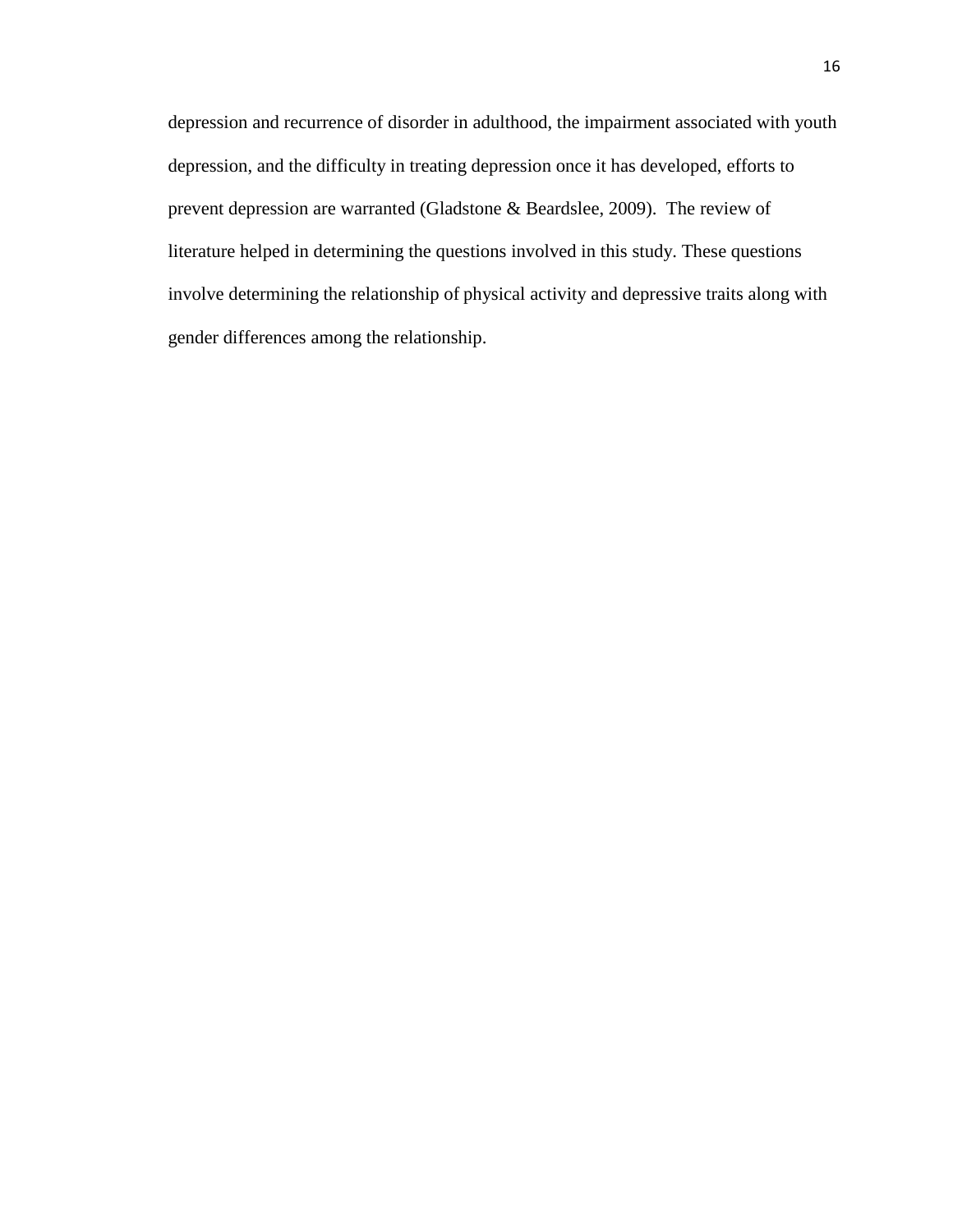## **Chapter 3: Research Procedures**

#### **Introduction**

Research procedures in this study involved a non-experimental techniques to analyze physical activity levels in relationship to depressive characteristics in the adolescent population. This includes using cross-sectional survey research to examine the relationship between the variables of physical activity levels and depressive characteristics.

## **Research Design**

Using a non-experimental research design allowed a practical approach to research the variables of the adolescent sample of physical activity levels in relationship to depressive traits in adolescents. Survey research will be used to collect data about adolescents' demographics, physical activity levels, and depressive characteristics. This self-report measure is used because it is simple to administer and a noninvasive procedure.

The research procedures involving adolescent participants was submitted to, and approved by the Minnesota State University, Mankato Institutional Review Board for the Protection of Human Subjects in Research (IRB).

The use of adolescent participants required permission from the school, and the parents (see appendix A, parental consent form), as well as assent from each participant (see appendix B, student assent form). There was a meeting with the school superintendent, principal, counselor, and cooperating English teacher to ensure student welfare, procedure methods, and role of counselor and cooperating teacher. For a student to be able to participate in the survey, his or her parent had to sign a consent form that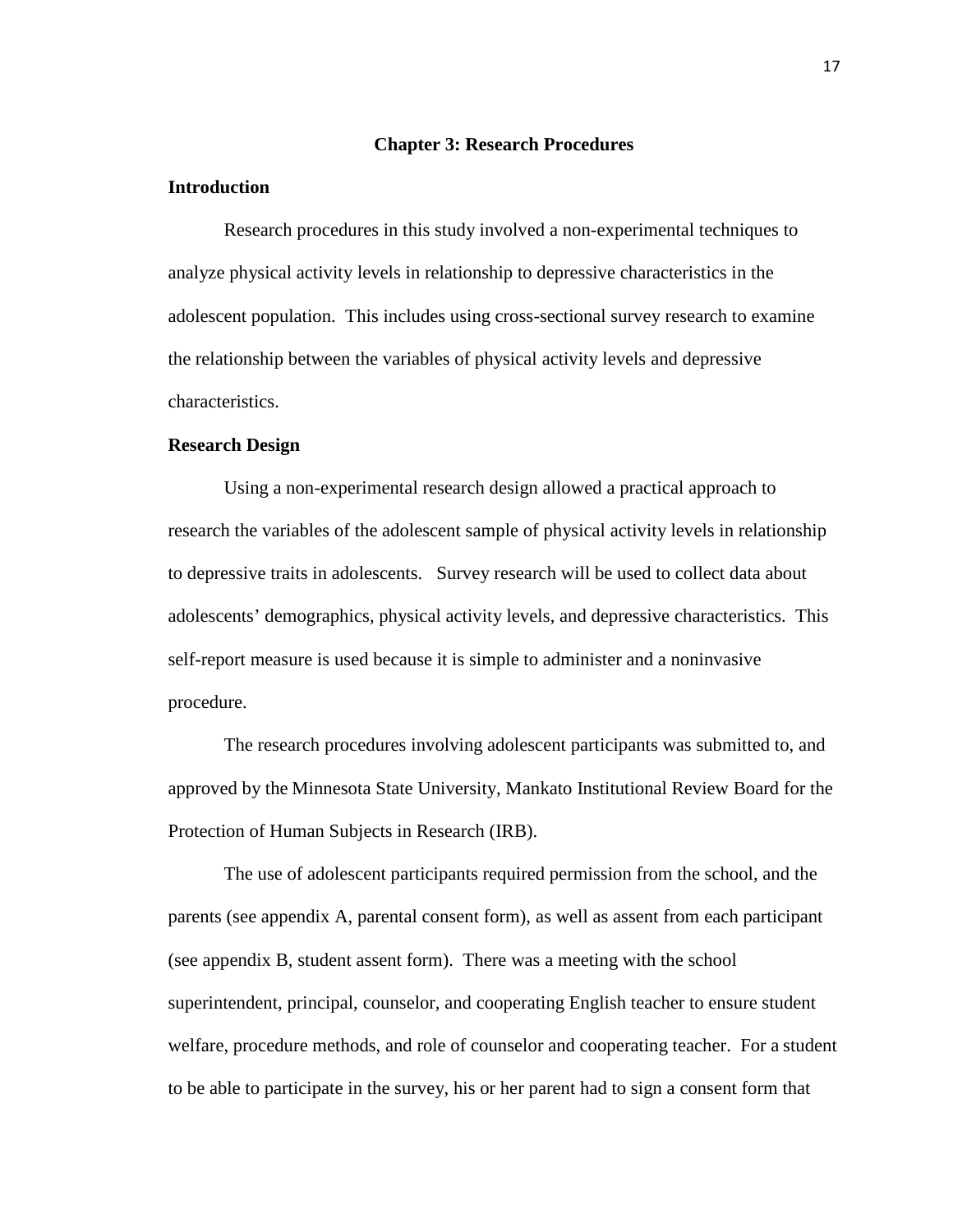was handed out one week before the study. Students also received assent forms a week before the study. There were also copies handed out for parents and students to reference. Students were to bring a signed copy of each form back before the survey date.

## **Participant Selection**

Participants were selected from the adolescent school population. The sample was taken from a Minnesota public high school by using an entire tenth-grade population from a local school. There were 90 tenth-grade students at this school, with 75 students divided among the 4 English classes. The anticipated number of participants was 100 students between the ages of 15–16 years old, but due to English enrollment limitations, the sample of 75 students was used with the hope for 50 participants. The participant selection was determined through communication with the high school principal. Tenth graders were chosen for practical reasons of being able to gather them all at one specific time along. Of the 75 students being used for sample size, nine were absent on the survey date and 22 didn't have signed consent forms, which left 44 to complete the survey.

### **Instrumentation**

 Instrumentation for this study was considered of valid and reliable surveys of physical activity levels and depressive characteristics among adolescent population. The physical activity questionnaire being used is the International Physical Activity Questionnaire (IPAQ) and using the short, seven day, self-administered format (IPAQ, 2002). The physical activity survey will measure how much physical activity students are currently getting and the approximate intensity of their physical activity (see appendix C,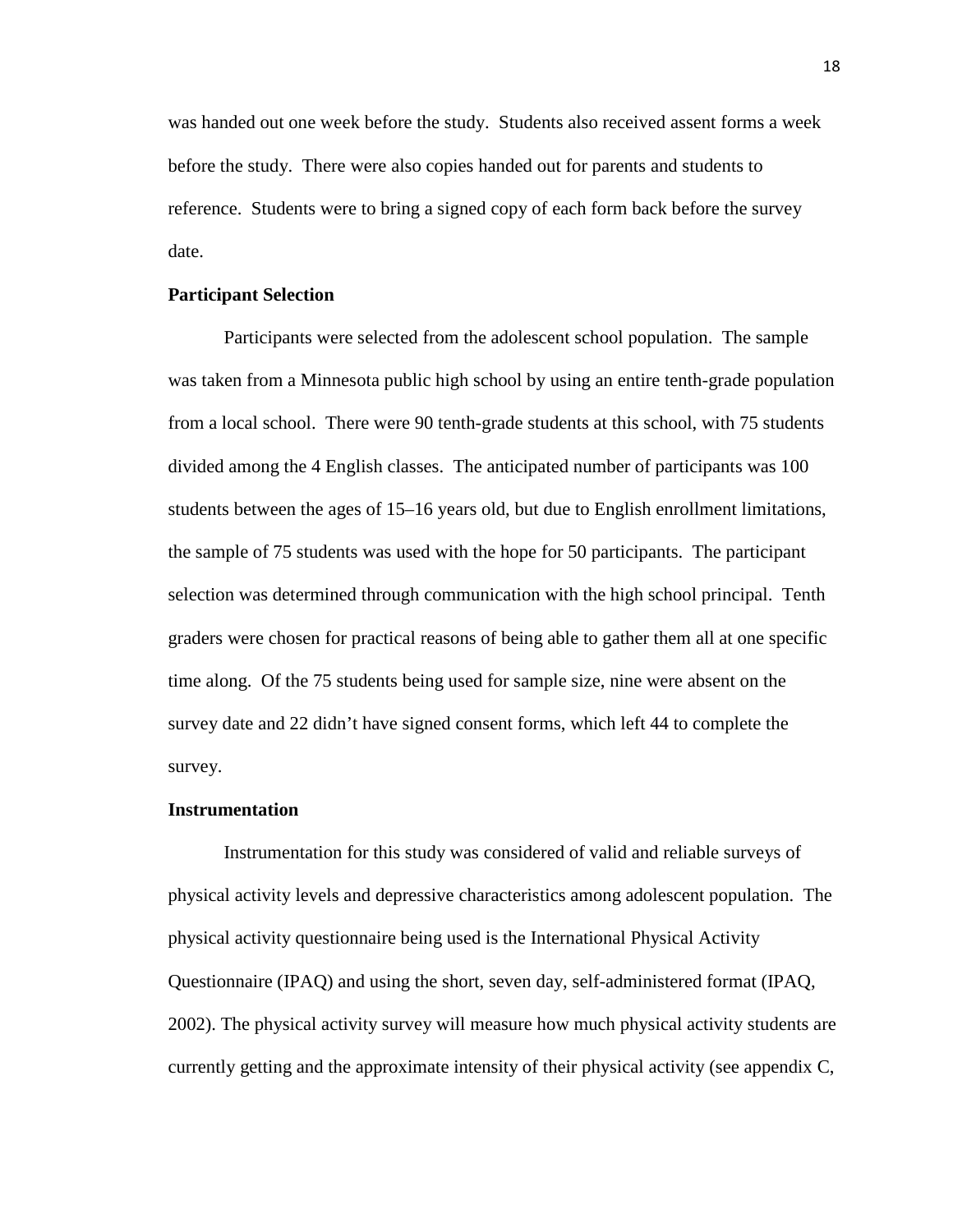physical activity and demographic characteristics survey). This survey was developed in 1998 and was subjected to extensive reliability and validity testing in 12 countries during 2000. The IPAQ is used for ages 15–69, has seven questions, and takes around five minutes for students to complete.

The Reynolds Adolescent Depression Scale is designed for health professionals to screen children for depressive symptoms in adolescents (Carnevale, 2011). It is a 30 item self-reported scale measuring the severity of depression in adolescents age 13–18. It is designed for the clinical and school setting and takes around 5–10 minutes to complete. Scoring is based on a four-point Likert scale Test where scores range from 30–120. The cutoff score of 77 is a positive screen for depression. Reliability for internal consistency was  $\alpha$  = 0.90 and  $\alpha$  = 0.88 (Carnevale, 2011). Test–retest was found to be 0.87 and criterion-related validity was noted to be  $r(87) = 0.72$ ,  $p < 0.001$  (Carnevale, 2011).

## **Procedures**

Data was collected in the classroom setting using a tenth-grade English class. The approximately 75 participant used were divided among four English classes. The cooperating teacher received the parental consent and student assent forms a week before the survey date. The teacher handed out parental consent forms, student assent forms, and copies of each to the students. The teacher directed the students to return the parental consent forms before the survey date the following week. The cooperating English teacher collected the parental consent and student assent forms and placed them in the corresponding folder marked with the appropriate class period. The teacher then wrote the name of the students returning the forms on the folder of their English period. Writing down the names of the students who returned the parental consent forms helped indicate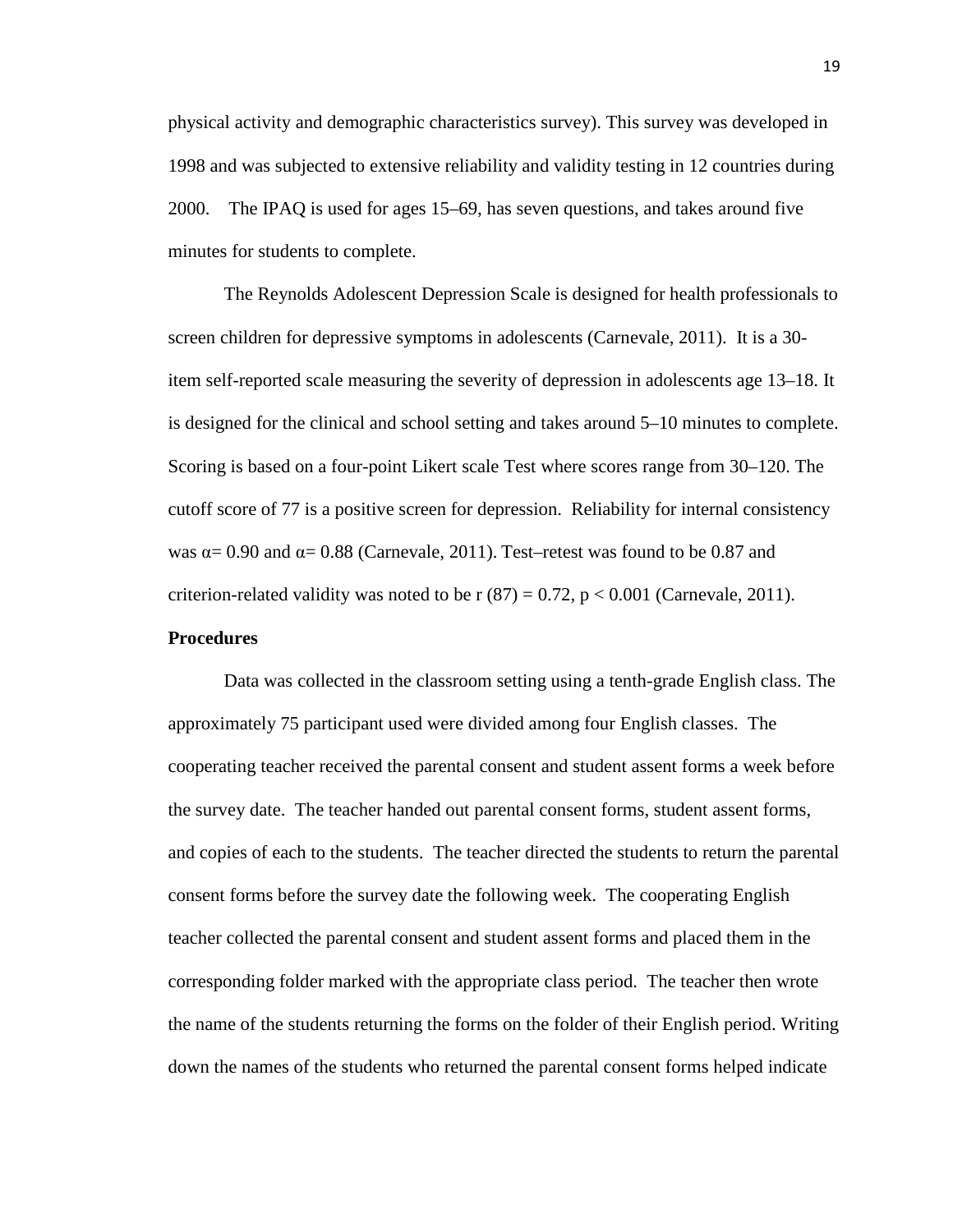who would be receiving the coded envelope with the survey on the research date. The survey was administered by the researcher. Before the start of the survey, the school counselor made a brief statement that directed the students to contact her for a meeting if they were concerned with any questions or answers from the RADS. The researcher reviewed how the survey was set up and discussed the six physical activity questions regarding vigorous, moderate, and walking activity for the past week. While the researcher was discussing the survey, the cooperating teacher was passing out an envelope to each student. Students with parental consent forms received an unmarked envelope, whereas students without parental consent were given an envelope with a letter on it. The students that had a letter were given a crossword puzzle in the envelope with the directions to do as much as possible, and that it wasn't homework. The students with a crossword puzzle were told they could hand in their envelopes when others started turning in envelopes. The students with a survey were directed to answer all 40 questions to the best of their knowledge. When finished, they were to put the survey back in their envelope and place their envelope in a backpack that was in the front of the room.

#### **Data Collection and Analysis**

 Each student's envelope was given a coding number 1–44. Data from each of the 40 question's was entered into a spreadsheet. The spreadsheet was transferred into SPSS. Analysis of data involved descriptive statistics, Cronbach's alpha reliability analysis Pearson product-moment correlation, and independent sample t-tests.

#### **Summary**

The research study analyzing relationship between physical activity and depressive symptoms in adolescents was conducted in a school within a rural community.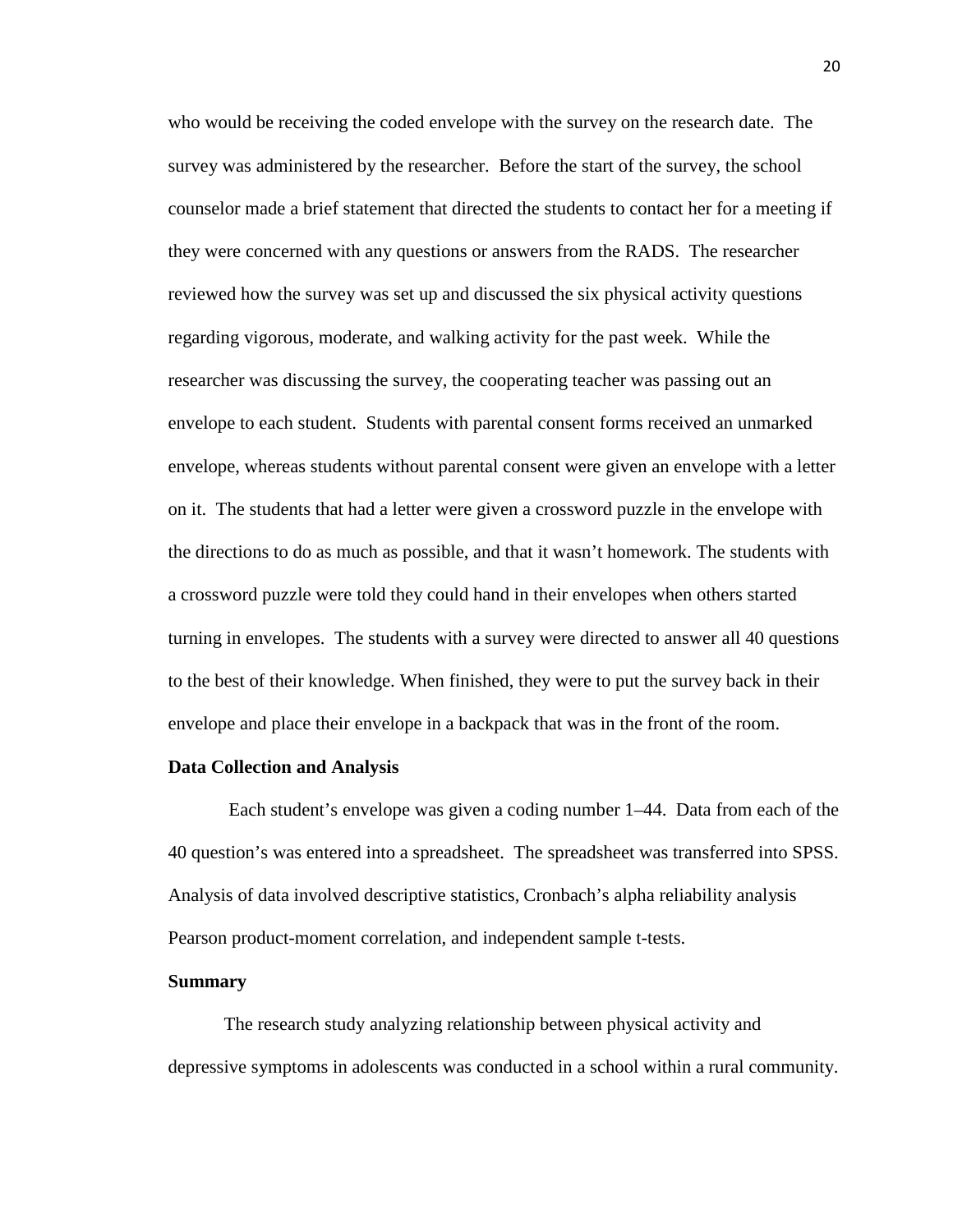The study involved a 10–15 valid and reliable survey which was administered in four tenth grade English classes. Of the possible 75 participants in the population, 44 turned in signed parental consent forms along with student assent and were able to take the survey. The survey gathered information on current physical activity levels and depressive symptomology.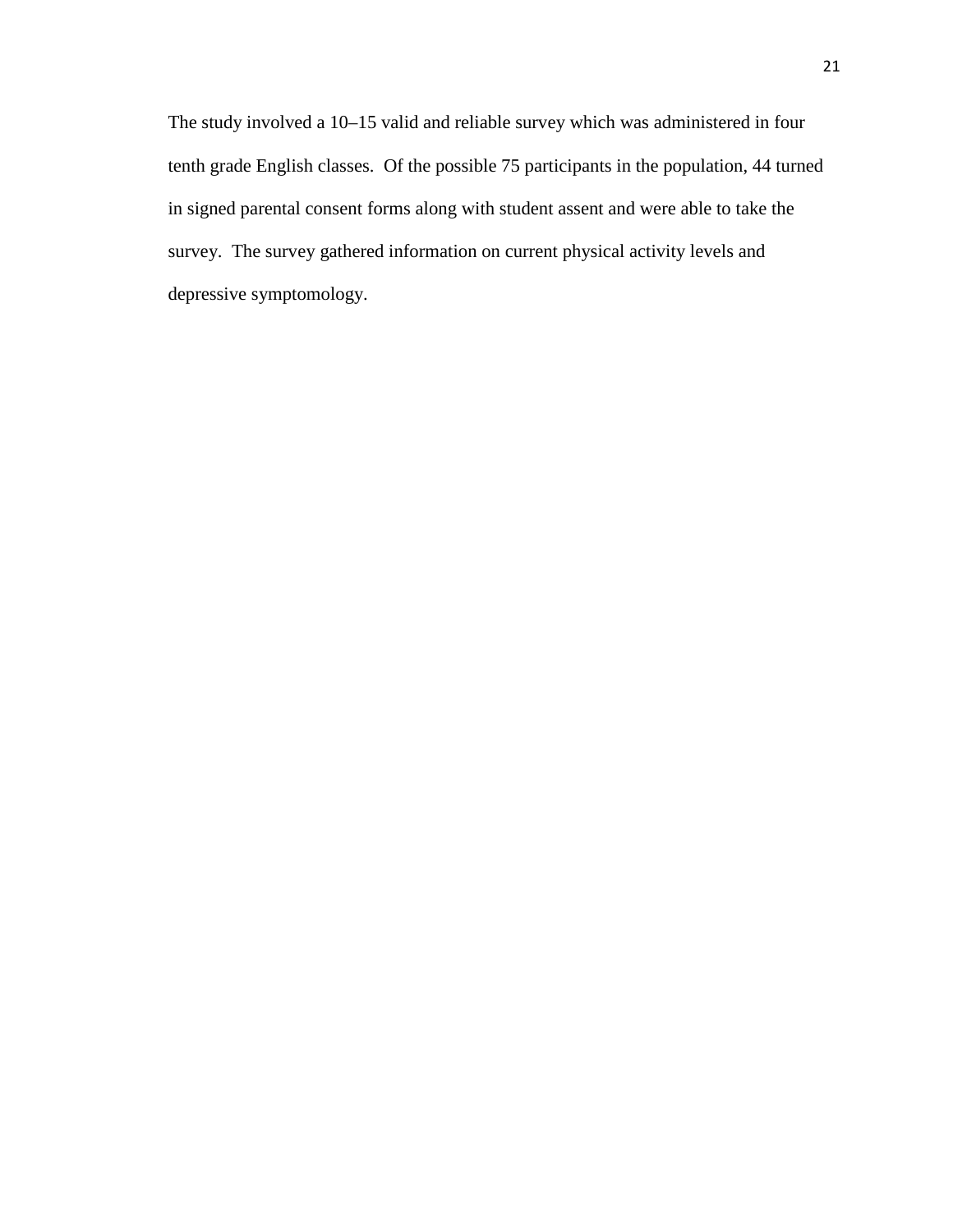#### **Chapter 4: Results and Discussion**

 Data was collected by using a one-day cross-sectional survey which included questions related to the students demographic characteristics, physical activity, and depressive symptoms. The findings were generated on the 44 participants through the use of descriptive statistics, Pearson correlation analysis, Cronbach's alpha reliability analysis, and independent sample t-tests. Six tables were created to report findings from the survey. The low number of participants (only 44) participants limited the researchers capacity to analyze the data for research purposes.

## **Participants**

There were 44 participants from a possible sample size of 75. The 75 possible sample participants were given parental consent forms a week before the survey date. There were 46 parental consent forms returned, and two participants were absent on the data collection date. There were 22 students who didn't have signed parental consent forms on the data collection date, and nine students were absent on the day of data collection. The response rate was 58.60%. Given that only 44 students participated in the study, the results cannot according to Krejcie and Morgan (1970) be considered representative of tenth grade students from the participating school.

The demographic characteristics questions involved gender, age, physical education participation, and sport participation. Of the 44 participants 65.9% were female and 34.1% were male (see table 1). The age range was between 15 and 17 with 40.9% of participants 15 years of age, 56.8% of participants 16 years of age, and 2.3% were 17 years old. There were 52.3% of participants currently enrolled in a daily physical education class and 45.5% who were not taking any physical education classes.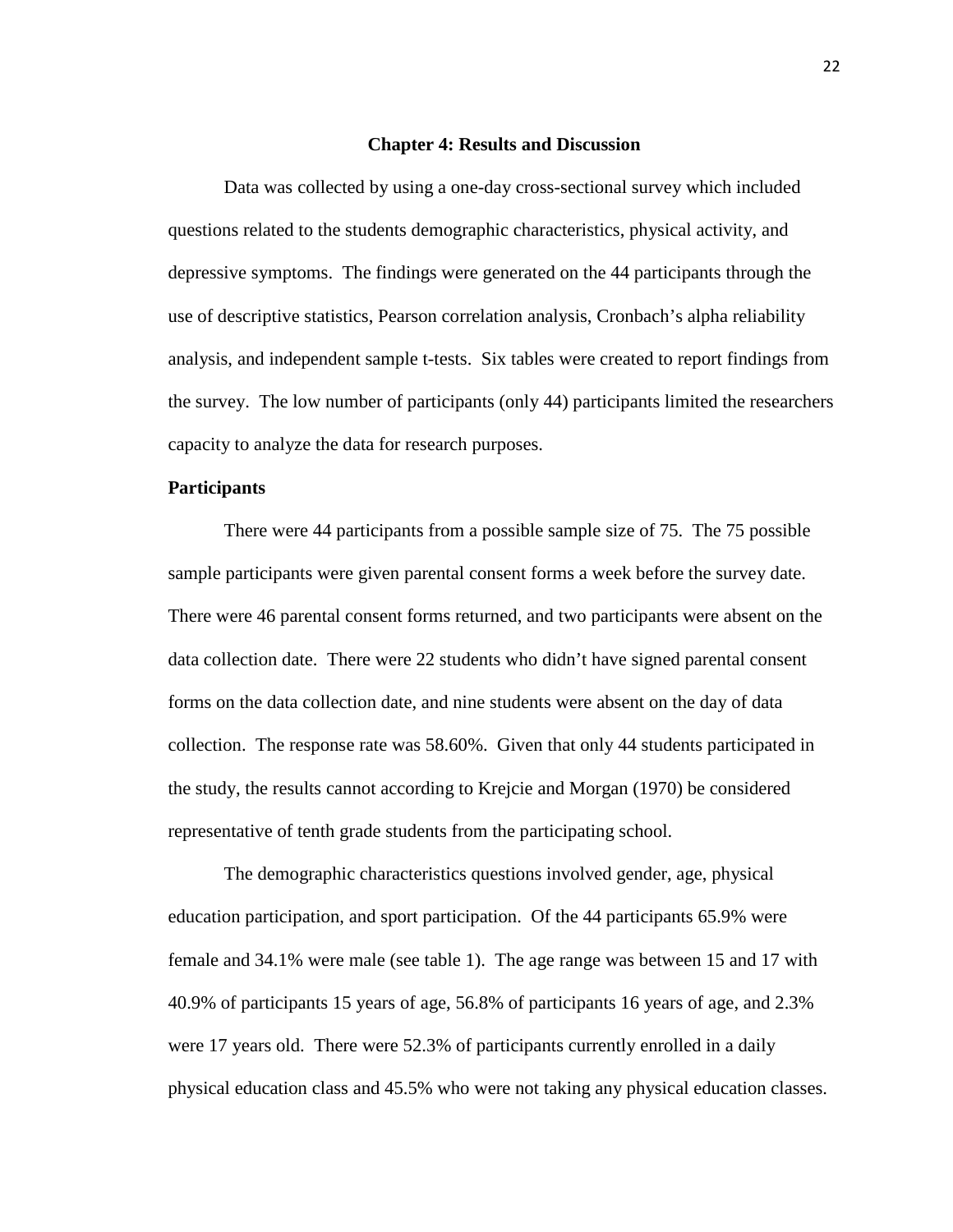The proportion of students participating in sports once a month or less was 27.2%, whereas 72.8% participated in weekly to daily sport.

Certain characteristics of the population and sample size may have affected results. Of the sample size, only two participants had a RADS score that would be characterized as possible depression (see table 2). This fact, along with the insufficient population size and response rate may have had an affect on the results.

## **Results**

Three research questions were being considered with respect to data collection and analysis:

1. What is the relationship between physical activity and depressive symptoms?

2. What is the relationship between physical activity intensity and depressive symptoms?

3. What are the differences between physical activity, intensity, and depressive symptoms between genders, between those in physical education and those who were not, and between those whose sport participation is three to seven days per week compared to those whose participation is one day monthly or less?

No significant relationship was found between physical activity and depressive symptoms among the 44 participants who took part in the study. Physical activity was calculated with an IPAQ survey and participants recalling how many minutes per day they performed vigorous, moderate, and walking activities. A MET total formula was used to multiply their minutes total by 8.0 for vigorous activities, 4.0 for moderate activities, and 3.3 for walking minutes.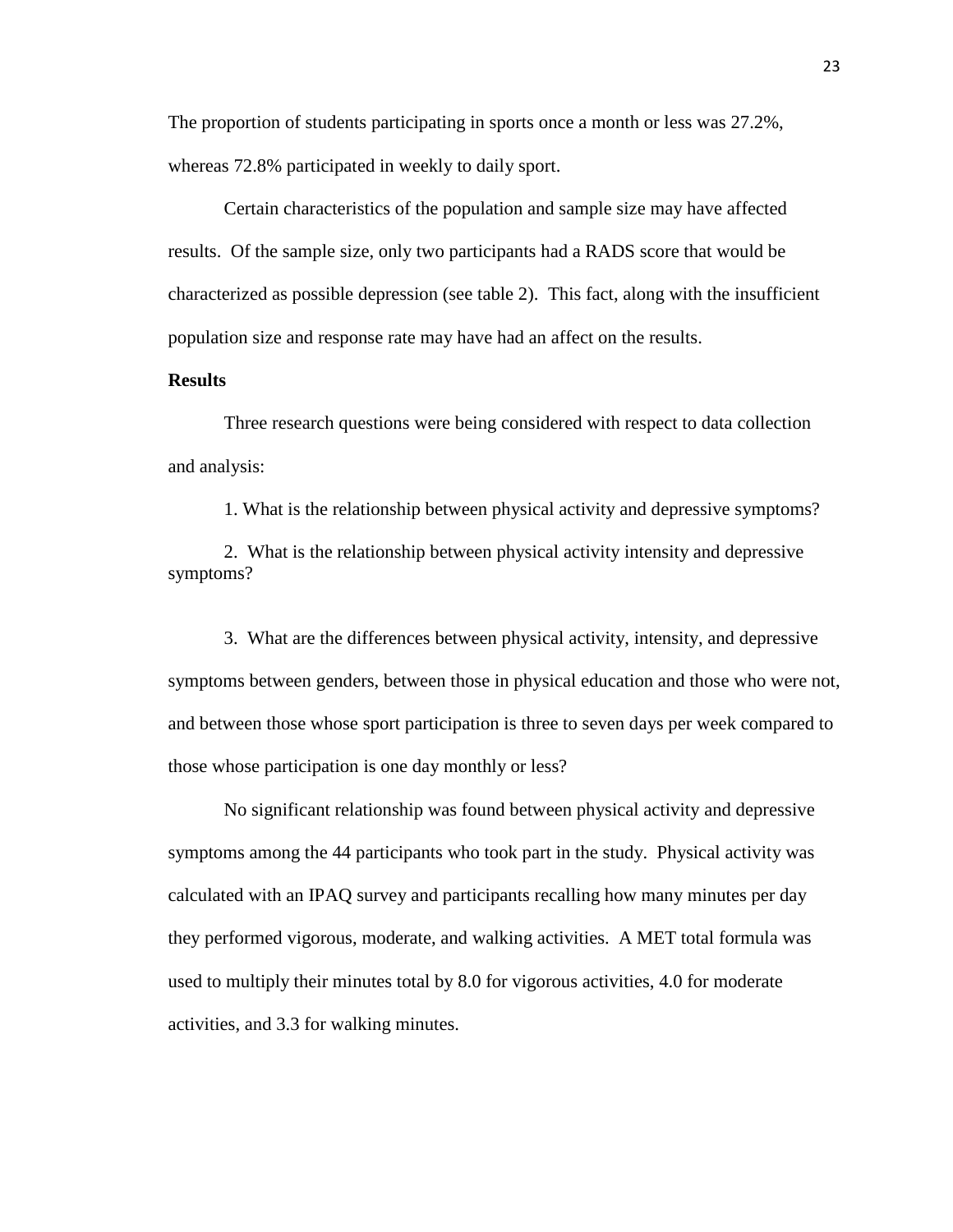## Table 1

| Characteristics |                            | ${\bf N}$             | $\%$             | M(SD)      |
|-----------------|----------------------------|-----------------------|------------------|------------|
| Gender          |                            | 44                    |                  |            |
|                 | Male                       | 15                    | 34.1             |            |
|                 | Female                     | 29                    | 65.9             |            |
| Age             |                            | 44                    |                  | 15.61(.54) |
|                 | 15                         | 18                    | 40.9             |            |
|                 | 16                         | $25\,$                | 56.8             |            |
|                 | 17                         | $\mathbf{1}$          | 2.3              |            |
|                 | <b>Sport Participation</b> | 44                    |                  |            |
|                 | Never                      | $\overline{4}$        | 9.1              |            |
|                 | >Monthly                   | $\sqrt{2}$            | 4.5              |            |
|                 | Monthly<br>Weekly          | $\boldsymbol{6}$<br>5 | 13.6<br>$11.4\,$ |            |
|                 | $3-4/Week$                 | 19                    | 43.2             |            |
|                 | Everyday                   | $8\,$                 | 18.2             |            |
| Participation   | Physical Education         | 44                    |                  |            |
|                 | Yes                        | 23                    | 52.3             |            |
|                 | $\rm No$                   | $20\,$                | 45.5             |            |
|                 | Missing                    | $\,1\,$               | 2.3              |            |

*Frequency Counts (n), Percentages (%), mean (M), and Standard Deviation (SD) for Demographic Characteristics of Physical Activity Levels and Depressive Symptoms in Adolescents*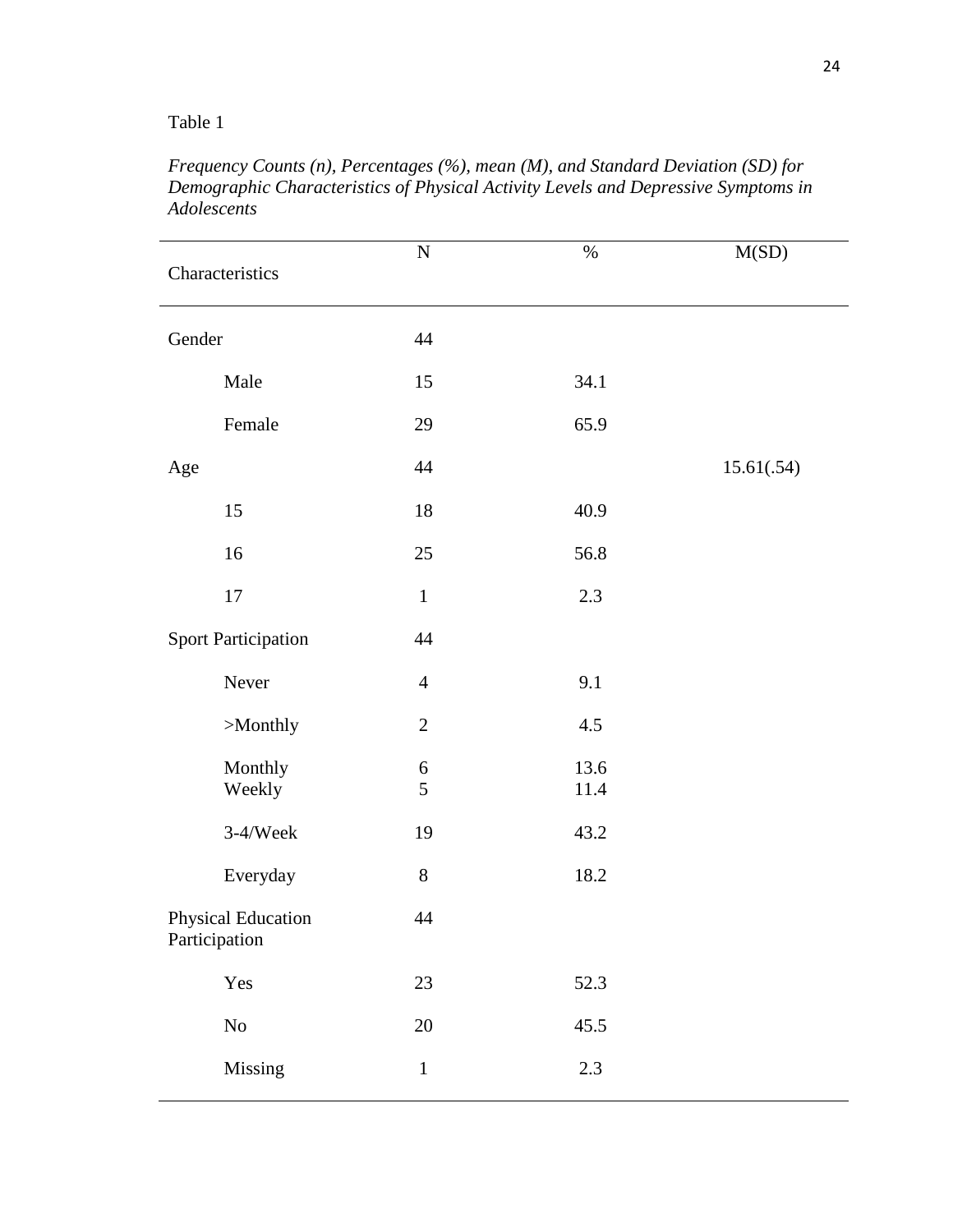Depressive symptoms were calculated by 30 questions using the Reynolds Adolescent Depression Scale (RADS). The RADS is a self-report measure that provides clinicians and researchers with an easy-to-administer evaluation of depressive symptomatology in adolescents (Reynolds, 2002). There are four subscales for the depression scale involving dysphoric mood (DM), anhedonia/negative affect (AN), negative selfevaluation (NS), and somatic complaints (SC). Scoring is based a 4-point Likert scale, with total scores possibly ranging from 30–120. A score raw score of 76 or above would indicate a clinical severity of depression symptomology.

Table 2

| Scale                                                    | N of Items     | M(SD)        | Cronbach's Alpha |
|----------------------------------------------------------|----------------|--------------|------------------|
| (DM) Dysphoric<br>Mood                                   | 8              | 17(4.94)     | .852             |
| (AN)<br>Anhedonia/Negative<br>Affect                     | $\overline{7}$ | 10(2.69)     | .724             |
| (NS) Negative Self-<br>Evaluation                        | 8              | 12.61(4.22)  | .82              |
| (SC) Somatic<br>Complaints                               | $\overline{7}$ | 15.34(4.23)  | .793             |
| (CI) Critical Items                                      | 6              | 10.07(3.32)  | .76              |
| (RADS) Reynolds<br>Adolescent<br><b>Depression Scale</b> | 30             | 54.93(13.56) | .923             |

*Means (M), Standard Deviations (SD), and Cronbach's Index of Internal Consistency (*α*) for RADS Scales*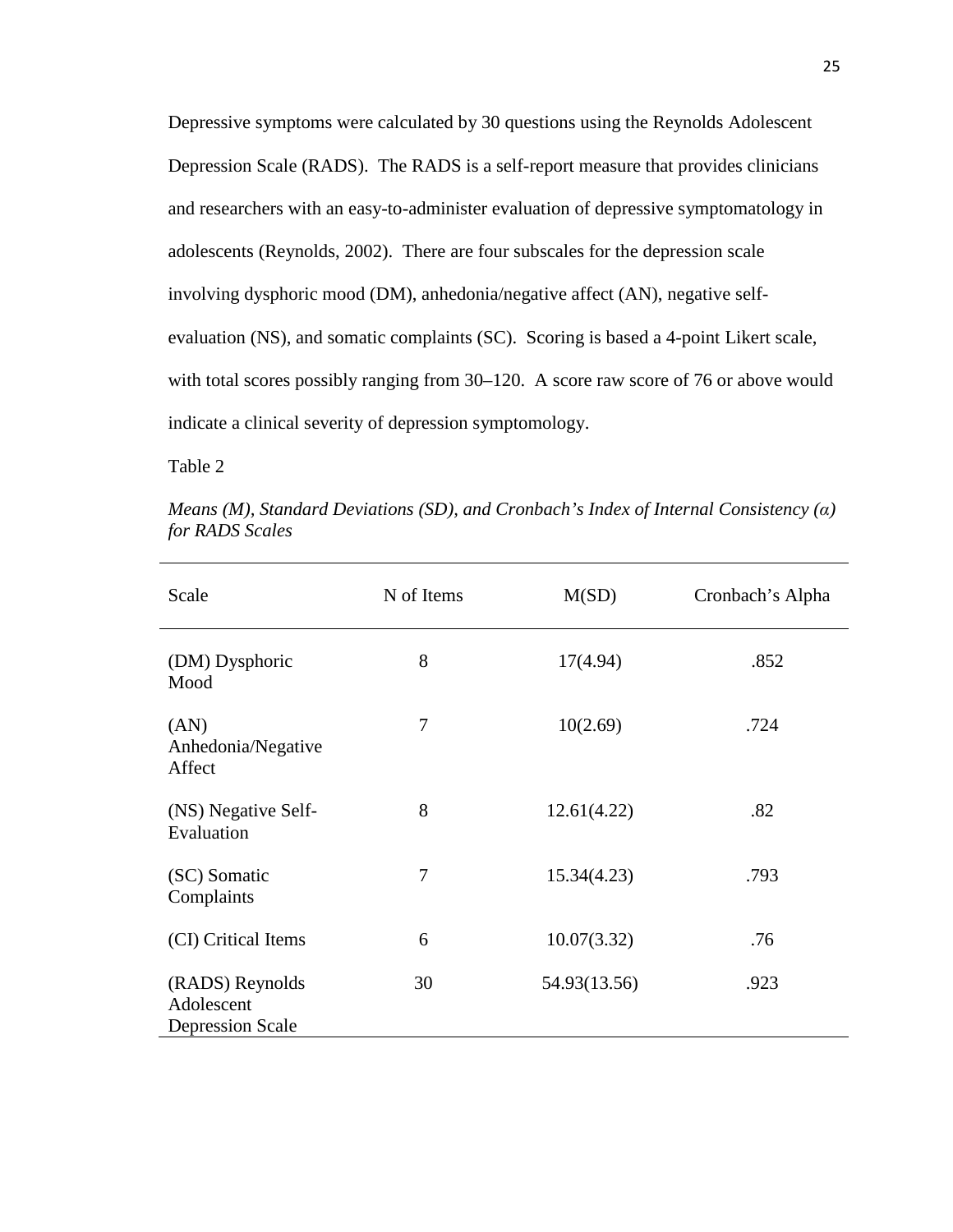The reliability of RADS testing is shown in table 2. Only two participants out of the 44 scored reached the clinical severity cutoff point. The Pearson correlation analysis found no significant relationship between physical activity and depression symptoms (see table 3). The Pearson correlation analysis also found no significant relationships between physical activity intensity and depression symptoms.

Table 3

*Pearson Product Moment Correaltion Coefficients (r) for the Relationship between Physical Activity, Intensity, and Depressive Symptoms in adolescents* 

|                               | <b>MET</b> | <b>RADS</b> |  |
|-------------------------------|------------|-------------|--|
| Vigorous<br>Physical Activity | .807       | $-0.25$     |  |
| <b>MET</b>                    |            | .008        |  |

\*=p < .05; \*\*= p < .01

 An independent t-test analysis was used to compare vigorous activity, total MET, and depression symptoms based on gender, involvement in sport, and participation in physical education or not to answer question 3. Males and females showed no significant differences in vigorous physical activity, MET total, and depression symptoms (see table 4). Participants in physical education class every day showed no significant differences than participants not in physical education in terms of vigorous activity, total MET, and RADS depression symptoms (see table 5). Participants involved in a sport three to seven days a week showed a significant difference from participants in sports one day a month or less in terms of vigorous physical activity with p< .01. Total MET and RADS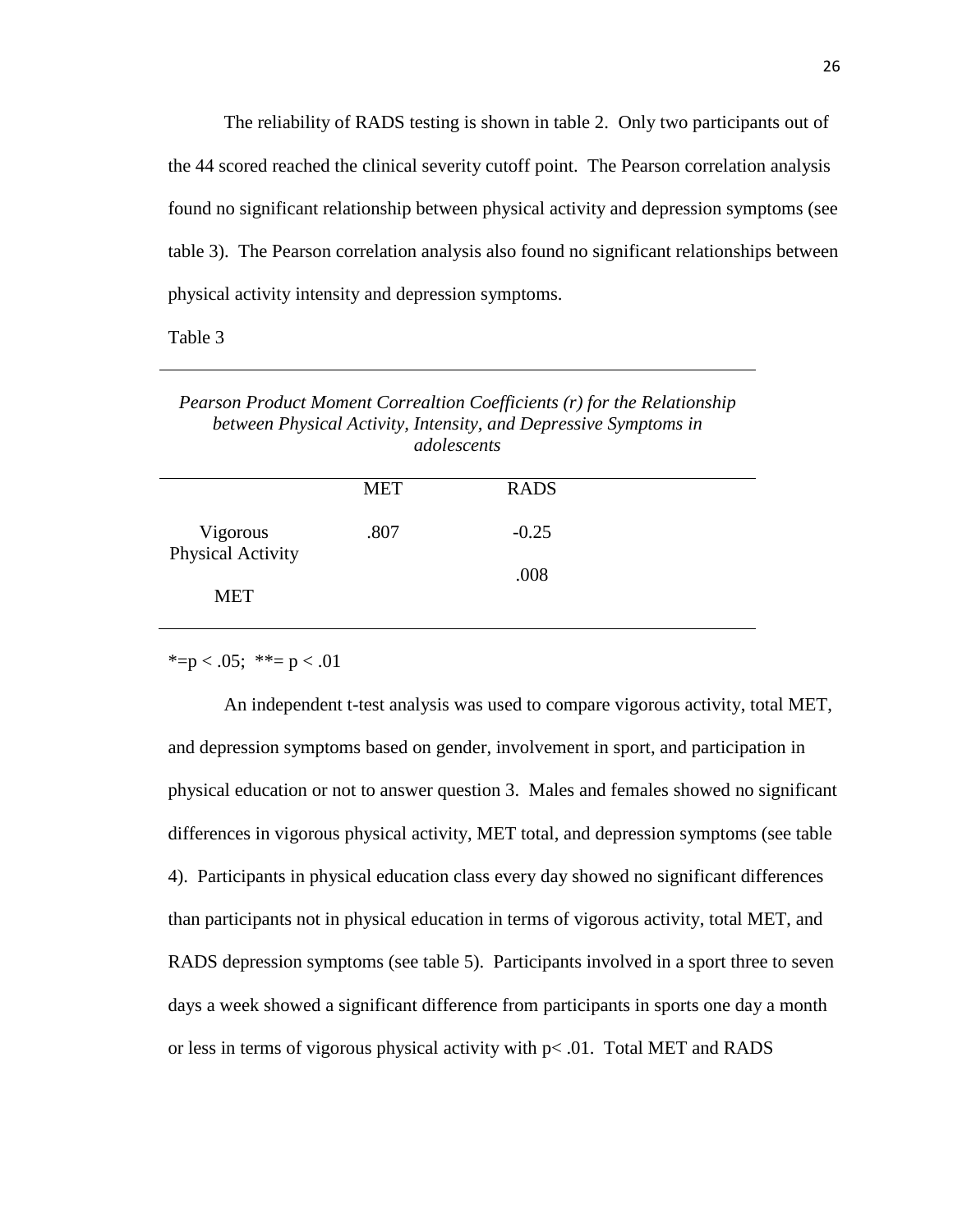depression symptoms showed no significant difference between sport participation (see

table 6).

Table 4

*Means (M), Standard Deviations (SD), and Independent Sample t-tests Comparing VPA, Total MET, and RADS by Gender* 

| Scale            | Male<br>M(SD)    | Female<br>M(SD)   | t-value |  |
|------------------|------------------|-------------------|---------|--|
| <b>VPA</b>       | 1578.67(1196.46) | 1718.00 (1938.32) | $-.253$ |  |
| <b>Total MET</b> | 3451.67(1628.28) | 4070.14(4115.73)  | $-.557$ |  |
| <b>RADS</b>      | 52.13(10.68)     | 56.43(14.84)      | $-.990$ |  |
|                  |                  |                   |         |  |

## Table 5

*Means (M), Standard Deviations (SD), and Independent Sample t-tests Comparing VPA, Total MET, and RADS by Participation in Physical Education* 

| Scale            | Daily Physical Education<br>M(SD) | No Physical Education<br>M(SD) | t-value  |
|------------------|-----------------------------------|--------------------------------|----------|
| <b>VPA</b>       | 1937.45(1953.31)                  | 1432.00(1405.24)               | $-.954$  |
| <b>Total MET</b> | 4546.02(3854.78)                  | 3227.33(2907.59)               | $-1.242$ |
| <b>RADS</b>      | 56.22(15.18)                      | 52.53(11.17)                   | $-.880$  |
|                  |                                   |                                |          |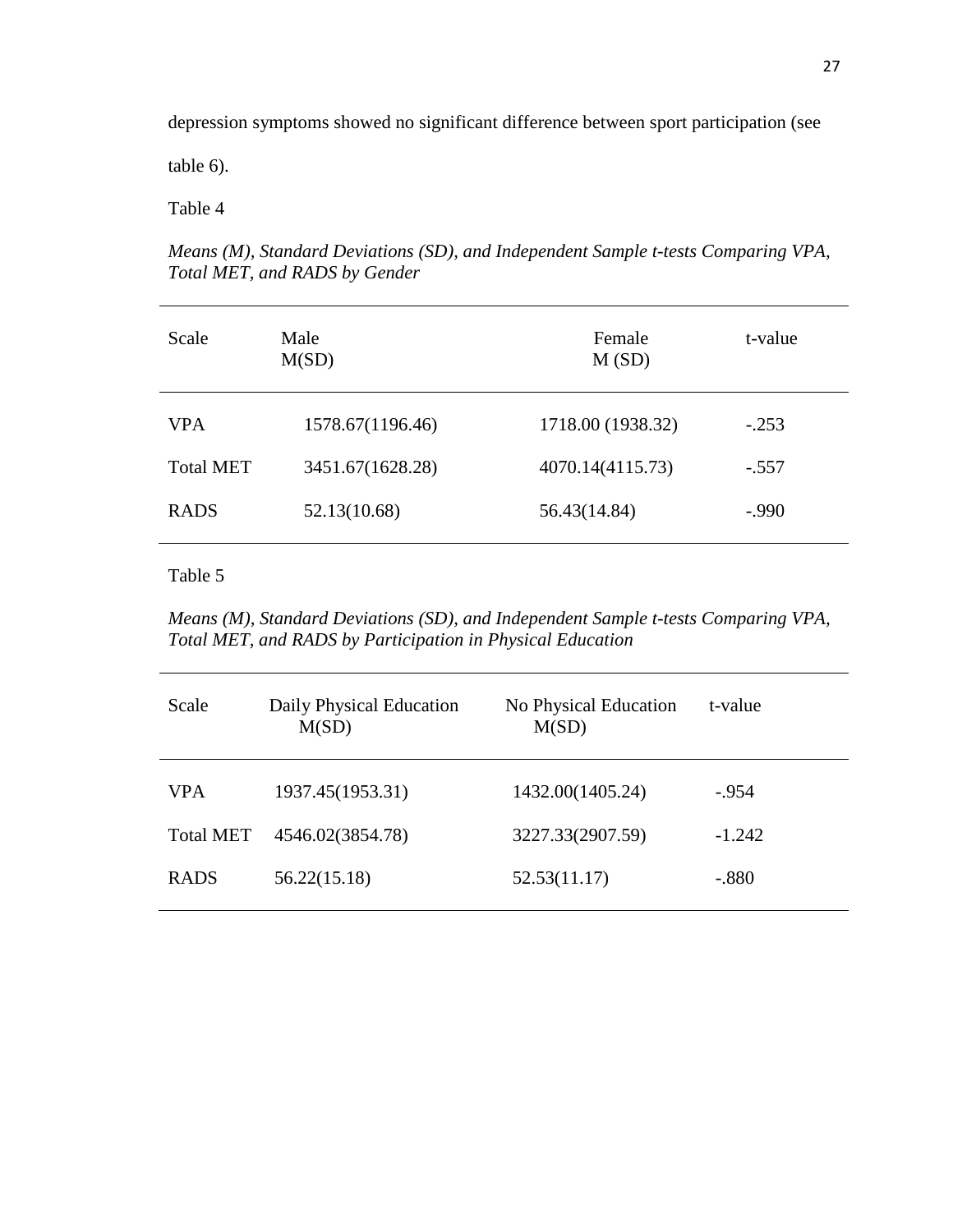## Table 6

*Means (M), Standard Deviations (SD), and Independent Sample t-tests Comparing VPA, Total MET, and RADS by Those in a Sport One Day a Month or Less to Those in a Sport 3–7 Days a Week* 

|                  | Monthly           | 3-7 Days per Week | t-value   |
|------------------|-------------------|-------------------|-----------|
| <b>VPA</b>       | 473.33 (627.80)   | 2348.62 (1806.26) | $-3.479*$ |
| <b>Total MET</b> | 2427.46 (1857.26) | 4790.56 (3967.67) | $-1.956$  |
| <b>RADS</b>      | 51.18 (14.05)     | 56.22 (14.51)     | -.980     |

#### $*P< .01$ .

## **Discussion**

Results from correlation data analysis weren't similar to previous research findings (Birkeland et al., 2009; Johnson & Taliaferro, 2011; Wiles et al., 2011). Other research results, as stated above in chapter two, found that there was an inverse relationship among physical activity and depression symptoms. The hypothesis was that there should be an inverse relationship between physical activity and depressive symptoms. The small sample size may have affected the results. Having a larger sample may have more accurately depicted the 10–15% depression rate in adolescents (Birkeland et al., 2009) instead of the 4.5% rate in my participants. There was no relationship in physical activity and depression symptoms among the 44 participants. The use of a subjective survey may have also played a role in the difference of findings. An objective data collection method may have more accurately depicted physical activity minutes and intensity.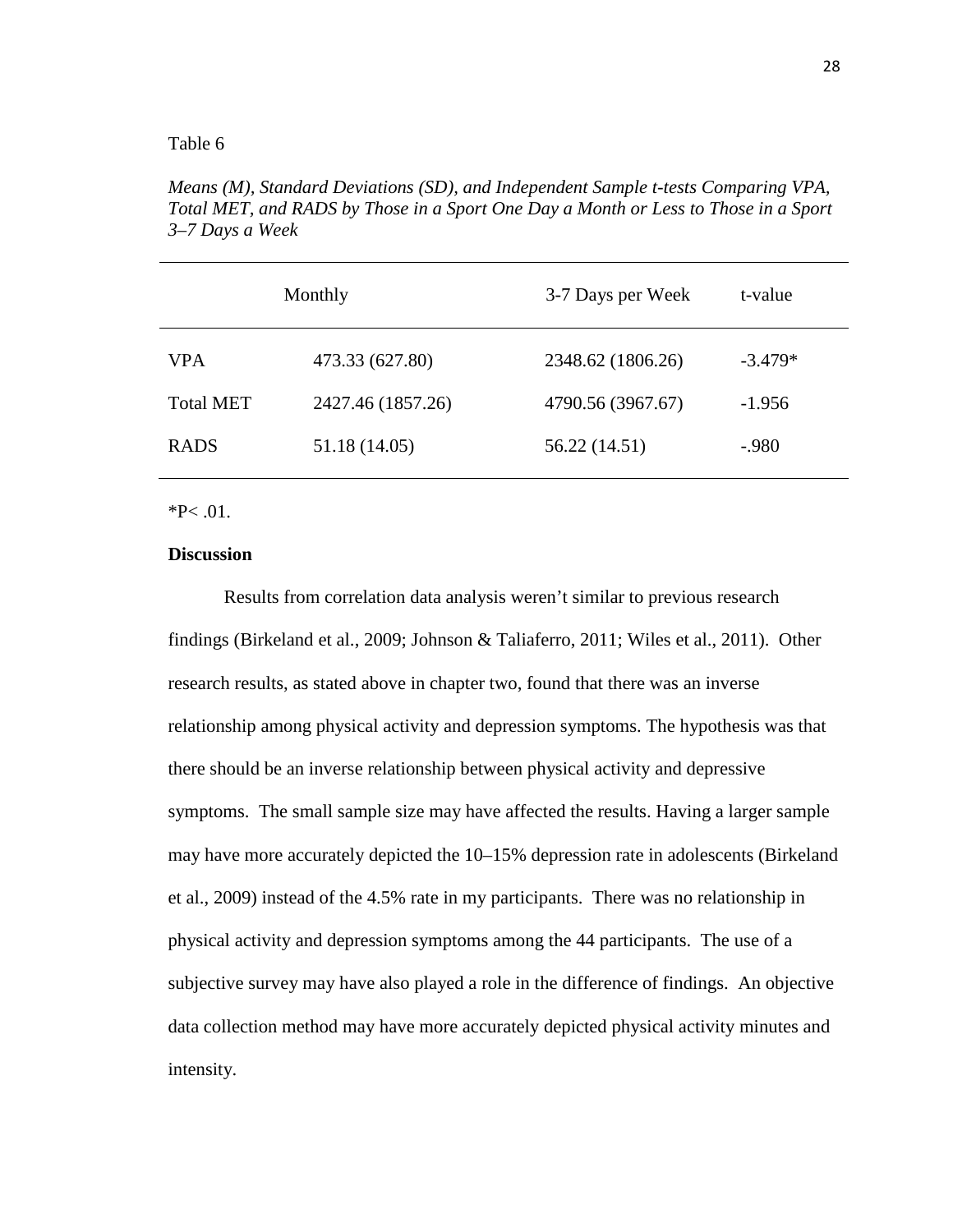Physical activity intensity had no relationship to depressive symptoms. Previous research has shown that it is total time of physical activity and not intensity of activity that is related to depressive symptoms (Wiles et al., 2011). Once again, sample size may have limited results.

 There was some difference between sport participation associated with time spent in vigorous activity. Participants who played sports 3–7 days per week were significantly higher in vigorous activity minutes. There were no significant differences in gender for vigorous physical activity, total MET, and RADS depressive symptoms. Total minutes in physical activity were higher for physical education and sport participants.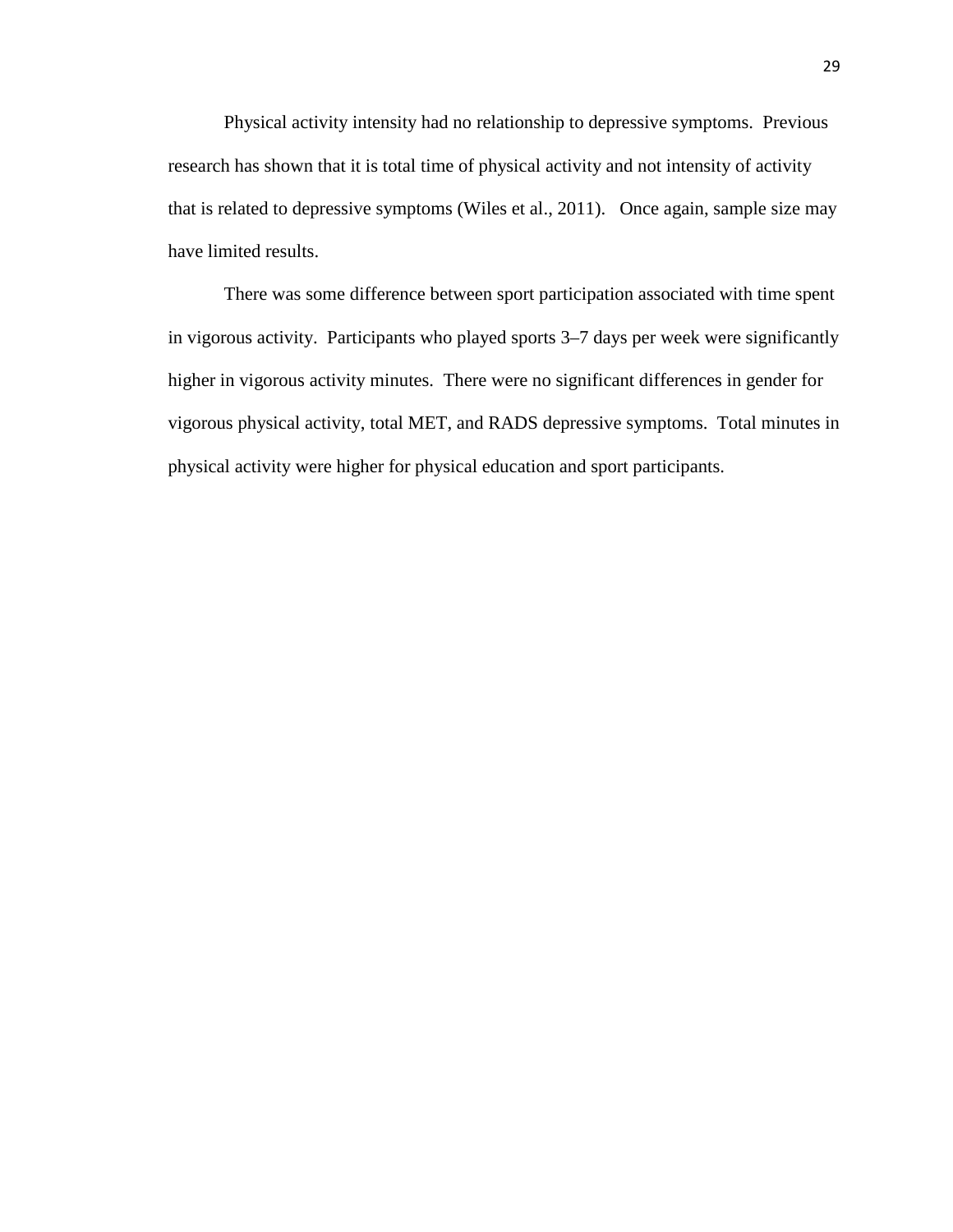#### **Chapter 5: Conclusions and Recommendations**

## **Introduction**

Low levels of physical activity have a relationship with depressive characteristics (Birkeland et al., 2009; Johnson & Taliaferro, 2011; Wiles et al., 2011). Understanding that there is a relationship between physical activity and depressive traits in the adolescent population will help contribute to effective ways to reduce depressive traits and increase physical activity. Physical inactivity and depression are public health concerns that affect everyone (Birkeland et al., 2009; CDC, 2011b; CDC, 2011c; Lenz et al., 2009). Being able to understand the relationship between physical activity and depression symptoms is important in setting recommendations and guidelines of physical activity to youths and adolescents.

Regular physical activity benefits increase the chances of living a longer life by reducing some major contributors of death and disease. Most adolescents are not receiving the recommended amount of physical activity daily. Only 18% of high school students had been physically active for 60 minutes every day in the previous week (CDC, 2011d). In addition, only 33% of high school students nationwide attended physical education classes five days per week (CDC, 2011d). Improving the current statistics of physical activity in adolescents would benefit not only our physical health but also mental health.

At any given time, 10–15% of children and adolescents worldwide can have symptoms of depression (Birkeland et al., 2009). Many youth experiencing depression show impairment in the home, school/work, family relationships, or social life domains (SAMHSA, 2008). The effort to prevent depression, especially depression that occurs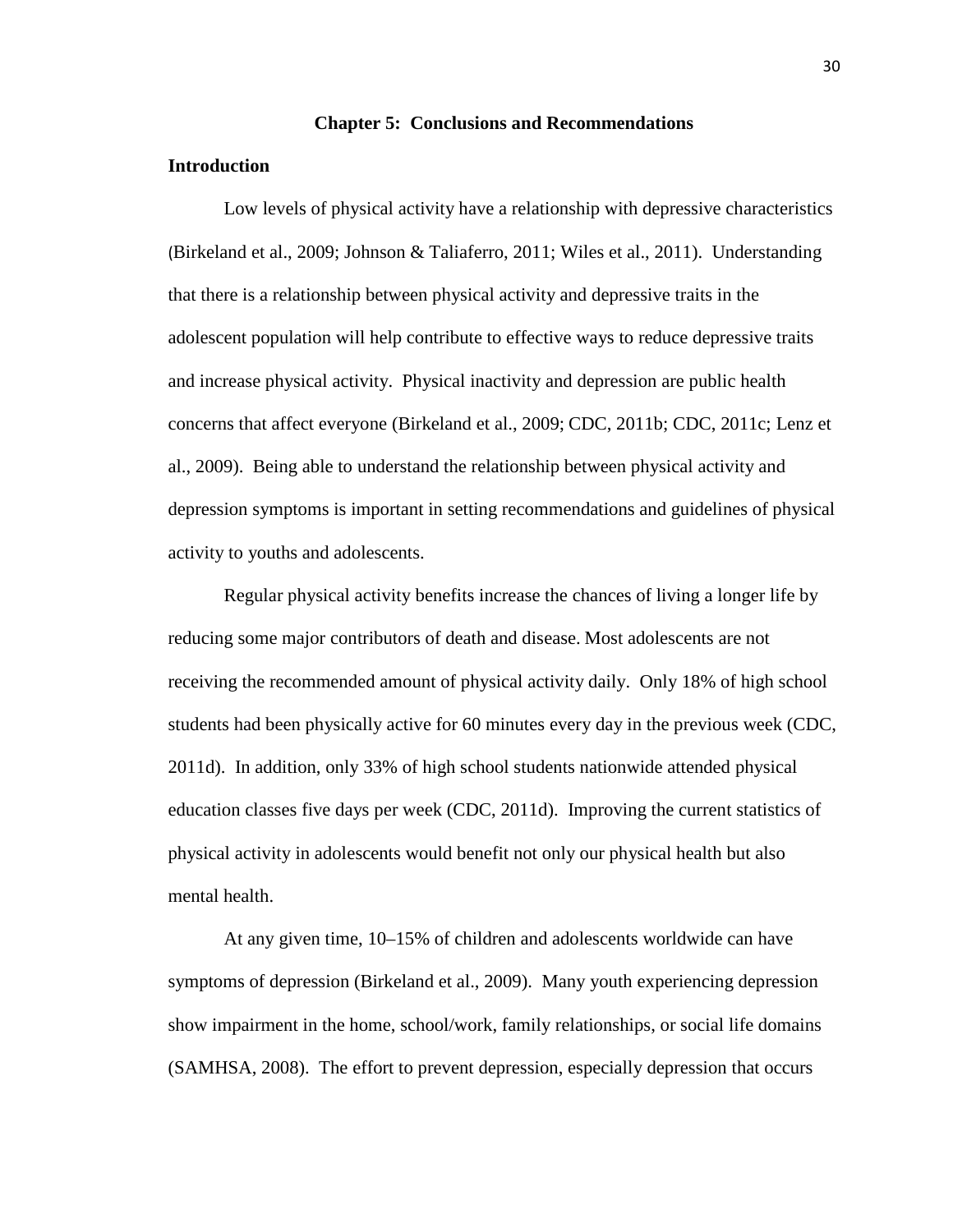early in life, will benefit economic and public health domains. A very simple and practical preventive treatment such as physical activity could be a key to lowering adolescent depression and preventing depression from recurring later in adulthood.

The study conducted used a population of tenth graders from a rural Midwestern community. The population size was smaller than desired. Of the 75 student population, 66 were present that day, with only 44 having returned their signed consent forms to be eligible to participate in the study. The questions answered involved:

- 1. What the relationship is between physical activity and depressive symptoms?
- 2. What is the relationship between physical intensity and depressive symptoms?
- 3. Do groups, as defined by physical activity level and depressive symptoms, vary by gender, sport involvement, and physical education participation?

## **Conclusions**

 The conclusions of the study involved the limitation of an insufficient sample size represent and response rate. Therefore, the findings yielded only the students who participated in the study. The Pearson correlation analysis found no significant relationship between physical activity and depression symptoms. The Pearson correlation found no significant relationships between physical activity intensity and depression symptoms.

 There was some difference among groups involved as described in question three. Sport participation three to seven days a week was associated with a significantly higher time spent in vigorous activity than those not participating three to seven days per week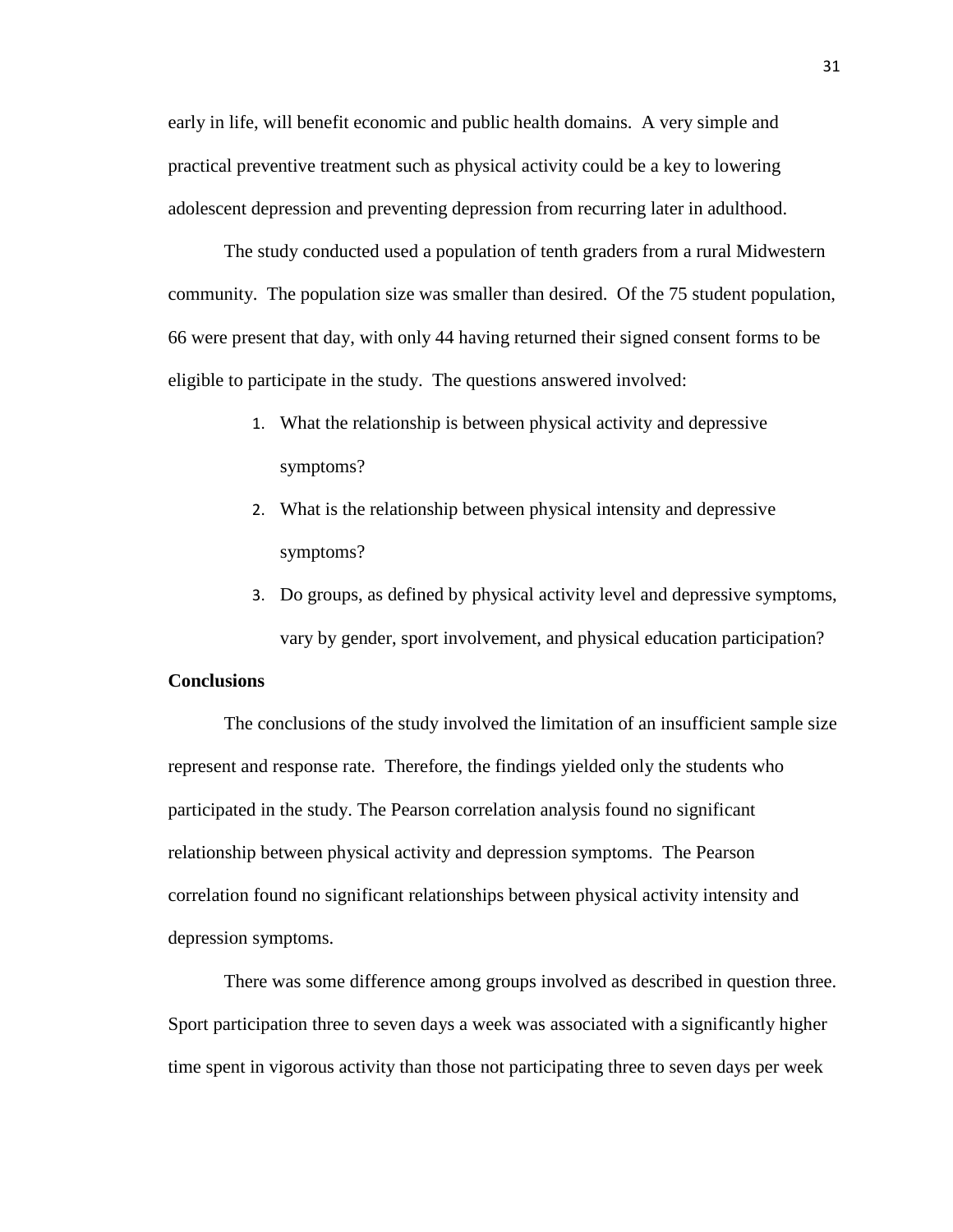in a sport. There were no significant differences in gender for vigorous physical activity, total MET, and RADS depressive symptoms. Total minutes in physical activity were higher for physical education and sport participants.

## **Recommendations**

Recommendations regarding the findings from physical activity and the relationship with depressive symptoms will be divided into two subsections. The first will deal with recommendations for the practice in school and health settings. The second will deal with recommendations for future research along with improving research regarding relationship between physical activity and depressive symptoms in adolescents.

**Recommendations for practice or implementation in school and health settings.** Previous research has indicated an inverse relationship between physical activity and depressive symptoms (Birkeland et al., 2009; Johnson & Taliaferro, 2011; Wiles et al., 2011). Findings from the study may have been compromised by an insufficient sample size and response rate. Current researchers have made it clear that the majority of youth are not meeting the recommended amount of time spent in physical activity (CDC, 2011d). Current researchers have also shown that depression continues to burden adolescents (Birkeland et al., 2009). Thus, finding activities in school and school after-hours that promote physical activity will improve the problem of inactivity along with the possibility of prevention or limiting depression symptoms.

There needs to be focus on the promotion of physical activity for both the physical health benefits and the mental health benefits of exercise. The option for schools to use physical activity for enjoyment, physical health, and a positive mood may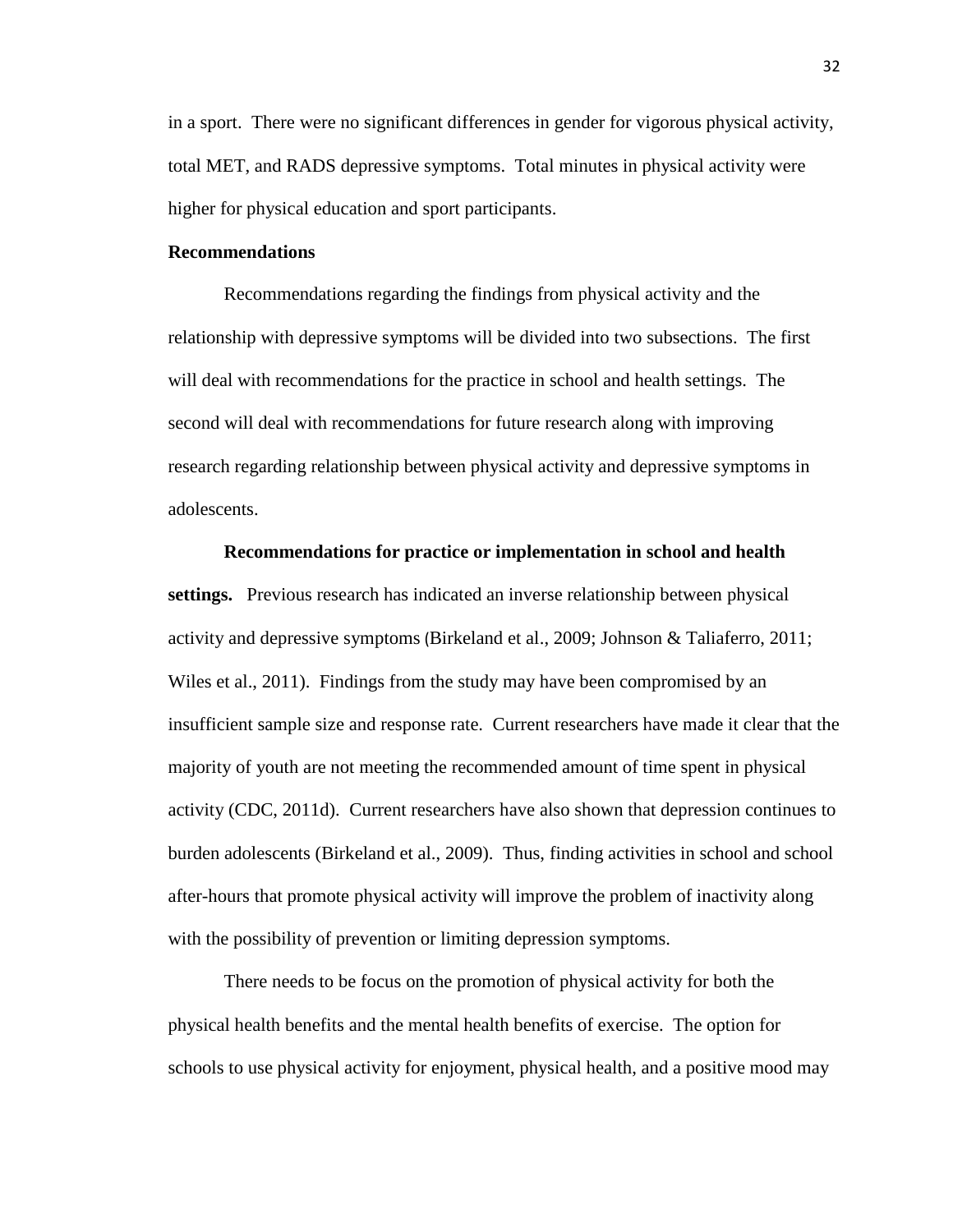affect the home, school/work, family relationships, or social life domains. In 2009, only 33% of high school students nationwide attended physical education classes five days per week (CDC, 2011d). Improving this proportion of students engaged in physical activity could be beneficial to increasing physical activity and overall health of adolescents.

How could schools improve this percentage of students engaged in physical activity? They could begin with increasing the requirements to take physical education or increasing the options of physical education elective courses. Schools should incorporate a proper health curriculum that emphasizes the importance of physical activity in overall health, which needs to include the mental health domain. In Minnesota, there is currently no state requirement to take a physical education or health course (Minnesota Department of Education, 2012). An effective health education program would involve teaching functional health information (essential knowledge), shaping personal values and beliefs that support healthy behaviors, shaping group norms that value a healthy lifestyle, and developing the essential health skills necessary to adopt, practice, and maintain health-enhancing behaviors (CDC, 2011a). An effective health curriculum should incorporate mental health knowledge and skills that could help adolescents to better understand depression and its symptoms.

There could also be opportunities for after-school sporting programs, such as intramurals or club sports that differ from the school-sanctioned teams. These club or intramural sports give students who aren't on a school-sanctioned team (because of the commitment needed, a lack of ability, or lack of competitive nature) an opportunity to stay active. Smaller schools lacking adequate participants, facilities, or equipment could combine to alleviate these issues. It was shown in the research study that students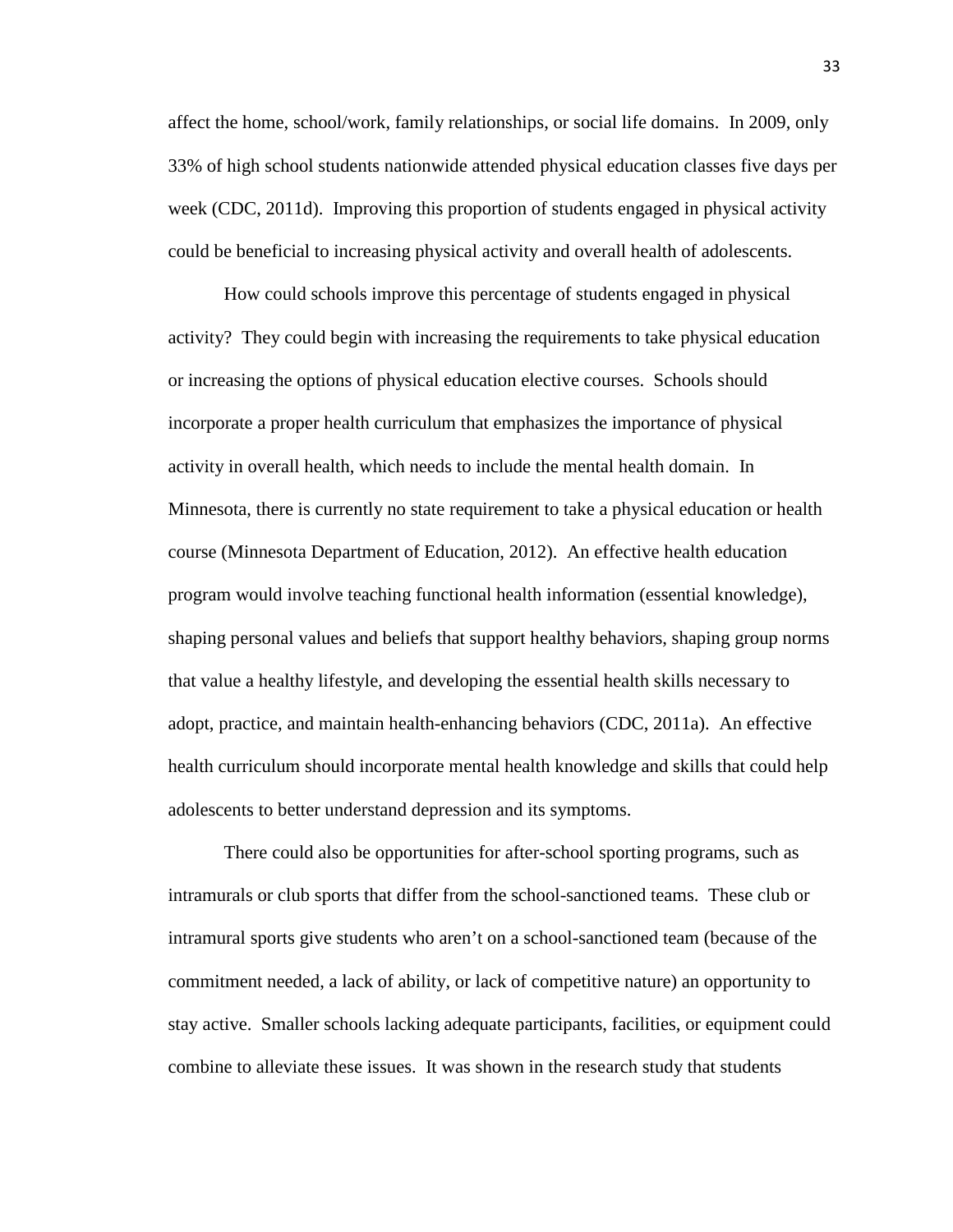playing on a sport team three to seven times per week had more vigorous physical activity along with an average of more physical activity time than those only participating monthly or less.

**Recommendations for future research along with improving research.** There is a lack of data in regard to physical activity's relationship to depressive symptoms among adolescents. The factors contributing to difficulties in researching physical activity and depression in adolescents involve working with consent of minors, finding an adequate sample population, the use of different survey instruments in previous studies, and being able to conduct subjective measurements regarding physical activity intensity and time. Determining if there is a cause-and-effect relationship from higher amounts of physical activity and the lowering or prevention of depression would also benefit in physical activity recommendations.

 The sample population and return rates were lower than expected. Due to time constraints and limited access to students there was an insufficient sample population and associated with that was an inadequate response rate. Future studies will need a larger and more diverse sample population. Being able to conduct research among different schools would help gain a better understanding of a variety of students. If a larger sample size had been used, then demographic questions could have included ethnicity and possibly socioeconomic status. Analyzing groups based on these demographic characteristics would identify any differences among specified students.

 This was a cross-sectional study, and future longitudinal research may present more accurate findings. Being able to collect objective physical activity data along with incorporating different levels of physical activity among specified groups may eliminate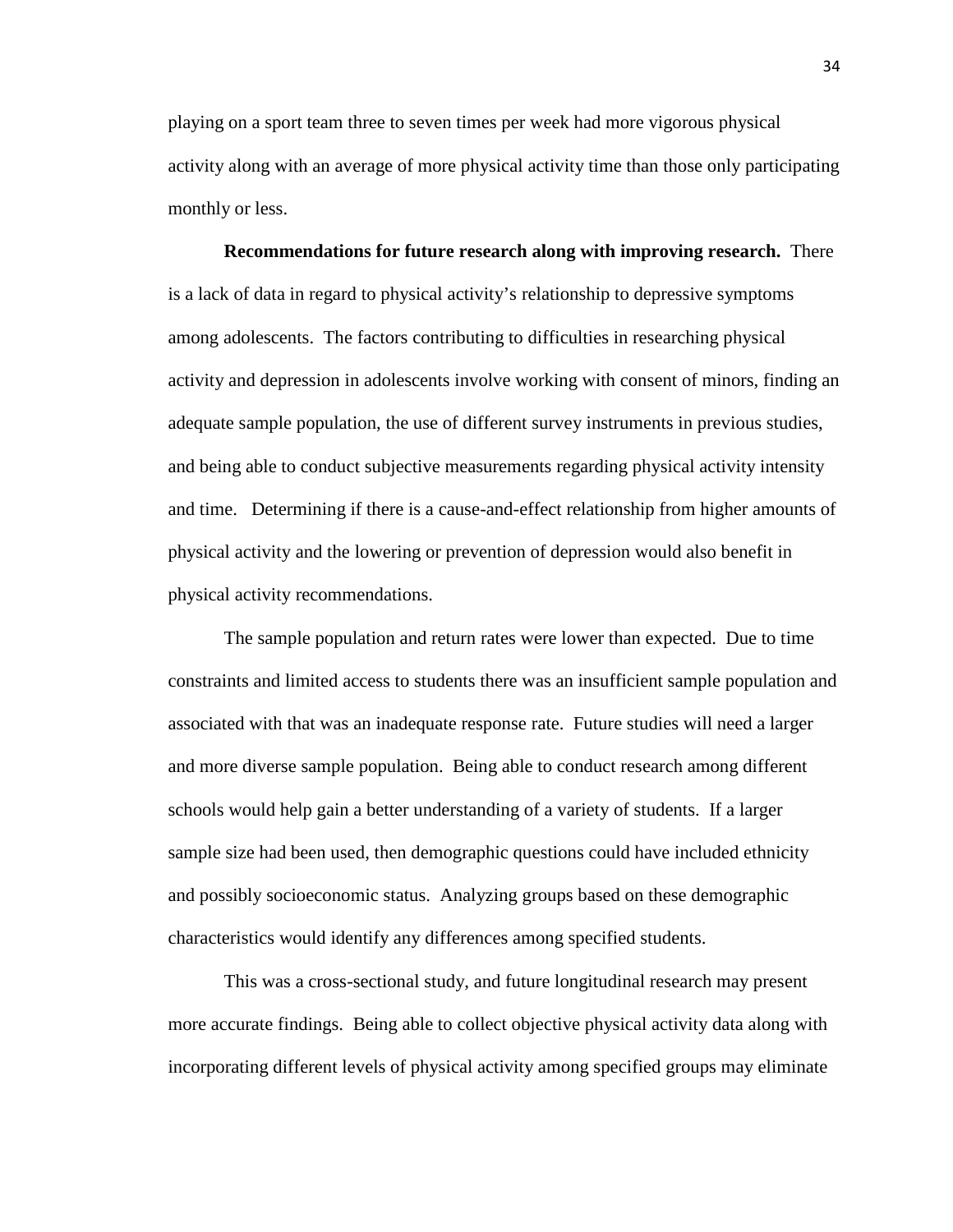subjective inaccuracies. This may more accurately help determine if physical activity may prevent or lower depressive symptoms among adolescents and any demographics who may be at a higher risk for low activity levels and high depressive symptomology.

## **Summary**

 Previous researchers have indicated an inverse relationship between physical activity and depressive symptoms in adolescents. Findings of this study were limited to the 44 students who participated in the survey due to the small population size and response rate (Krejcie and Morgan, 1970). The participants had no correlation between physical activity or intensity and depressive symptoms. Physical activity may improve physical and mental health (CDC, 2011b; CDC, 2011c). Understanding ways to promote physical activity in adolescents would be beneficial in reducing depressive symptoms and increasing physical activity. Understanding ways to prevent or treat depression symptoms early in life with practical methods, such as exercise, could help in decreasing depression.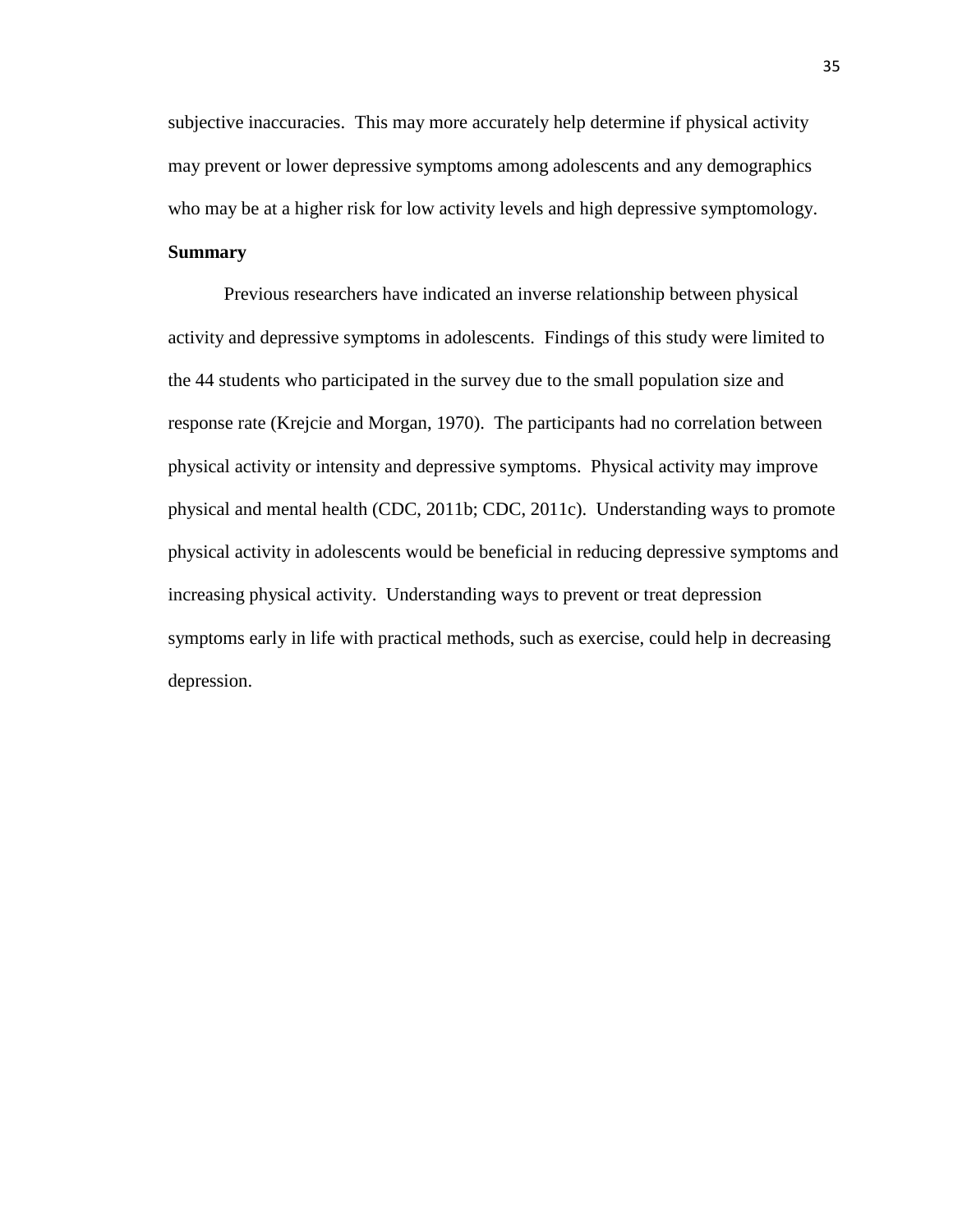## **References**

Birkeland M. S., Torsheim T., Wold B. (2009). A longitudinal study of the relationship between leisure-time physical activity and depressed mood among adolescents. *Psychology of Sport and Exercise, 10(1),* 25-34.

Carnevale, T. (2011). An integrative review of adolescent depression screening instruments: Applicability for use by school nurses. *Journal of Child and Adolescent Psychiatric Nursing*, *24*, 51–57. Retrieved from

http://onlinelibrary.wiley.com/doi/10.1111/j.1744-6171.2010.00256.x/full

Centers for Disease Control and Prevention. (2009). *2008 Physical activity guidelines for Americans fact sheet for health professionals on physical activity guidelines for children and adolescents*. Retrieved from

http://www.cdc.gov/nccdphp/dnpa/physical/pdf/PA\_Fact\_Sheet\_Children.pdf

Centers for Disease Control and Prevention. (2010). Youth Risk Behavior Surveillance, United States 2009. *Morbidity and Mortality Weekly Report (MMWR), 59* (5). Retrieved from http://www.cdc.gov/mmwr/pdf/ss/ss5905.pdf

Centers for Disease Control and Prevention. (2011a). *Characteristics of an effective health education curriculum.* Retrieved from

http://www.cdc.gov/healthyyouth/sher/characteristics/index.htm

- Centers for Disease Control and Prevention. (2011b). *Depression*. Retrieved from http://www.cdc.gov/mentalhealth/basics/mental-illness/depression.htm
- Centers for Disease Control and Prevention. (2011c). *Physical activity for everyone: The*

*benefits of physical activity*. Retrieved from

http://www.cdc.gov/physicalactivity/everyone/health/index.html

Centers for Disease Control and Prevention. (2011d). School health guidelines to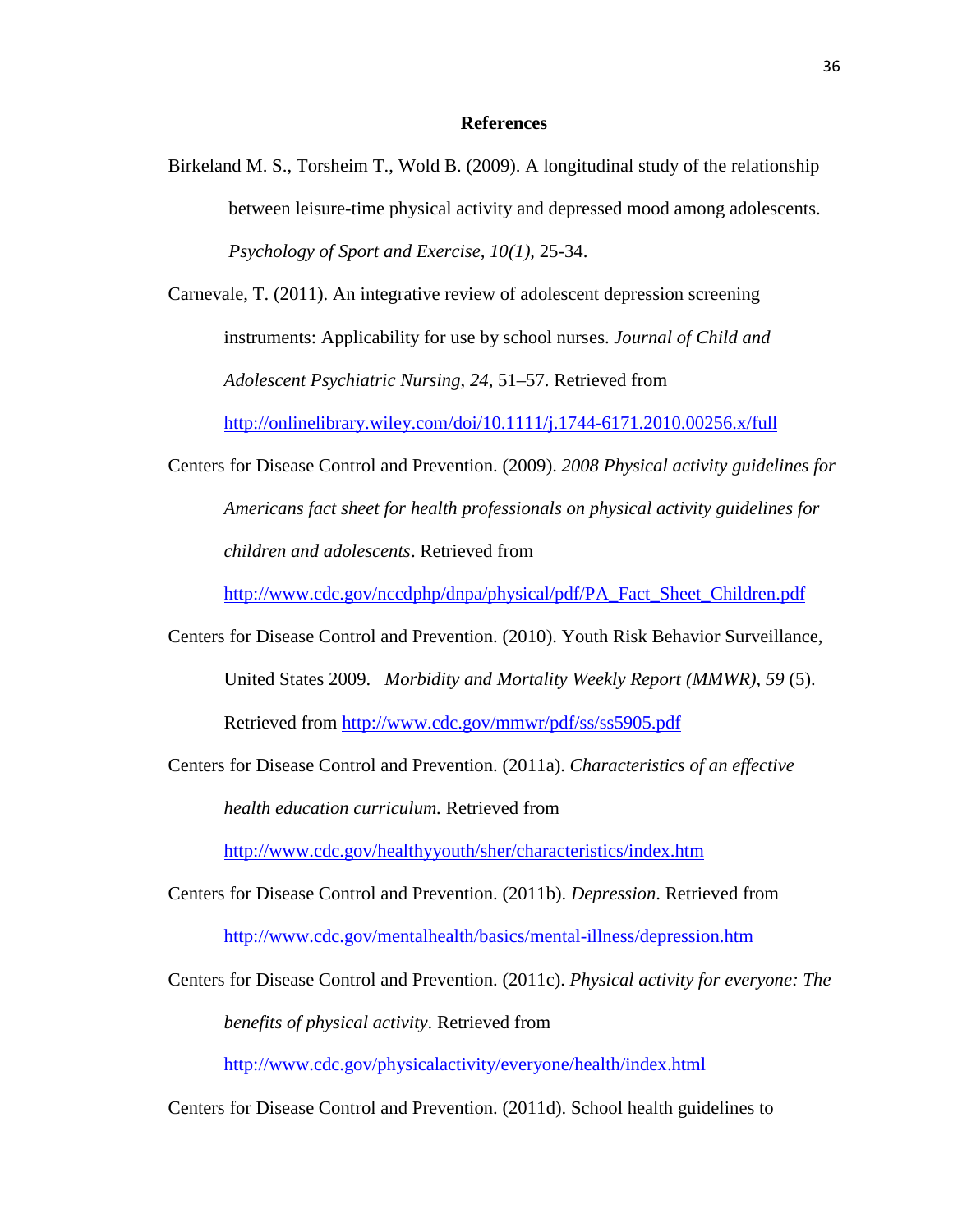promote healthy eating and physical activity. *Morbidity and Mortality Weekly Report (MMWR), 60*(5), 4–11.

Gladstone, T., & Beardslee, W. R. (2009). The prevention of depression in children and adolescents: A review. *The Canadian Journal of Psychiatry, 54*, 212-221.

Harvard University. (2011). Recognizing depression in men: Physical complaints, substance abuse, and other stealth symptoms may mask the problem. (2011). *Harvard Mental Health Letter*, 27(12), 4–5. Retrieved from http://web.ebscohost.com.ezproxy.mnsu.edu/chc/pdf?vid=3&hid=122&sid=08056 23c-a5ce-447e-b196-896fc8a4c5b8%40sessionmgr114

Harvard University. (2009) Treating depression with exercise. Retrieved from http://galenet.galegroup.com.ezproxy.mnsu.edu/servlet/HWRC/hits?r=d&origSea rch=true&o=&bucket=ref&rlt=1&n=10&l=pd&items=0&c=3&tcit=1\_1\_0\_1\_1\_1 &docNum=A226589542&sgPhrase=false&locID=mnamsumank&downloadReq Key=downloadReqValue&secondary=false&t=RK&s=1&SU=physical+activity+ and+depression

International Physical Activity Questionnaire (IPAQ). (2002). Retrieved from https://sites.google.com/site/theipaq/home

Johnson, K. E. & Taliaferro, L. A. (2011). Relationships between physical activity and depressive symptoms among middle and older adolescents: A review of the research literature. *Journal for Specialists in Pediatric Nursing, 16*, 235–251

Krejcie, R.V. and Morgan, D.W. (1970). Determining sample size for research activities. *Educational and Psychological Measurement, 30,* 607-610.

Lenz, K., Coderre, K., Watanabe, M. D. (2009). Overview of depression and its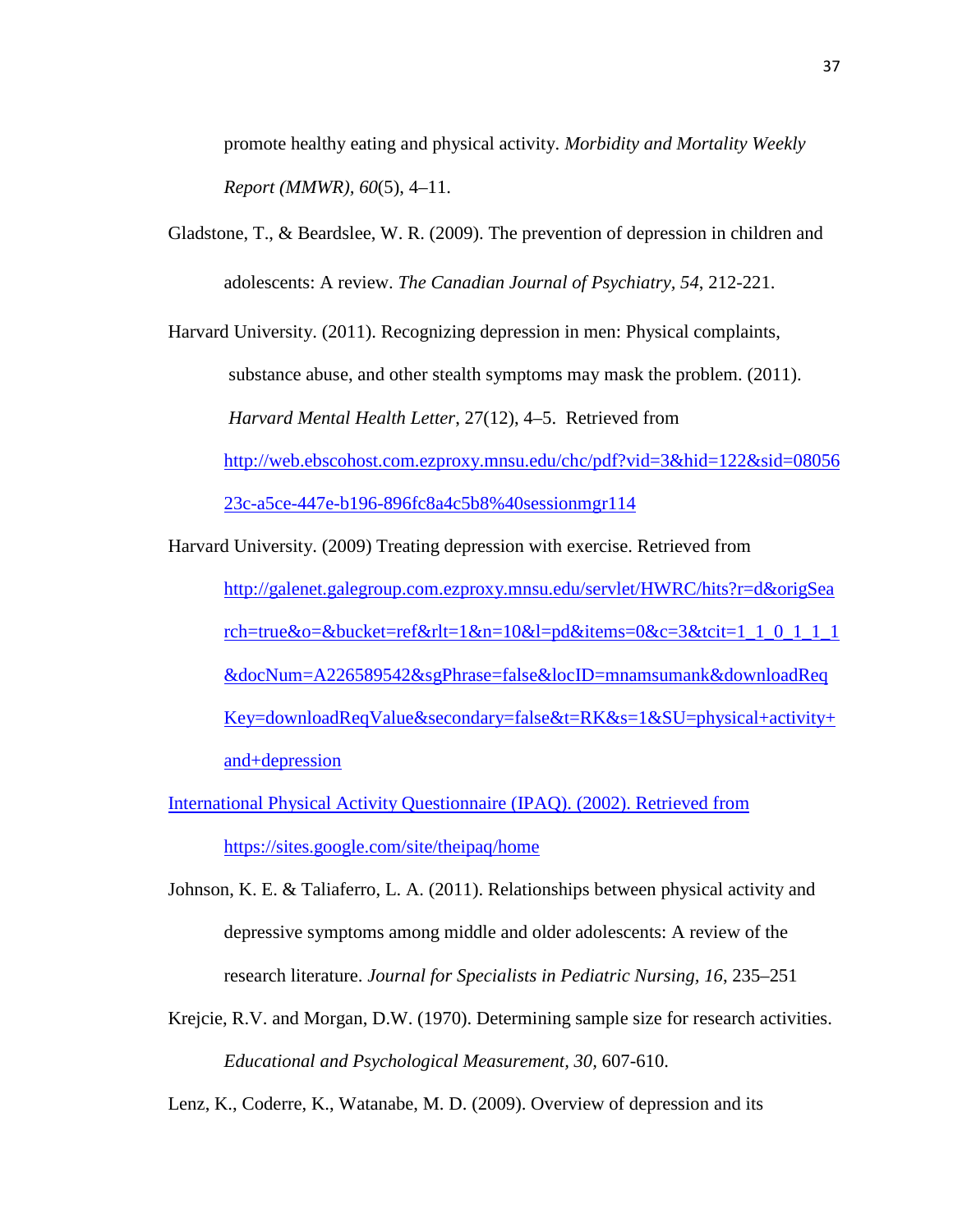management in children and adolescents. *Formulary, 44,*172-181. Retrieved from http://formularyjournal.modernmedicine.com/formulary/Modern+Medicine+Now /Overview-of-depression-and-its-management-in-

child/ArticleStandard/Article/detail/601858

Minnesota Department of Education. (2012). *Graduation requirements.* Retrieved from http://education.state.mn.us/MDE/StuSuc/GradReq/index.html

National Institute of Mental Health. (2011). *Depression*. Retrieved from

http://www.nimh.nih.gov/health/publications/depression/complete-index.shtml

National Institutes of Health. (2011). *Major depression: Depression - major;* 

*Unipolar depression; Major depressive disorder.* Retrieved from

http://www.ncbi.nlm.nih.gov/pubmedhealth/PMH0001941/

Reynolds, W.M. (2002). *Reynolds Adolescent Depression Scale: professional manual.*  (2nd ed.). Lutz, FL: Psychological Assessment Resources

Substance Abuse and Mental Health Services Administration (SAMHSA). (2008). *The NSDUH report: Major depressive episode among youths aged 12 to 17 in the* 

*United States: 2004 to 2006*. Rockville, MD. Retrieved from

http://oas.samhsa.gov/2k8/youthDepress/youthDepress.pdf

United States. Department of Health and Human Services. (2008). *Physical activity Guidelines for Americans.* Retrieved from

http://www.health.gov/paguidelines/guidelines/Appendix1.aspx

Wiles, N. J., Haase, A. M., Lawlor, D. A., Ness, A., & Lewis, G. (2011). Physical activity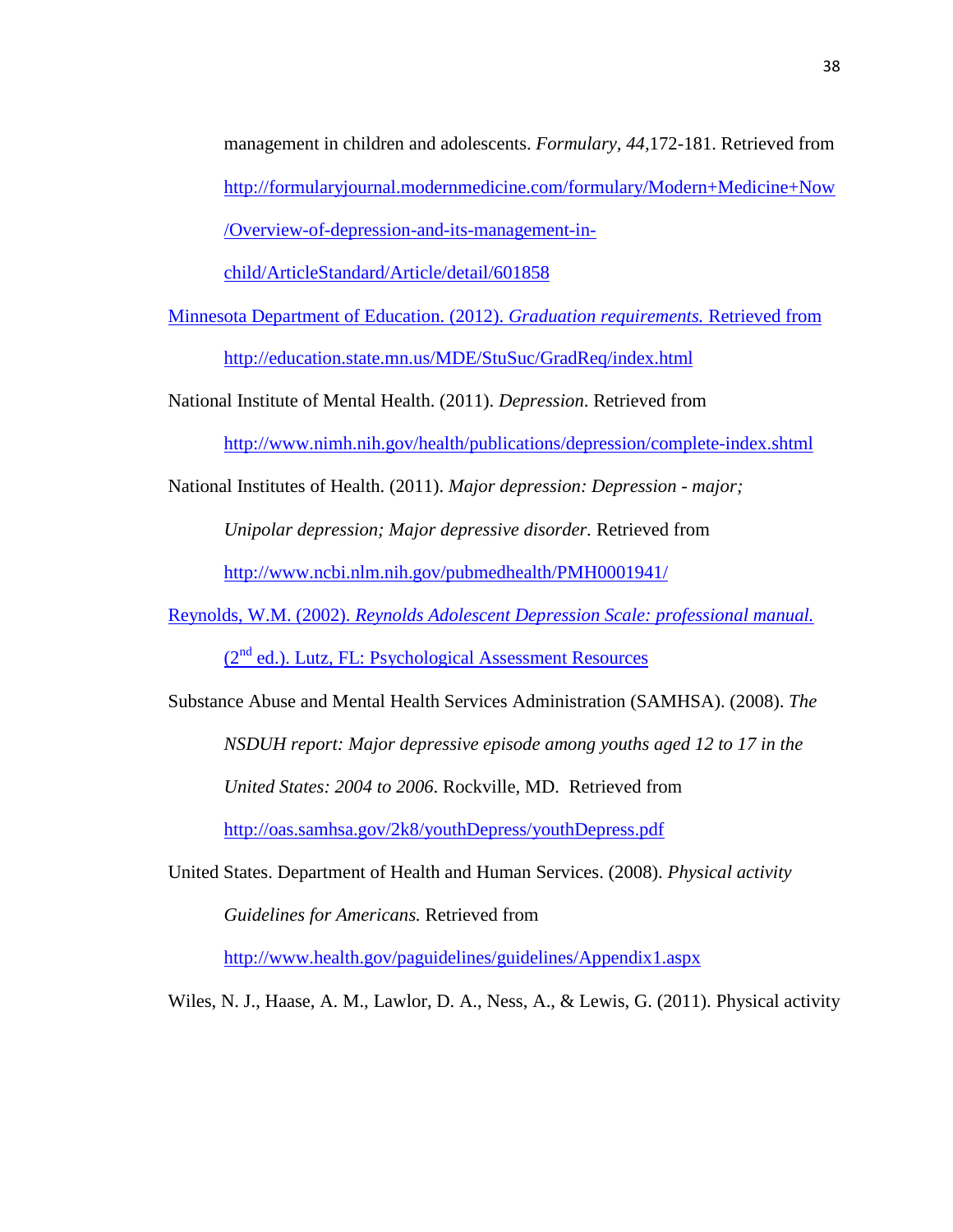and depression in adolescents: Cross-sectional findings from the ALSPAC cohort. *Social Psychiatry and Psychiatric Epidemiology*. Springer. Retrieved from http://www.springerlink.com/content/q87073u014054176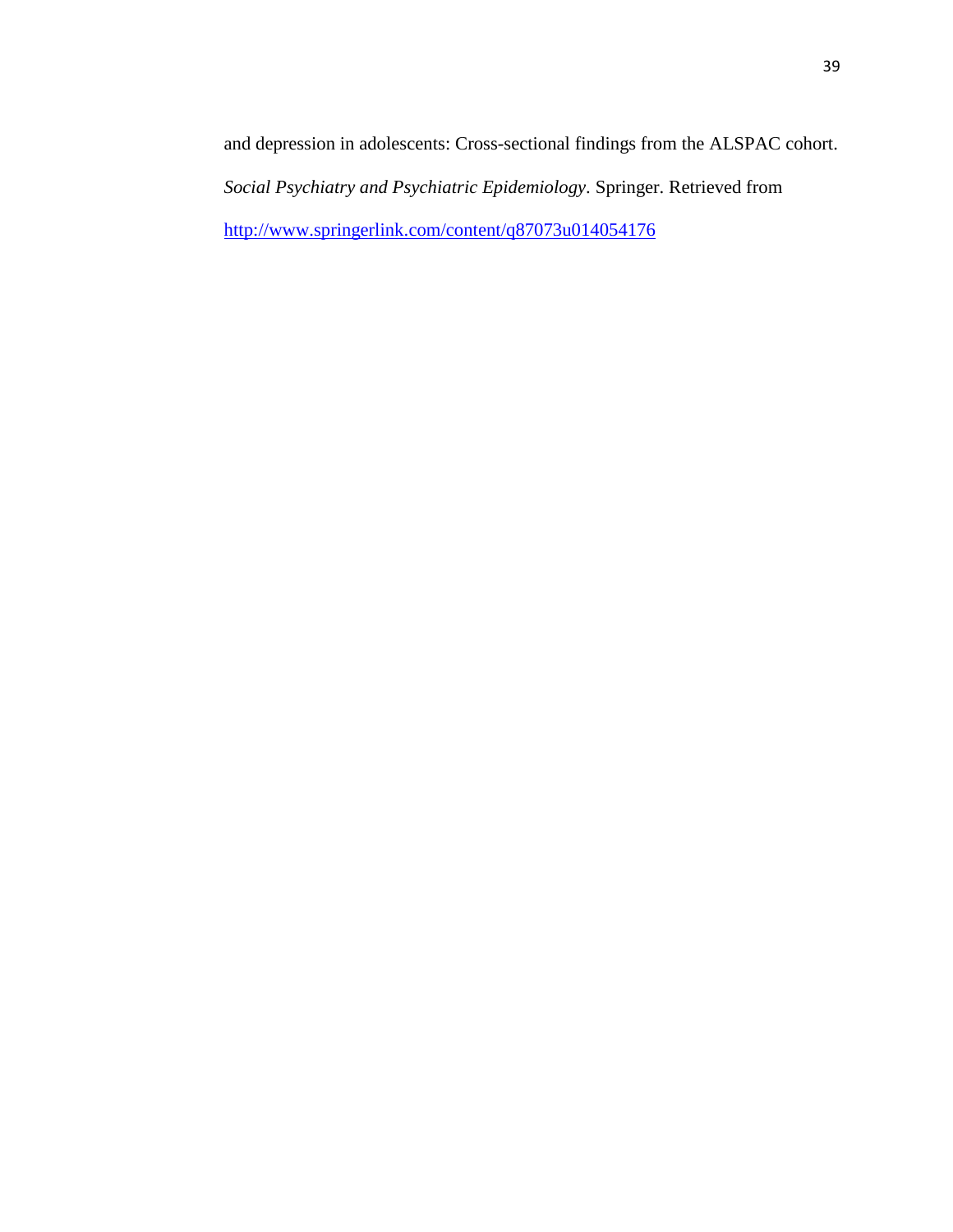Relationship Between Physical Activity and Depressive Symptoms in Adolescents

## Appendix A

## Parental Consent Form

| Please print CLEARLY |  |
|----------------------|--|
|                      |  |
|                      |  |
|                      |  |
|                      |  |
|                      |  |

 I am the legal guardian of \_\_\_\_\_\_\_\_\_\_\_\_\_\_\_\_\_\_\_\_\_\_\_\_\_\_\_\_\_\_\_\_. I consent for her or him to participate in a research project about the relationship of physical activity related to depressive characteristics. I understand that Marge Murray-Davis from the Department of Health Sciences at Minnesota State University Mankato (MSU) is director of the project. I understand that participation in this study includes the following commitment for my child and me:

1) Read and sign this consent form.

2) My child will complete a voluntary and anonymous survey that has 40 questions, and will measure physical activity and mood. (takes about 10-15 minutes).

## Procedures

 I understand that my child will be asked to complete an anonymous physical activity and depressive rating survey administered during English class. Participation in this survey should take approximately 10-15 minutes of the 50 minute English period. If parental consent is given along with assent of student, then at the time of research, a folder with the three part survey will be given while any student missing consent of parent or their own assent will receive a folder with an English worksheet inside. Researcher will have folders marked to know who will be receiving alternative worksheet and who will receive survey to help in not making it obvious who is not taking part in the survey.

## Confidentiality

 All information obtained in this project will be kept private by the staff of this research project. All information will be stored in a locked file cabinet. It can be viewed only by authorized research staff members. I understand that no information about my child will be released and no names will be recorded other than the consent forms. By law, the only times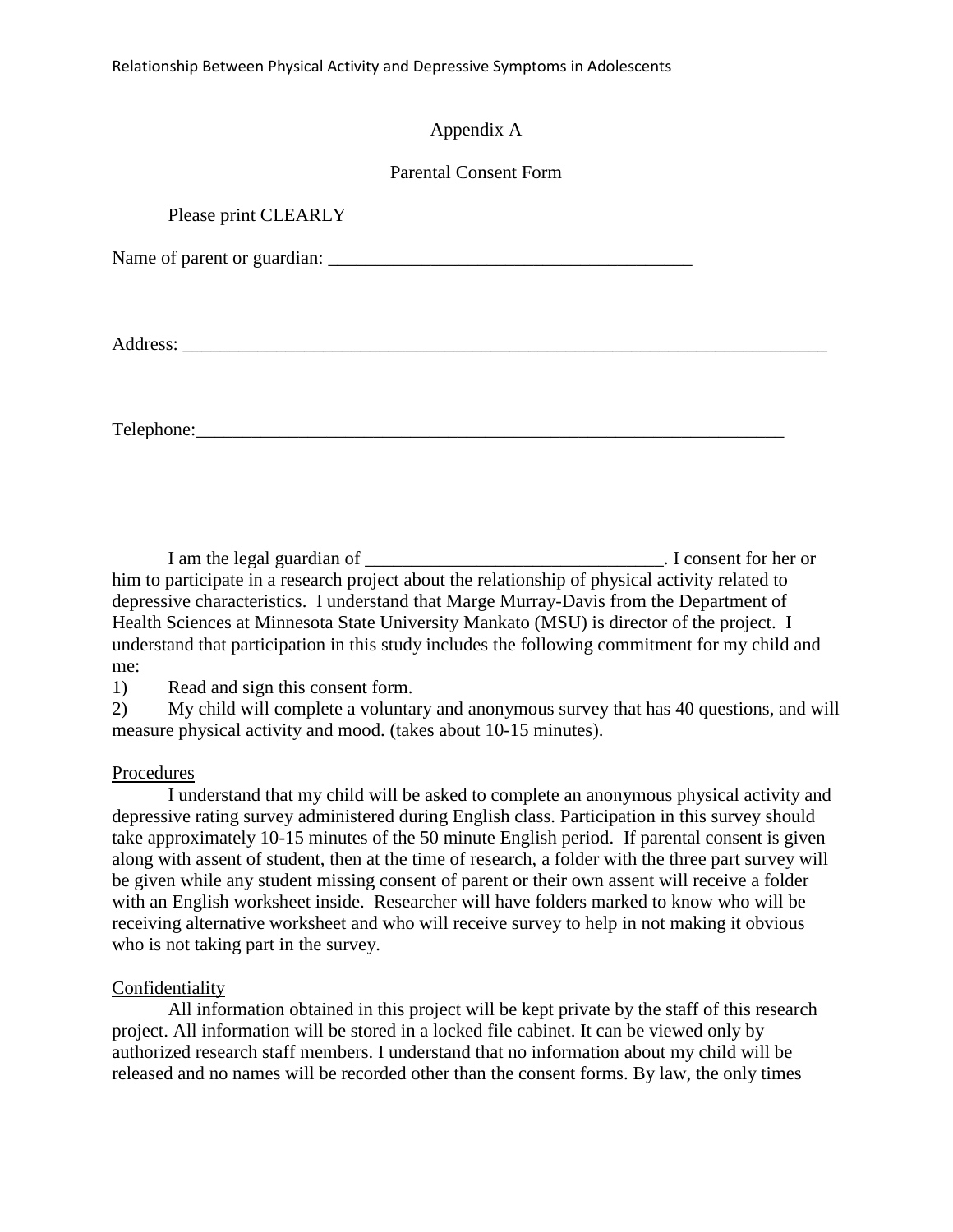when information will not be kept confidential is if my child or I state that we are in imminent danger of harming ourselves or others, or in suspected cases of child abuse.

## Risks and Benefits

 I understand that the risks of participating in this study are less than minimal which may include embarrassment for students not taking survey. I understand that participating in this study will help the researchers better understand the relationship between physical activity and depressive characteristics. I understand that I can request a copy of the study's results (but not my child's results), which would be mailed to me after the end of the study. It is hoped up to 75 students will participate in the study.

## Right to Refuse Participation

 I understand that participation in this project is voluntary and my child and I have the right to stop at any time. If the parent does not give consent it will not affect the relationship with Pine Island High School in addition to MSU, Mankato.

## Contact

I understand that I can contact Dr. Murray-Davis at 389-1527 or mmd@mnsu.edu about any concerns I have about this project. I understand that I also may contact the MSU Institutional Review Board Administrator, Dr. Barry Ries, at 389-2321 with any questions about research with human participants at MSU.

## Voluntary Nature of Research

Participation in this research is voluntary. My child or I can stop at any time. My decision whether or not to participate will not affect my relationship with Minnesota State University, Mankato.

Date:\_\_\_\_\_\_\_\_\_\_\_\_\_\_\_\_\_\_\_\_\_ Signed: \_\_\_\_\_\_\_\_\_\_\_\_\_\_\_\_\_\_\_\_\_\_\_\_\_\_\_\_\_\_\_\_\_\_\_\_\_\_

With my signature, I affirm that I am at least 18 years of age and I have received a copy of the consent form to keep.

Parent/guardian received a copy

MSU IRB LOG # 300375-2 Date of MSU IRB approval: February 24, 2012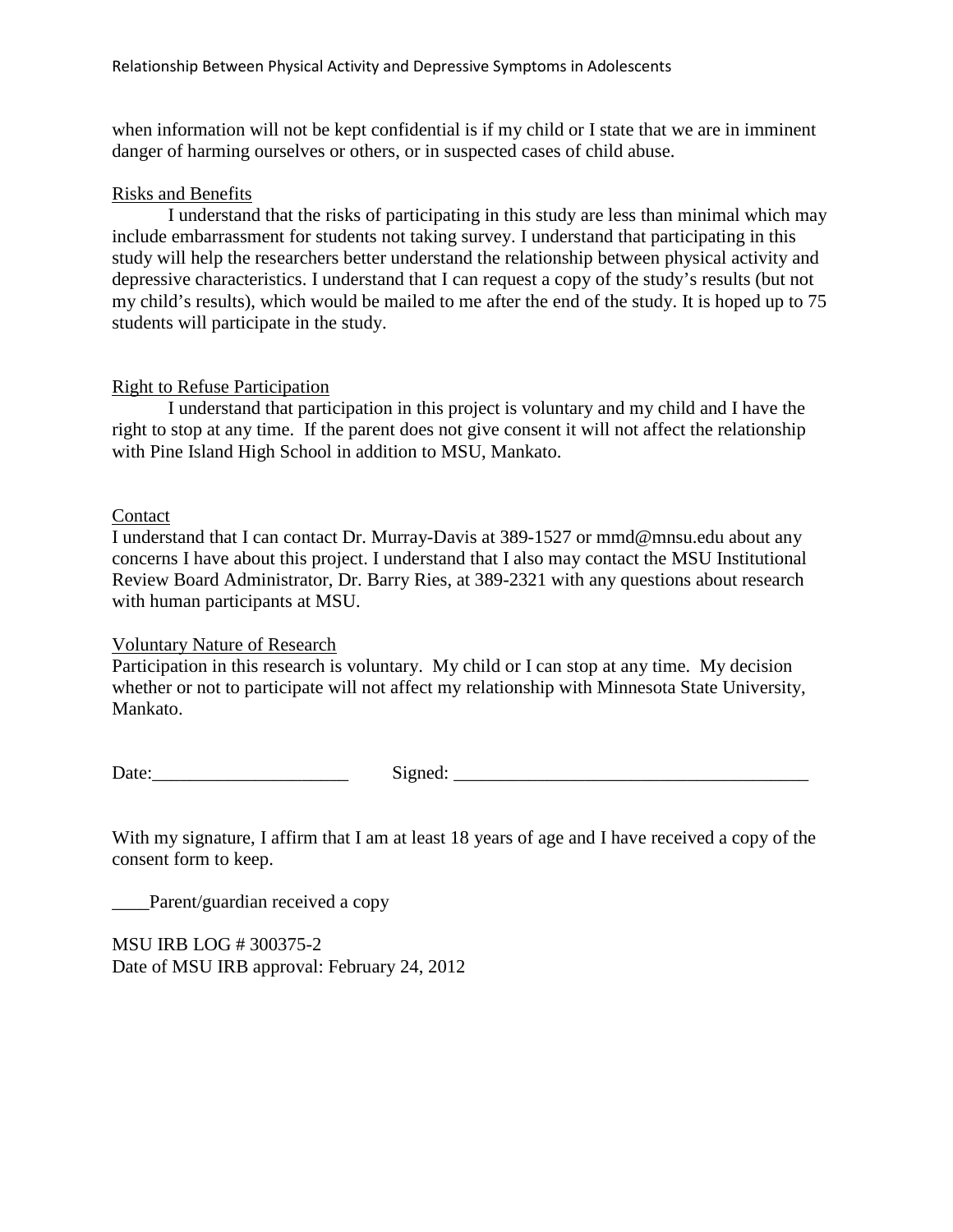Relationship Between Physical Activity and Depressive Symptoms in Adolescents

## Appendix B

## Student Assent Form

Student Participation Agreement

I would like to ask you some questions ABOUT your recent physical activity and mood.

Your name or other information that lets people know that the information is about you will not be used. Your answers will not be shared with your parents or anyone else, unless you are in danger of being hurt or hurting someone. If you have any questions about this project, you can ask them at any time.

You can refuse to be in the study and neither your parents nor the research staff will be upset. You can stop answering questions at any time and no longer be in the study just by letting me know you want to quit.

If you are unhappy about how you or other students have been treated in this research, tell your teacher or parent(s).

| Date: | Signed by student: |
|-------|--------------------|
|       |                    |

\_\_\_ copy provided to student

MSU IRB LOG # 300375-2 Date of MSU IRB approval: February 24, 2012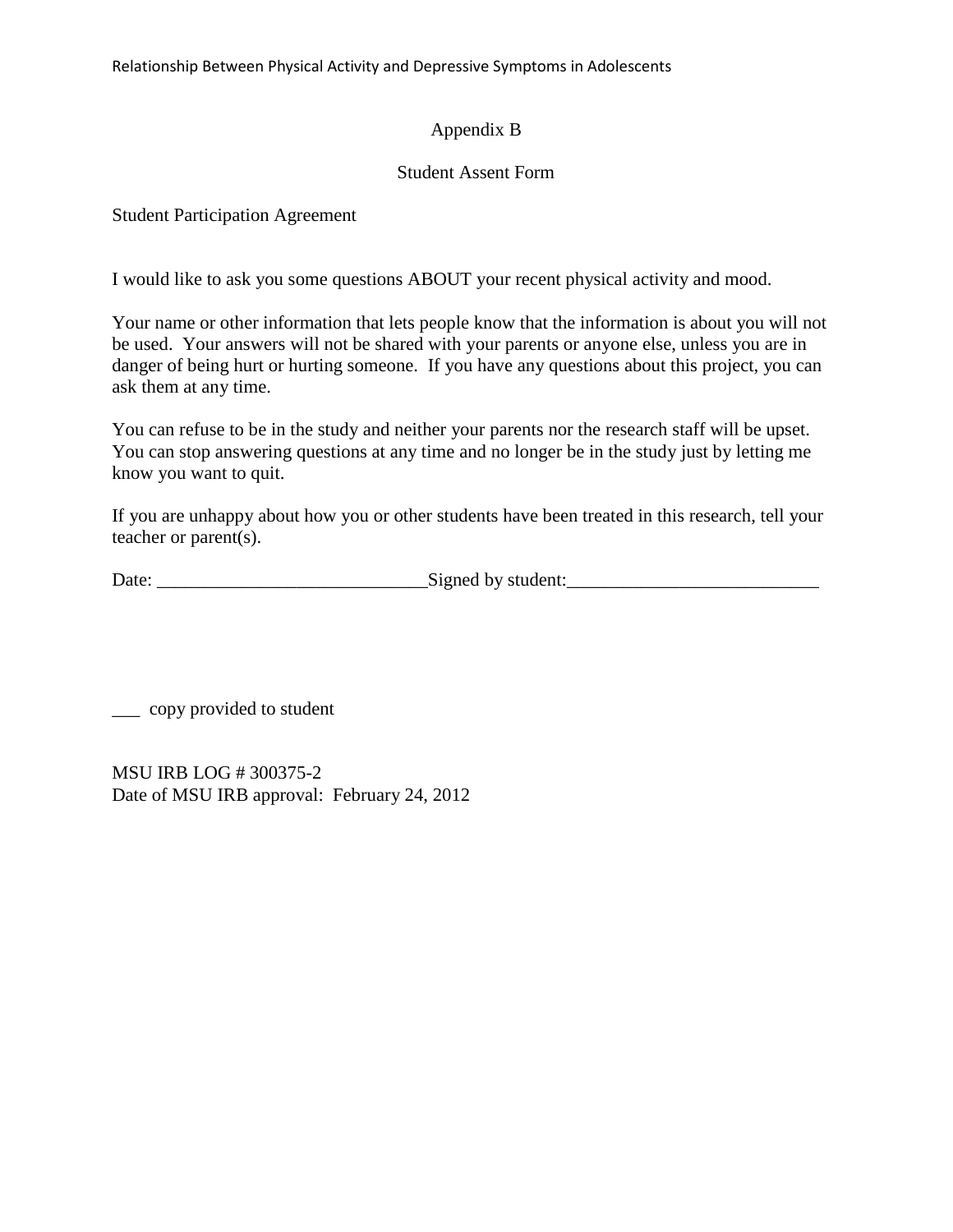# Appendix C

# Physical Activity and Demographic Characteristics Survey

This is a voluntary and anonymous survey. It can be stopped at any time without affecting academic standing or grades. The intent of the study is to analyze the relationship between current physical activity and mood. There will be three sections of the survey. Section I is demographics, section II deals with physical activity, and section III is associated with mood. After completing all three sections, place your survey into your envelope and place the envelope in the assigned box.

Section I: Demographics

Please circle answer

1.)What is your age?

- 1) 14
- 2) 15
- 3) 16
- 4) 17

2.)What is your gender?

- 1. Male
- 2. Female

3.)In the previous 12 months, how often have you participated in school or community sports?

- 1) Never
- 2) Less than monthly
- 3) Monthly
- 4) 1-2 times per week
- 5) 3-4 times per weeks
- 6) Every day

4.) How many days per week do you attend physical education class?

- 1) 1
- 2) 2
- 3) 3
- 4) 4
- 5) 5
- 6) Not currently attending PE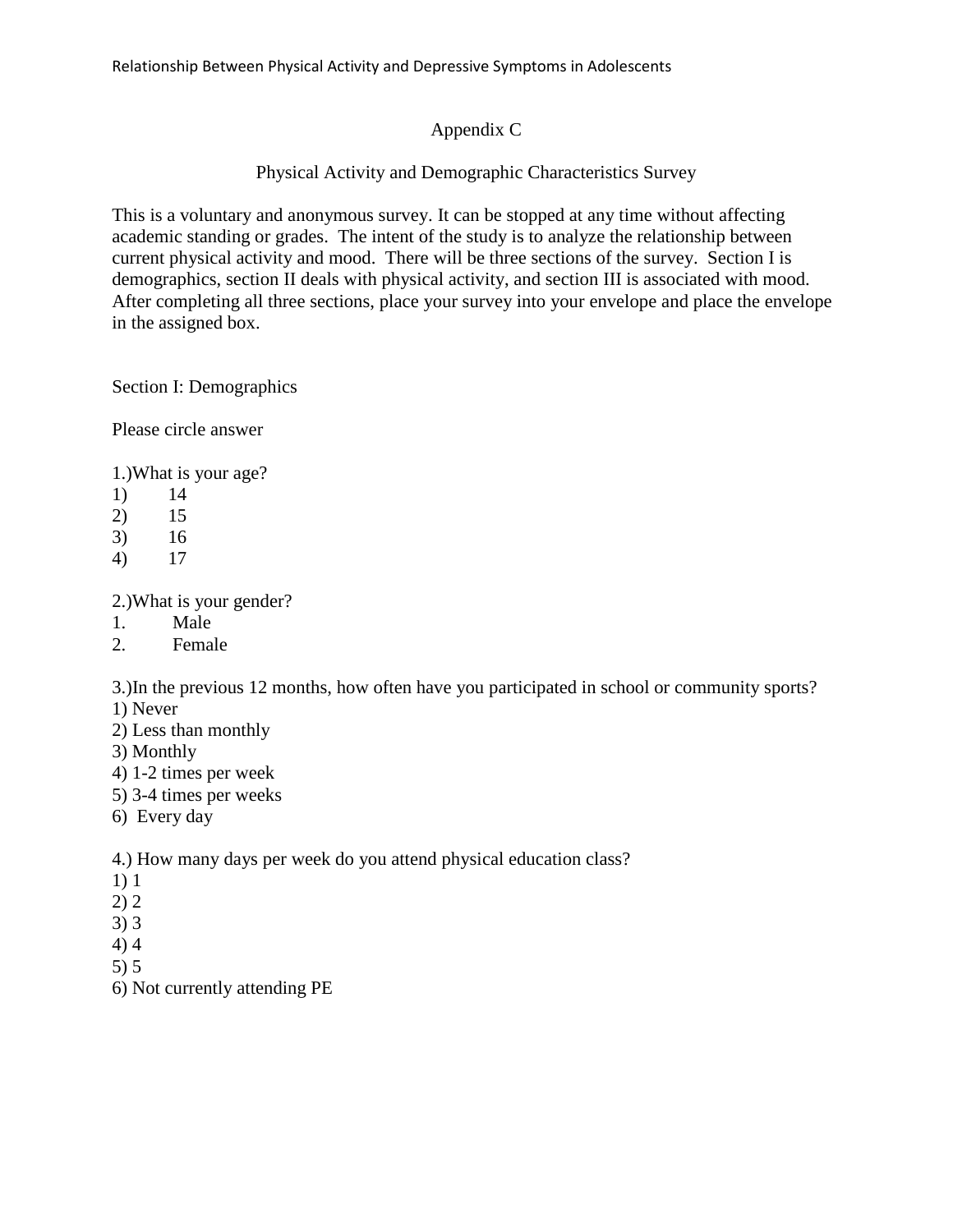# Section II: PHYSICAL ACTIVITY QUESTIONNAIRE

We are interested in finding out about the kinds of physical activities that adolescents do as part of their everyday lives. The questions will ask you about the time you spent being physically active in the last 7 days. Please answer each question even if you do not consider yourself to be an active person. Please think about the activities you do at school, work, as part of your house and yard work, to get from place to place, and in your spare time for recreation, exercise or sport.

Think about all the moderate to vigorous activities that you did in the last 7 days. Moderate to vigorous physical activities refer to activities that take hard physical effort and make you breathe much harder than normal. Think only about those physical activities that you did for at least 10 minutes at a time.

1. During the last 7 days, on how many days did you do vigorous physical activities like heavy lifting, digging, aerobics, or fast bicycling?

\_\_\_\_\_ days per week

No vigorous physical activities  $\sim$  Skip to question 3

2. How much time did you usually spend doing vigorous physical activities on one of those days?

\_\_\_\_\_ hours per day \_\_\_\_\_ minutes per day

Don't know/Not sure

Think about all the moderate activities that you did in the last 7 days. Moderate activities refer to activities that take moderate physical effort and make you breathe somewhat harder than normal. Think only about those physical activities that you did for at least 10 minutes at a time.

3. During the last 7 days, on how many days did you do moderate physical activities like carrying light loads, bicycling at a regular pace, or doubles tennis? Do not include walking.

\_\_\_\_\_ days per week

No moderate physical activities  $\sim$  Skip to question 5

4. How much time did you usually spend doing moderate physical activities on one of those days?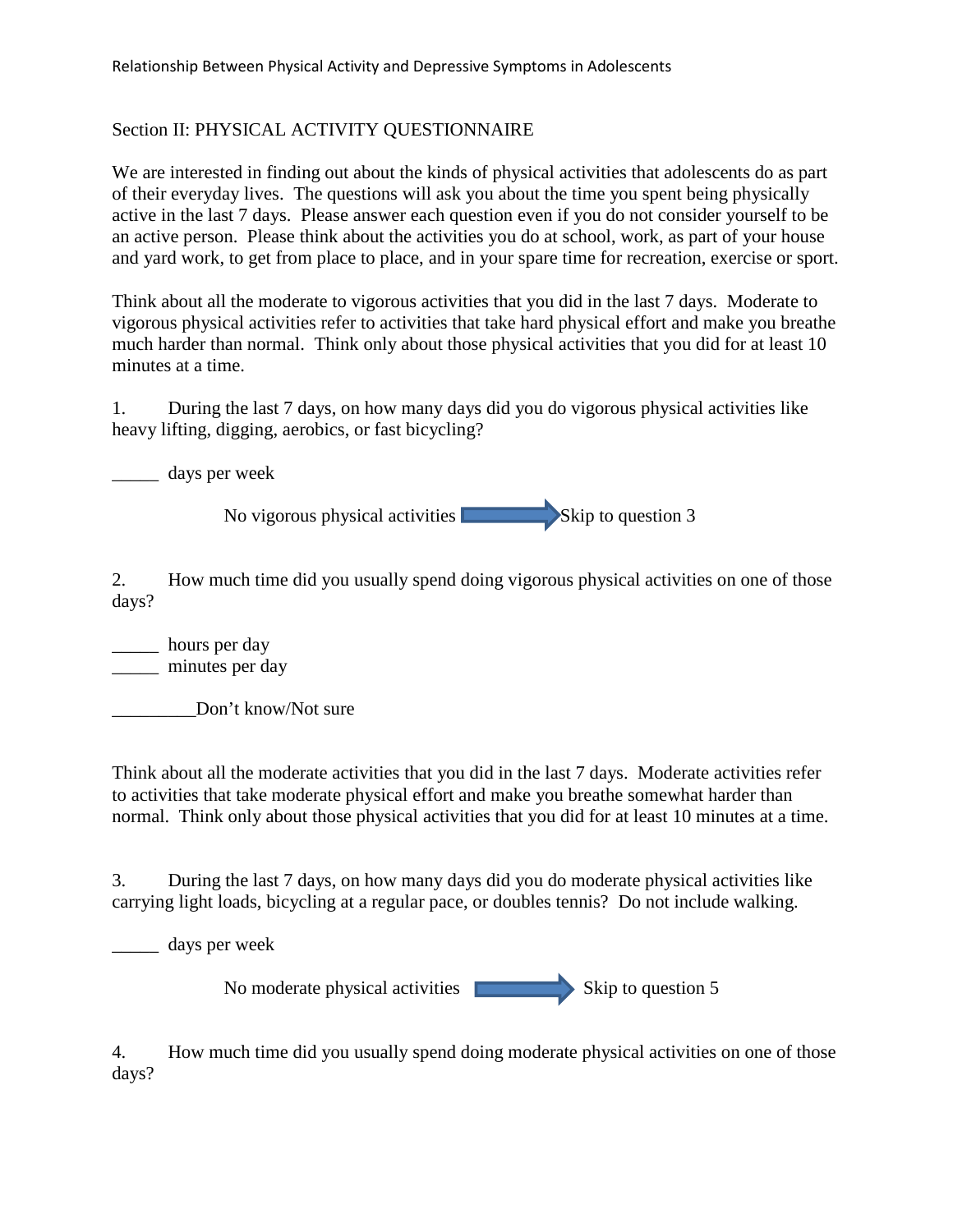Relationship Between Physical Activity and Depressive Symptoms in Adolescents

\_\_\_\_\_ hours per day \_\_\_\_\_ minutes per day \_\_\_\_\_\_\_\_\_\_Don't know/Not sure

Think about the time you spent walking in the last 7 days. This includes at work and at home, walking to travel from place to place, and any other walking that you might do solely for recreation, sport, exercise, or leisure.

5. During the last 7 days, on how many days did you walk for at least 10 minutes at a time?

\_\_\_\_\_ days per week

No walking  $\qquad \qquad$  Skip to question 7

6. How much time did you usually spend walking on one of those days?

\_\_\_\_\_ hours per day

\_\_\_\_\_ minutes per day

\_\_\_\_\_\_\_Don't know/Not sure